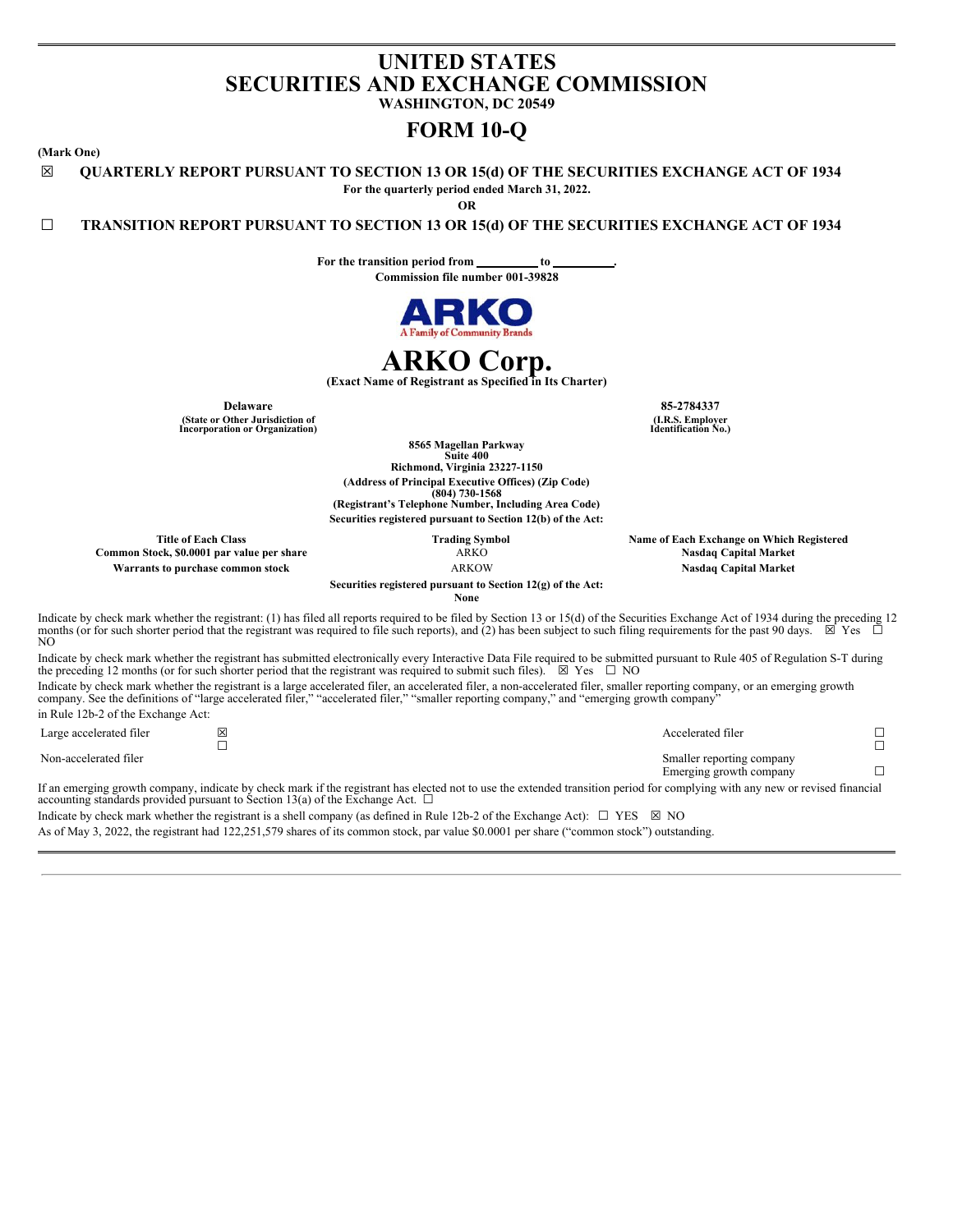### **TABLE OF CONTENTS**

## <span id="page-1-0"></span>**PART I. FINANCIAL [INFORMATION](#page-4-0)**

| Item 1.           | <b>Financial Statements</b>                                                                                           |    |
|-------------------|-----------------------------------------------------------------------------------------------------------------------|----|
|                   | Condensed Consolidated Balance Sheets as of March 31, 2022 and December 31, 2021 (unaudited)                          |    |
|                   | Condensed Consolidated Statements of Operations for the three months ended March 31, 2022 and 2021 (unaudited)        |    |
|                   | Condensed Consolidated Statements of Changes in Equity for the three months ended March 31, 2022 and 2021 (unaudited) |    |
|                   | Condensed Consolidated Statements of Cash Flows for the three months ended March 31, 2022 and 2021 (unaudited)        | 8  |
|                   | Notes to Condensed Consolidated Financial Statements (unaudited)                                                      | 11 |
| Item 2.           | Management's Discussion and Analysis of Financial Condition and Results of Operations                                 | 21 |
| Item 3.           | <b>Ouantitative and Qualitative Disclosures About Market Risk</b>                                                     | 32 |
| Item 4.           | <b>Controls and Procedures</b>                                                                                        | 34 |
|                   | <b>PART II. OTHER INFORMATION</b>                                                                                     |    |
| Item 1.           | <b>Legal Proceedings</b>                                                                                              | 35 |
| Item 1A.          | <b>Risk Factors</b>                                                                                                   | 35 |
| Item 2.           | Unregistered Sales of Equity Securities and Use of Proceeds                                                           | 35 |
| Item 3.           | <b>Defaults Upon Senior Securities</b>                                                                                | 35 |
| Item 4.           | <b>Mine Safety Disclosures</b>                                                                                        | 35 |
| Item 5.           | <b>Other Information</b>                                                                                              | 35 |
| Item 6.           | <b>Exhibits</b>                                                                                                       | 36 |
| <b>Signatures</b> |                                                                                                                       | 37 |
|                   |                                                                                                                       |    |

**Page**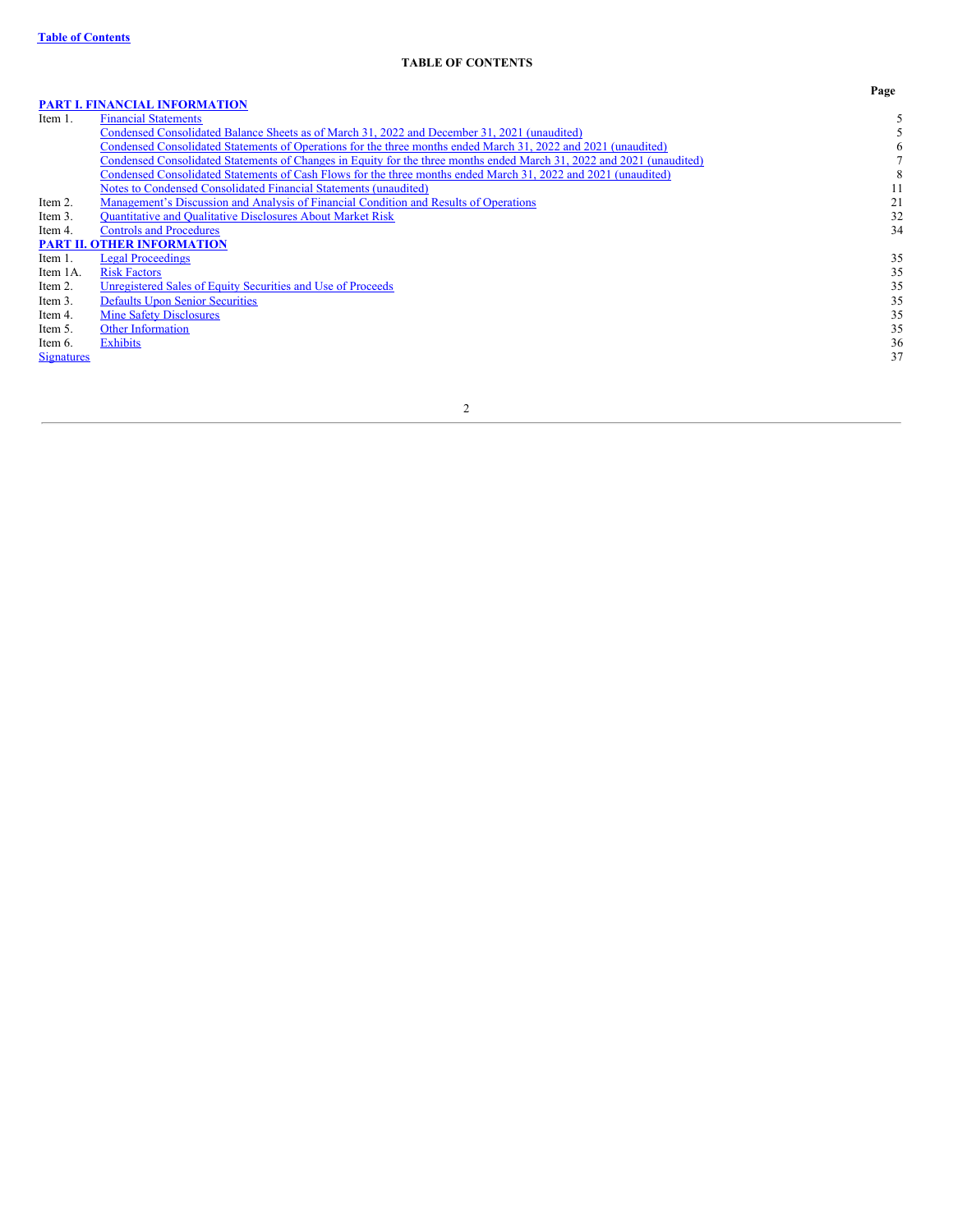### **CAUTIONARY STATEMENT REGARDING FORWARD-LOOKING STATEMENTS**

This Quarterly Report on Form 10-Q contains "forward-looking statements," as that term is defined under the Private Securities Litigation Reform Act of 1995 ("PSLRA"), Section 27A of the Securities Act of 1933, as amended (the "Securities Act"), and Section 21E of the Securities Exchange Act of 1934, as amended (the "Exchange Act"). Forward-looking statements include statements about our expectations, beliefs or intentions regarding our product development efforts, business, financial condition, results of operations, strategies or prospects, including the potential impact of the COVID-19 pandemic on our businesses, operating results, cash flows and/or financial condition. You can identify forward-looking statements by the fact that these statements do not relate strictly to historical or current matters. Rather, forward-looking statements relate to anticipated or expected events, activities, trends or results as of the date they are made. Because forward-looking statements relate to matters that have not yet occurred, these statements are inherently subject to risks and uncertainties that could cause our actual results to differ materially from any future results expressed or implied by the forward-looking statements. Many factors could cause our actual activities or results to differ materially from the activities and results anticipated in forward-looking statements. These factors include those described below and in "Item 1A-Risk Factors" of our Annual Report on Form 10-K for the year ended December 31, 2021 and this Quarterly Report on Form 10-Q, and described from time to time in our other filings with the Securities and Exchange Commission (the "SEC"). We do not undertake any obligation to update forward-looking statements, except to the extent required by applicable law. We intend that all forward-looking statements be subject to the safe-harbor provisions of the PSLRA. These forward-looking statements are only predictions and reflect our views as of the date they are made with respect to future events and financial performance.

Risks and uncertainties, the occurrence of which could adversely affect our business, include the following:

•changes in economic conditions and consumer confidence in the U.S.;

•if we do not make acquisitions on economically acceptable terms, our future growth may be limited;

•we may be unable to successfully integrate acquired operations or otherwise realize the expected benefits from our acquisitions;

•our future growth depends on our ability to successfully implement our organic growth strategies;

•labor, raw materials and building supply shortages and price fluctuations in the construction industry could delay or increase the costs of our store upgrade and remodel program and our maintenance capital expenditures;

•significant changes in the current consumption of and regulations related to tobacco and nicotine products;

•changes in the wholesale prices of motor fuel;

•significant changes in demand for fuel-based modes of transportation;

•we operate in a highly competitive industry characterized by low entry barriers;

•negative events or developments associated with branded motor fuel suppliers;

•we depend on several principal suppliers for our gross fuel purchases and two principal suppliers for merchandise;

•a portion of our revenue is generated under fuel supply agreements with independent dealers that must be renegotiated or replaced periodically;

•the retail sale, distribution and storage of motor fuels is subject to environmental protection and operational safety laws and regulations that may expose us or our customers to significant costs and liabilities;

•business disruption and related risks resulting from the outbreak of COVID-19 and variants of the virus, including associated regulatory changes;

•failure to comply with applicable laws and regulations;

•the loss of key senior management personnel or the failure to recruit or retain qualified personnel;

•unfavorable weather conditions;

•we may be held liable for fraudulent credit card transactions on our fuel dispensers;

•payment-related risks that may result in higher operating costs or the inability to process payments;

•significant disruptions of information technology systems or breaches of data security;

•laws, regulations, standards, and contractual obligations related to data privacy and security regulations, and our actual or perceived failure to comply with such obligations;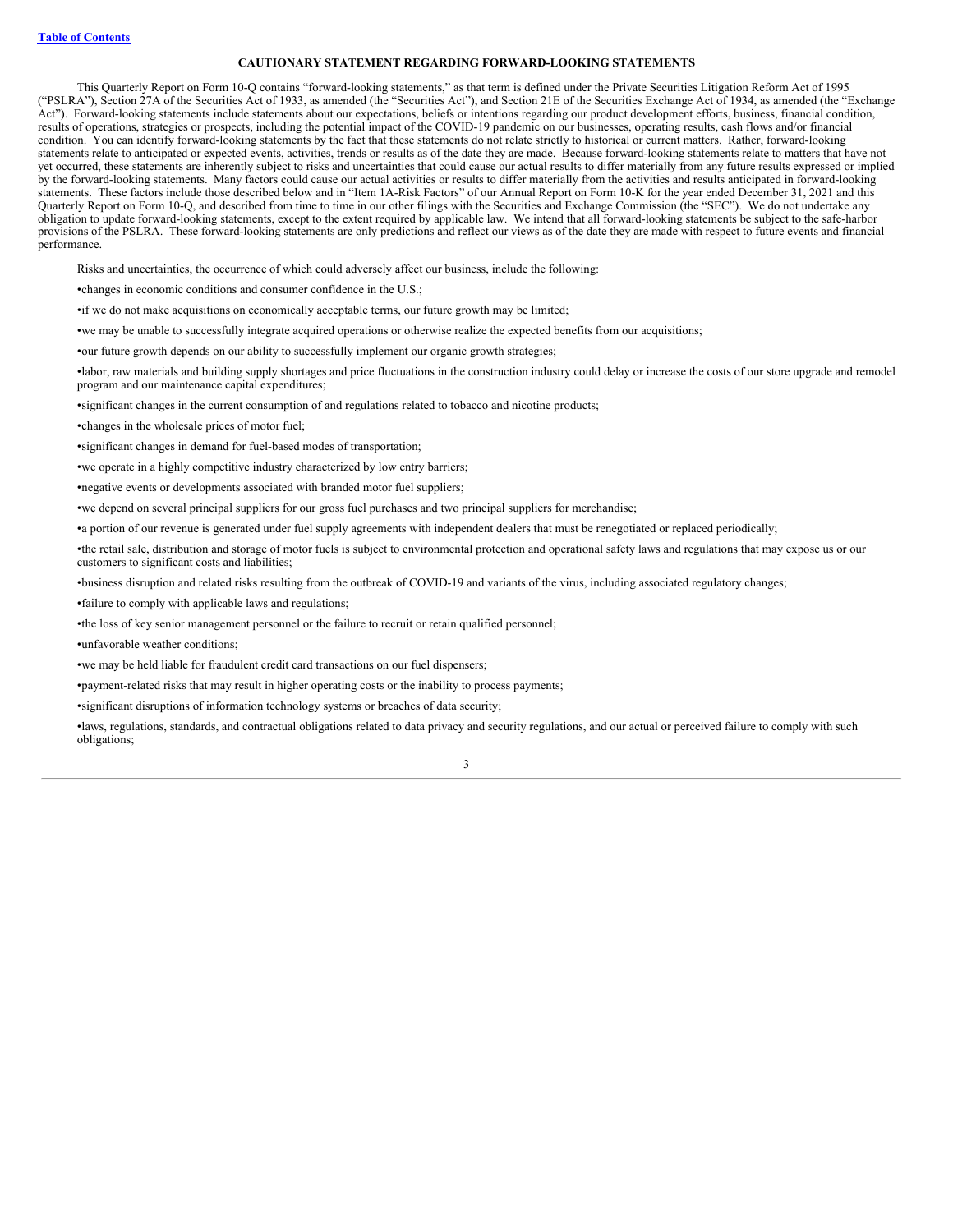•our failure to adequately secure, maintain, and enforce our intellectual property rights;

•third-party claims of infringement upon their intellectual property rights;

•we depend on third-party transportation providers for the transportation of our motor fuel;

•our operations present risks which may not be fully covered by insurance;

•our variable rate debt;

•the agreements governing our indebtedness have various restrictions and financial covenants;

•the proposed phase out of the London Interbank Offered Rate ("LIBOR");

•our principal stockholders and management exert significant control over us, and their interests may conflict with yours;

•our corporate structure includes Israeli subsidiaries that may have adverse tax consequences and expose us to additional tax liabilities;

•we may not be able to effectively maintain controls and procedures required by Section 404 of the Sarbanes-Oxley Act;

•the market price and trading volume of our common stock may be volatile and could decline significantly;

•if securities or industry analysts do not publish research, publish inaccurate or unfavorable research or cease publishing research about us or the convenience store industry; and

•sales of a substantial number of shares of our common stock in the public market could cause the price of our common stock to decline.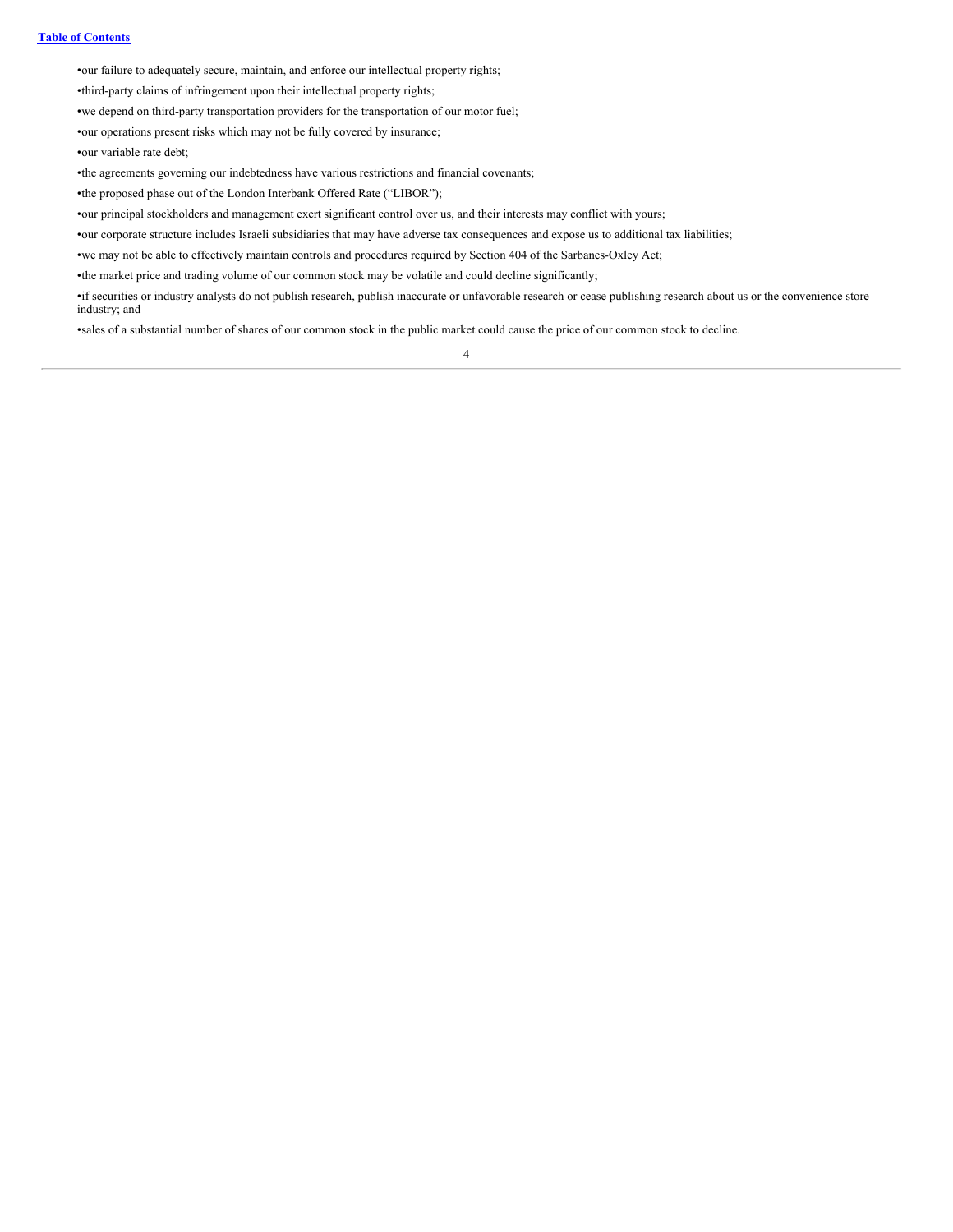### <span id="page-4-0"></span>**PART I. FINANCIAL INFORMATION**

Unless the context otherwise requires, all references in this Quarterly Report on Form 10-Q to the "Company," "ARKO," "we," "our," "ours," and "us" refer to ARKO Corp., a Delaware corporation, including our consolidated subsidiaries.

### <span id="page-4-2"></span><span id="page-4-1"></span>**Item 1. Financial Statements**

#### **ARKO Corp. Condensed Consolidated Balance Sheets (Unaudited, in thousands)**

|                                                                                                                                |          | March 31, 2022 |              | December 31, 2021 |
|--------------------------------------------------------------------------------------------------------------------------------|----------|----------------|--------------|-------------------|
| <b>Assets</b>                                                                                                                  |          |                |              |                   |
| <b>Current assets:</b>                                                                                                         |          |                |              |                   |
| Cash and cash equivalents                                                                                                      | <b>S</b> | 241.220        | $\mathbb{S}$ | 252.141           |
| Restricted cash                                                                                                                |          | 15.662         |              | 20,402            |
| Short-term investments                                                                                                         |          | 59.110         |              | 58,807            |
| Trade receivables, net                                                                                                         |          | 75,093         |              | 62,342            |
| Inventory                                                                                                                      |          | 219,154        |              | 197,836           |
| Other current assets                                                                                                           |          | 76,091         |              | 92,095            |
| <b>Total current assets</b>                                                                                                    |          | 686,330        |              | 683,623           |
| Non-current assets:                                                                                                            |          |                |              |                   |
| Property and equipment, net                                                                                                    |          | 554,252        |              | 548,969           |
| Right-of-use assets under operating leases                                                                                     |          | 1,055,945      |              | 1,064,982         |
| Right-of-use assets under financing leases, net                                                                                |          | 189,657        |              | 192,378           |
| Goodwill                                                                                                                       |          | 197,648        |              | 197,648           |
| Intangible assets, net                                                                                                         |          | 180,951        |              | 185,993           |
| Equity investment                                                                                                              |          | 3,007          |              | 2,998             |
| Deferred tax asset                                                                                                             |          | 43.285         |              | 41,047            |
| Other non-current assets                                                                                                       |          | 29,874         |              | 24,637            |
| <b>Total assets</b>                                                                                                            | \$       | 2,940,949      | $\mathbb{S}$ | 2.942.275         |
|                                                                                                                                |          |                |              |                   |
| <b>Liabilities</b>                                                                                                             |          |                |              |                   |
| <b>Current liabilities:</b>                                                                                                    |          |                |              |                   |
| Long-term debt, current portion                                                                                                | S        | 40,908         | $\mathbb{S}$ | 40,384            |
| Accounts payable                                                                                                               |          |                |              |                   |
|                                                                                                                                |          | 193,571        |              | 172,918           |
| Other current liabilities                                                                                                      |          | 135,167        |              | 137,488           |
| Operating leases, current portion                                                                                              |          | 52,840         |              | 51,261            |
| Financing leases, current portion                                                                                              |          | 6,189          |              | 6,383             |
| <b>Total current liabilities</b>                                                                                               |          | 428,675        |              | 408,434           |
| <b>Non-current liabilities:</b>                                                                                                |          |                |              |                   |
| Long-term debt, net                                                                                                            |          | 675,868        |              | 676,625           |
| Asset retirement obligation                                                                                                    |          | 58,389         |              | 58,021            |
| Operating leases                                                                                                               |          | 1,068,101      |              | 1,076,905         |
| Financing leases                                                                                                               |          | 228,367        |              | 229,215           |
| Deferred tax liability                                                                                                         |          | 2,207          |              | 2,546             |
| Other non-current liabilities                                                                                                  |          | 137,610        |              | 136,853           |
| <b>Total liabilities</b>                                                                                                       |          | 2,599,217      |              | 2,588,599         |
| Commitments and contingencies - see Note 10                                                                                    |          |                |              |                   |
| Series A redeemable preferred stock (no par value) - authorized: 1,000 shares; issued and                                      |          |                |              |                   |
| outstanding: 1,000 and 1,000 shares, respectively; redemption value: \$100,000 and \$100,000,<br>in the aggregate respectively |          | 100,000        |              | 100,000           |
| Shareholders' equity:                                                                                                          |          |                |              |                   |
| Common stock (par value \$0.0001) - Authorized: 400,000 shares; Issued: 124,727 and 124,428 shares, respectively; Outstanding: |          |                |              |                   |
| 123,190 and 124,428 shares, respectively                                                                                       |          | 12             |              | 12                |
| Treasury stock, at cost - 1,537 and 0 shares, respectively                                                                     |          | (13,084)       |              |                   |
| Additional paid-in capital                                                                                                     |          | 220,449        |              | 217,675           |
| Accumulated other comprehensive income                                                                                         |          | 9.119          |              | 9.119             |
| Retained earnings                                                                                                              |          | 24,993         |              | 26,646            |
| Total shareholders' equity                                                                                                     |          | 241,489        |              | 253,452           |
| Non-controlling interest                                                                                                       |          | 243            |              | 224               |
| <b>Total equity</b>                                                                                                            |          | 241.732        |              | 253,676           |
| Total liabilities, redeemable preferred stock and equity                                                                       | \$       | 2.940.949      | $\mathbb{S}$ | 2.942.275         |

The accompanying notes are an integral part of these condensed consolidated financial statements.

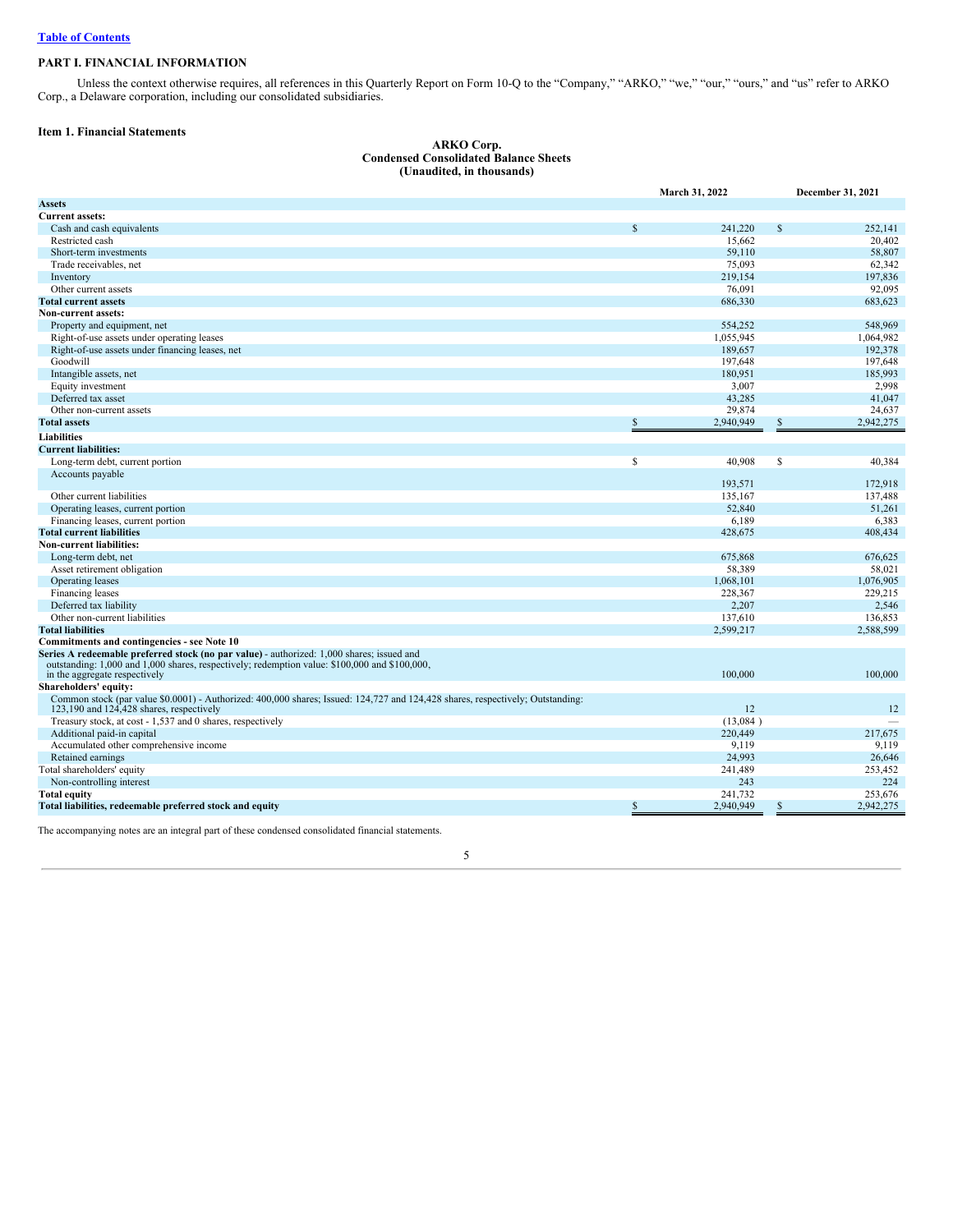#### **ARKO Corp. Condensed Consolidated Statements of Operations (Unaudited, in thousands, except per share data)**

<span id="page-5-0"></span>

|                                                                         |    | For the Three Months<br><b>Ended March 31.</b> |               |           |  |
|-------------------------------------------------------------------------|----|------------------------------------------------|---------------|-----------|--|
|                                                                         |    | 2022                                           |               | 2021      |  |
| <b>Revenues:</b>                                                        |    |                                                |               |           |  |
| Fuel revenue                                                            | S  | 1,583,526                                      | \$            | 1,102,947 |  |
| Merchandise revenue                                                     |    | 366,985                                        |               | 359,281   |  |
| Other revenues, net                                                     |    | 22,300                                         |               | 22,128    |  |
| <b>Total revenues</b>                                                   |    | 1,972,811                                      |               | 1,484,356 |  |
| <b>Operating expenses:</b>                                              |    |                                                |               |           |  |
| Fuel costs                                                              |    | 1,470,649                                      |               | 1,012,798 |  |
| Merchandise costs                                                       |    | 258,793                                        |               | 260,754   |  |
| Store operating expenses                                                |    | 166.538                                        |               | 144,938   |  |
| General and administrative expenses                                     |    | 31,785                                         |               | 26,713    |  |
| Depreciation and amortization                                           |    | 24,636                                         |               | 24,242    |  |
| <b>Total operating expenses</b>                                         |    | 1,952,401                                      |               | 1,469,445 |  |
| Other expenses, net                                                     |    | 1.121                                          |               | 1,672     |  |
| <b>Operating income</b>                                                 |    | 19,289                                         |               | 13,239    |  |
| Interest and other financial income                                     |    | 1.106                                          |               | 2,407     |  |
| Interest and other financial expenses                                   |    | (17,081)                                       |               | (31,024)  |  |
| Income (loss) before income taxes                                       |    | 3,314                                          |               | (15,378)  |  |
| Income tax (expense) benefit                                            |    | (1,005)                                        |               | 722       |  |
| Income (loss) from equity investment                                    |    | 9                                              |               | (6)       |  |
| Net income (loss)                                                       | \$ | 2,318                                          | \$            | (14, 662) |  |
| Less: Net income attributable to non-controlling interests              |    | 79                                             |               | 74        |  |
| Net income (loss) attributable to ARKO Corp.                            | \$ | 2,239                                          | \$            | (14,736)  |  |
| Series A redeemable preferred stock dividends                           |    | (1, 418)                                       |               | (1,402)   |  |
| Net income (loss) attributable to common shareholders                   | S  | 821                                            | S             | (16, 138) |  |
| Net income (loss) per share attributable to common shareholders - basic | \$ | 0.01                                           | \$            | (0.13)    |  |
| Net loss per share attributable to common shareholders - diluted        | \$ | (0.00)                                         | <sup>\$</sup> | (0.13)    |  |
| Weighted average shares outstanding:                                    |    |                                                |               |           |  |
| Basic                                                                   |    | 124,301                                        |               | 124,361   |  |
| Diluted                                                                 |    | 125.433                                        |               | 124.361   |  |

The accompanying notes are an integral part of these condensed consolidated financial statements.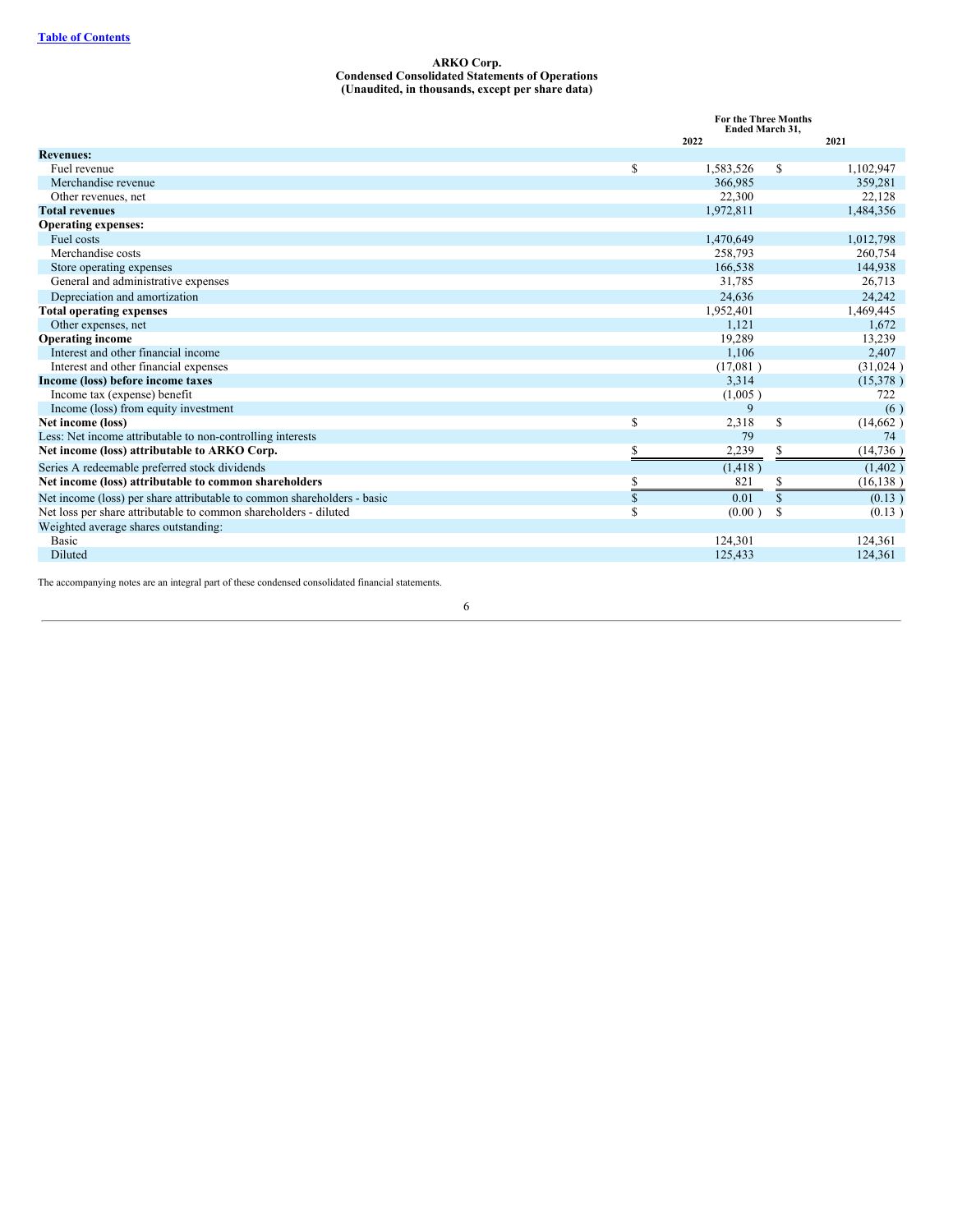#### **ARKO Corp. Condensed Consolidated Statements of Changes in Equity (Unaudited, in thousands)**

<span id="page-6-0"></span>

|                                               | <b>Common Stock</b> |               |           | Treasury     |                   | <b>Additional</b>  | Accumulated<br>Other |                         | <b>Retained</b><br>Earnings |                          | Total |                         | Non-     |                                 |               |                        |
|-----------------------------------------------|---------------------|---------------|-----------|--------------|-------------------|--------------------|----------------------|-------------------------|-----------------------------|--------------------------|-------|-------------------------|----------|---------------------------------|---------------|------------------------|
|                                               | <b>Shares</b>       |               | Par Value |              | Stock, at<br>Cost | Paid-in<br>Capital |                      | Comprehensive<br>Income |                             | (Accumulated<br>Deficit) |       | Shareholders'<br>Equity |          | Controlling<br><b>Interests</b> |               | Total<br><b>Equity</b> |
| <b>Balance at January 1, 2021</b>             | 124,132             |               | 12        | \$           |                   | \$212,103          | \$                   | 9,119                   |                             | (29,653)                 | -8    | 191,581                 | <b>S</b> | (161)                           | S             | 191,420                |
| Share-based compensation                      |                     |               |           |              |                   | 1,026              |                      |                         |                             |                          |       | 1,026                   |          |                                 |               | 1,026                  |
| Distributions to non-controlling<br>interests |                     |               |           |              |                   |                    |                      |                         |                             |                          |       |                         |          | (60)                            |               | (60)                   |
| Dividends on redeemable preferred<br>stock    |                     |               |           |              |                   | (1, 402)           |                      |                         |                             |                          |       | (1,402)                 |          | $\hspace{0.1mm}-\hspace{0.1mm}$ |               | (1,402)                |
| Issuance of shares                            | 296                 |               |           |              |                   | 3,000              |                      | _                       |                             |                          |       | 3,000                   |          | $\hspace{0.1mm}-\hspace{0.1mm}$ |               | 3,000                  |
| Net (loss) income                             |                     |               |           |              |                   |                    |                      |                         |                             | (14, 736)                |       | (14, 736)               |          | 74                              |               | (14, 662)              |
| Balance at March 31, 2021                     | 124,428             | <sup>\$</sup> | 12        | $\mathbf{s}$ |                   | \$214,727          | $\mathbb{S}$         | 9,119                   | <b>S</b>                    | $(44,389)$ \$            |       | 179,469                 | -S       | (147)                           | <sup>\$</sup> | 179,322                |
|                                               |                     |               |           |              |                   |                    |                      |                         |                             |                          |       |                         |          |                                 |               |                        |
| <b>Balance at January 1, 2022</b>             | 124,428             | \$.           | 12        | \$           |                   | \$217,675          | S                    | 9,119                   | £.                          | 26,646                   | -S    | 253,452                 | -S       | 224                             | S             | 253,676                |
| Share-based compensation                      |                     |               |           |              |                   | 2,774              |                      |                         |                             |                          |       | 2,774                   |          |                                 |               | 2,774                  |
| Distributions to non-controlling<br>interests |                     |               |           |              |                   |                    |                      |                         |                             |                          |       |                         |          | (60)                            |               | (60)                   |
| Dividends on redeemable preferred<br>stock    |                     |               |           |              |                   |                    |                      |                         |                             | (1, 418)                 |       | (1, 418)                |          |                                 |               | (1, 418)               |
| Dividends declared (2 cents per share)        |                     |               |           |              |                   |                    |                      |                         |                             | (2, 474)                 |       | (2, 474)                |          |                                 |               | (2, 474)               |
| Common stock repurchased                      | (1, 537)            |               |           |              | (13,084)          |                    |                      |                         |                             |                          |       | (13,084)                |          |                                 |               | (13,084)               |
| Vesting of restricted share units             | 286                 |               |           |              |                   |                    |                      |                         |                             |                          |       |                         |          |                                 |               |                        |
| Issuance of shares                            | 13                  |               |           |              |                   |                    |                      |                         |                             |                          |       |                         |          |                                 |               |                        |
| Net income                                    |                     |               |           |              |                   |                    |                      |                         |                             | 2,239                    |       | 2,239                   |          | 79                              |               | 2,318                  |
| Balance at March 31, 2022                     | 123,190             |               | 12        |              | \$(13,084)        | \$220,449          | \$                   | 9,119                   |                             | 24,993                   |       | 241,489                 |          | 243                             |               | 241,732                |

The accompanying notes are an integral part of these condensed consolidated financial statements.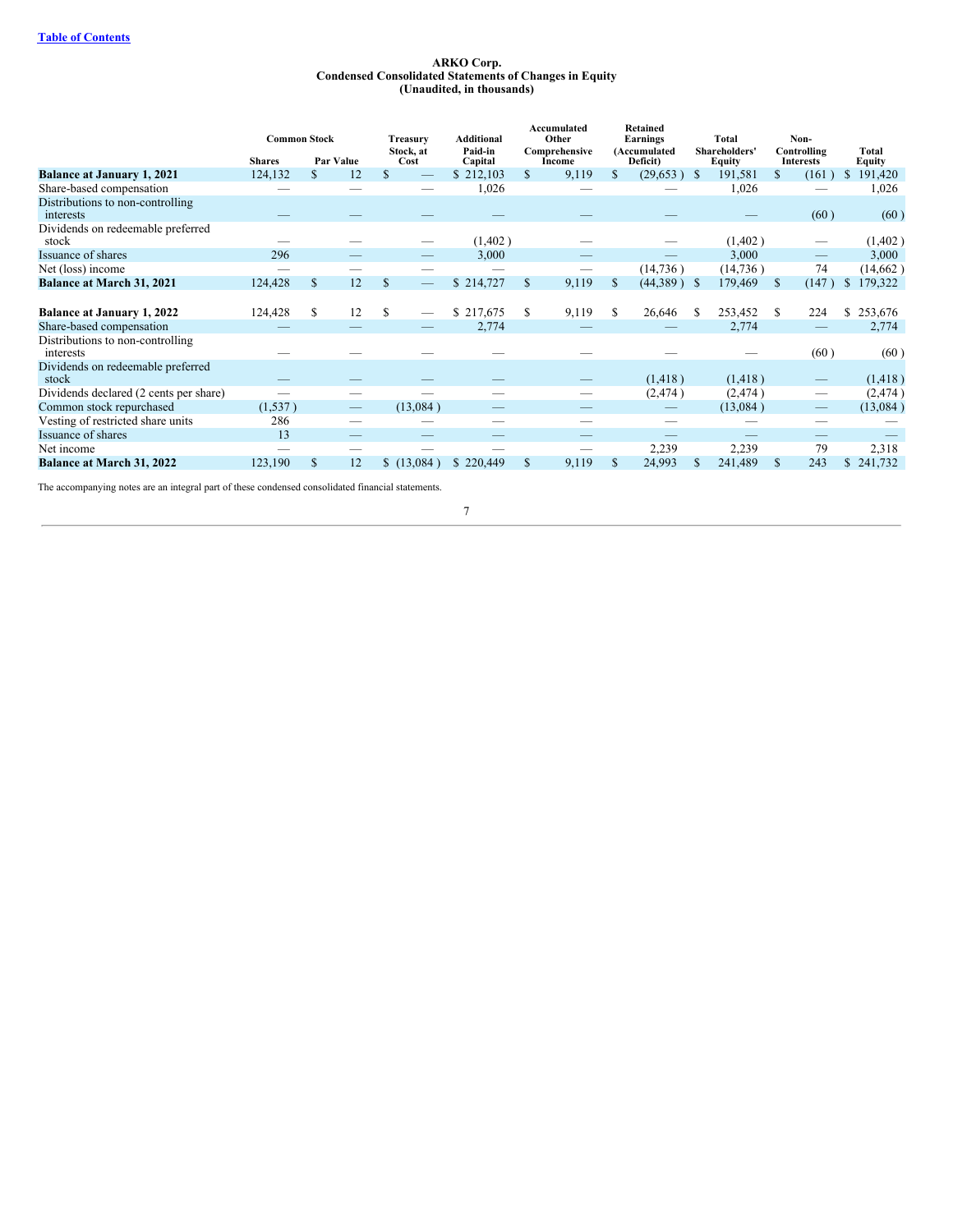#### **ARKO Corp. Condensed Consolidated Statements of Cash Flows (Unaudited, in thousands)**

<span id="page-7-0"></span>

|                                                                                          | <b>For the Three Months</b><br><b>Ended March 31.</b> |          |  |
|------------------------------------------------------------------------------------------|-------------------------------------------------------|----------|--|
|                                                                                          | 2022                                                  | 2021     |  |
| Cash flows from operating activities:                                                    |                                                       |          |  |
| Net income (loss)                                                                        | \$<br>\$<br>2,318                                     | (14,662) |  |
| Adjustments to reconcile net income (loss) to net cash provided by operating activities: |                                                       |          |  |
| Depreciation and amortization                                                            | 24,636                                                | 24,242   |  |
| Deferred income taxes                                                                    | (2,577)                                               | (1,843)  |  |
| Loss on disposal of assets and impairment charges                                        | 764                                                   | 1,375    |  |
| Foreign currency loss (gain)                                                             | 37                                                    | (1,042)  |  |
| Amortization of deferred financing costs, debt discount and premium                      | 634                                                   | (185)    |  |
| Amortization of deferred income                                                          | (3,078)                                               | (2,484)  |  |
| Accretion of asset retirement obligation                                                 | 409                                                   | 445      |  |
| Non-cash rent                                                                            | 1,946                                                 | 1.771    |  |
| Charges to allowance for credit losses                                                   | 135                                                   | 141      |  |
| (Income) loss from equity investment                                                     | (9)                                                   | 6        |  |
| Share-based compensation                                                                 | 2,774                                                 | 1,026    |  |
| Fair value adjustment of financial assets and liabilities                                | 1,209                                                 | 11,049   |  |
| Other operating activities, net                                                          | 123                                                   | 224      |  |
| Changes in assets and liabilities:                                                       |                                                       |          |  |
| Increase in trade receivables                                                            | (12,886)                                              | (10,798) |  |
| Increase in inventory                                                                    | (21,318)                                              | (7, 437) |  |
| Decrease in other assets                                                                 | 18,215                                                | 7,688    |  |
| Increase in accounts payable                                                             | 20,177                                                | 17,309   |  |
| Decrease in other current liabilities                                                    | (4,561)                                               | (15,829) |  |
| Decrease in asset retirement obligation                                                  | (34)                                                  | (89)     |  |
| Increase in non-current liabilities                                                      | 1,148                                                 | 369      |  |
| Net cash provided by operating activities                                                | \$<br>\$<br>30,062                                    | 11,276   |  |
|                                                                                          |                                                       |          |  |

The accompanying notes are an integral part of these condensed consolidated financial statements.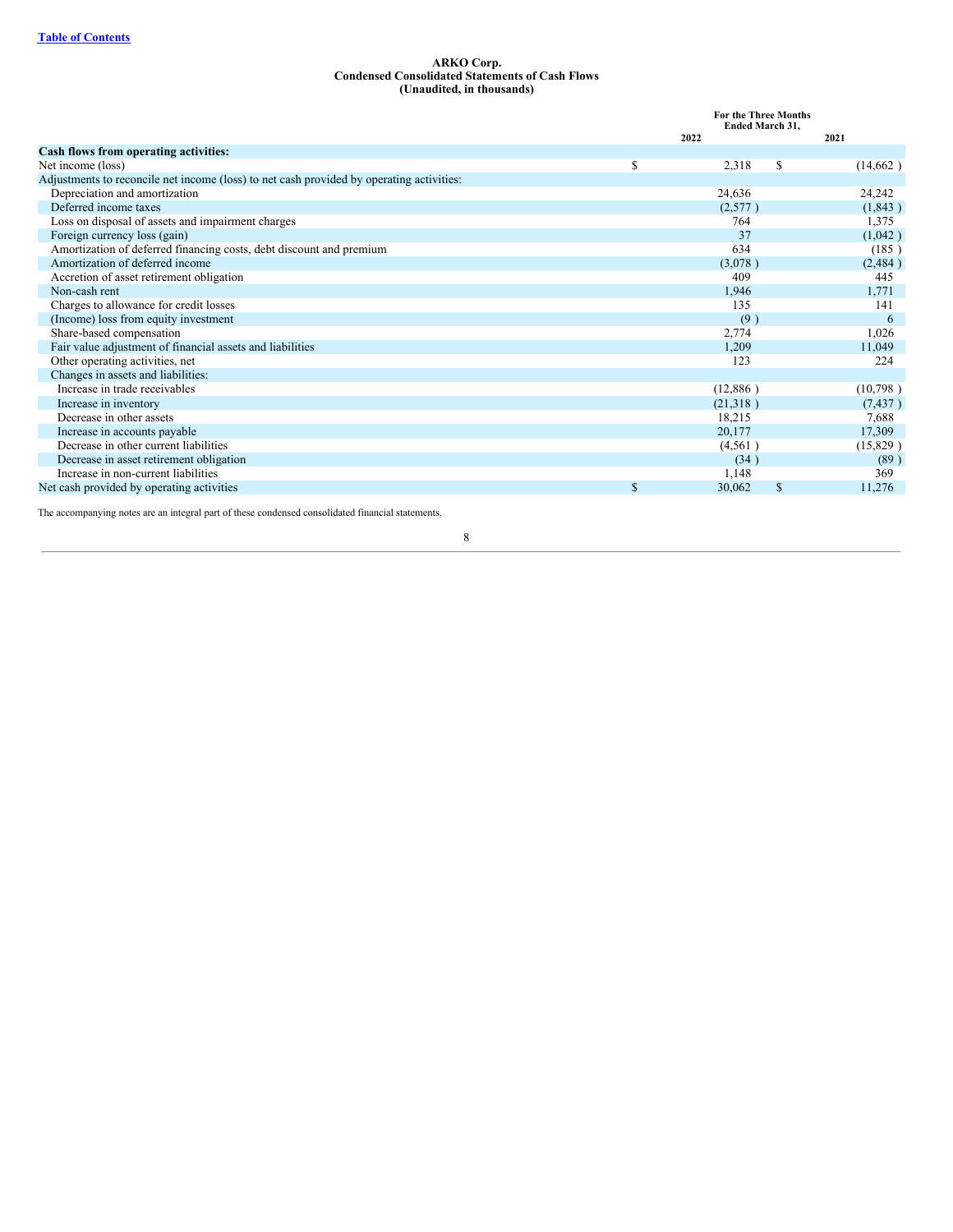#### **ARKO Corp. Condensed Consolidated Statements of Cash Flows (cont'd) (Unaudited, in thousands)**

|                                                                          |                    | <b>For the Three Months</b><br>Ended March 31, |    |           |
|--------------------------------------------------------------------------|--------------------|------------------------------------------------|----|-----------|
|                                                                          |                    | 2022                                           |    | 2021      |
| Cash flows from investing activities:                                    |                    |                                                |    |           |
| Purchase of property and equipment                                       | \$                 | (20, 667)                                      |    | (17,525)  |
| Proceeds from sale of property and equipment                             |                    | 6,933                                          |    | 880       |
| Prepayment for business acquisition                                      |                    | (5,000)                                        |    |           |
| Business acquisition, net of cash                                        |                    | (6,746)                                        |    |           |
| Decrease in investments, net                                             |                    | 1,618                                          |    |           |
| Net cash used in investing activities                                    |                    | (23, 862)                                      |    | (16, 645) |
| Cash flows from financing activities:                                    |                    |                                                |    |           |
| Receipt of long-term debt, net                                           |                    |                                                |    | 1,115     |
| Repayment of debt                                                        |                    | (3,157)                                        |    | (75,963)  |
| Principal payments on financing leases                                   |                    | (1,652)                                        |    | (1,990)   |
| Payment of merger transaction issuance costs                             |                    |                                                |    | (4,686)   |
| Common stock repurchased                                                 |                    | (13,084)                                       |    |           |
| Dividends paid on common stock                                           |                    | (2, 474)                                       |    |           |
| Dividends paid on redeemable preferred stock                             |                    | (1, 418)                                       |    | (1,559)   |
| Distributions to non-controlling interests                               |                    | (60)                                           |    | (60)      |
| Net cash used in financing activities                                    |                    | (21, 845)                                      |    | (83, 143) |
| Net decrease in cash and cash equivalents and restricted cash            |                    | (15, 645)                                      |    | (88, 512) |
| Effect of exchange rate on cash and cash equivalents and restricted cash |                    | (16)                                           |    | (1, 462)  |
| Cash and cash equivalents and restricted cash, beginning of period       |                    | 272,543                                        |    | 312,977   |
| Cash and cash equivalents and restricted cash, end of period             | \$                 | 256,882                                        |    | 223,003   |
| Reconciliation of cash and cash equivalents and restricted cash          |                    |                                                |    |           |
| Cash and cash equivalents, beginning of period                           | $\mathbf{s}$       | 252,141                                        |    | 293,666   |
| Restricted cash, beginning of period                                     |                    | 20,402                                         |    | 16,529    |
| Restricted cash with respect to bonds, beginning of period               |                    |                                                |    | 2,782     |
| Cash and cash equivalents and restricted cash, beginning of period       | \$                 | 272,543                                        | \$ | 312,977   |
| Cash and cash equivalents, end of period                                 | $\mathbf{\hat{S}}$ | 241,220                                        | \$ | 204,986   |
| Restricted cash, end of period                                           |                    | 15,662                                         |    | 18,017    |
| Cash and cash equivalents and restricted cash, end of period             | \$                 | 256,882                                        | \$ | 223,003   |

The accompanying notes are an integral part of these condensed consolidated financial statements.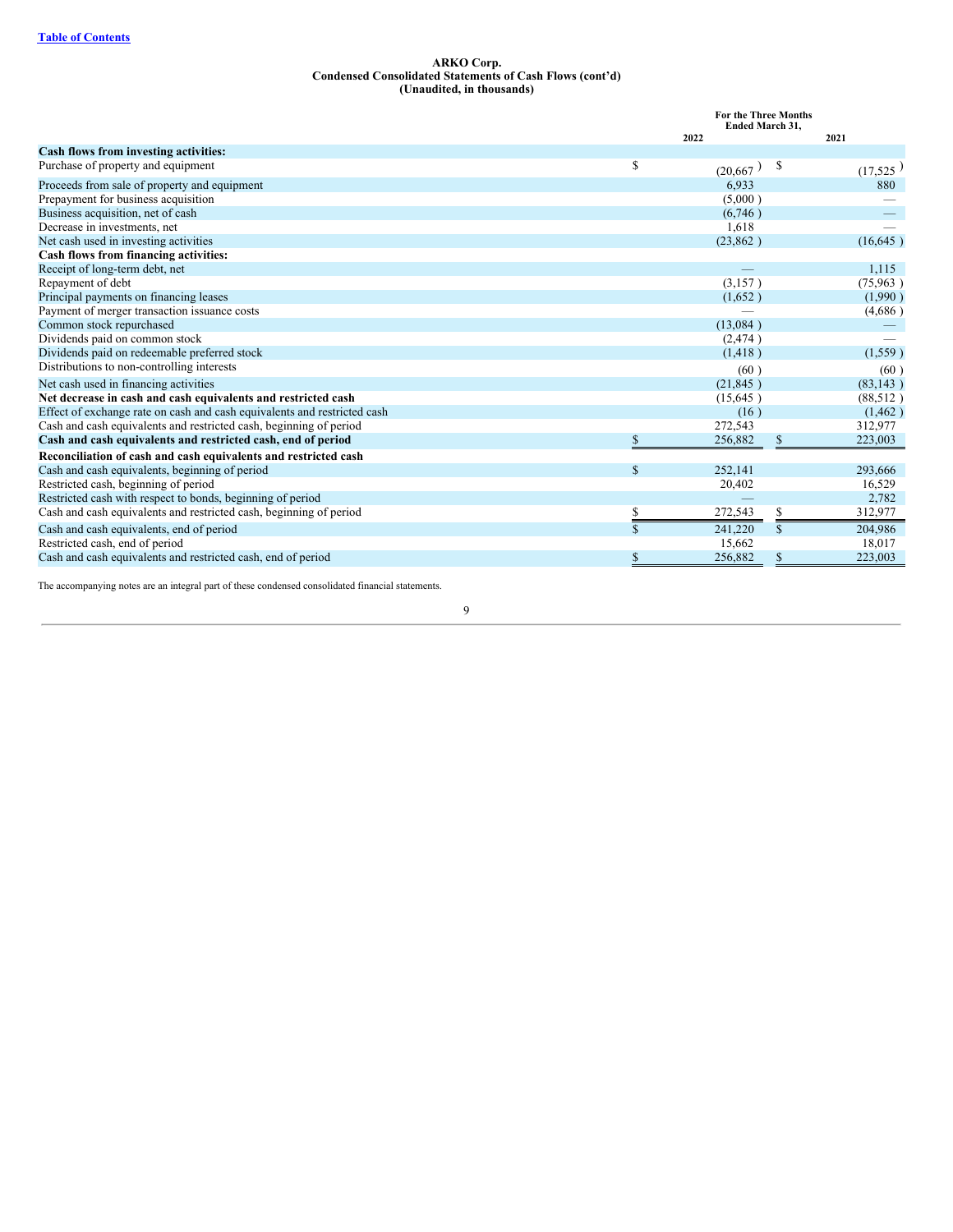#### **ARKO Corp. Condensed Consolidated Statements of Cash Flows (cont'd) (Unaudited, in thousands)**

|                                                                 | <b>For the Three Months</b><br>Ended March 31, |              |        |  |
|-----------------------------------------------------------------|------------------------------------------------|--------------|--------|--|
|                                                                 | 2022                                           |              | 2021   |  |
| Supplementary cash flow information:                            |                                                |              |        |  |
| Cash received for interest                                      | 37                                             | S            | 55     |  |
| Cash paid for interest                                          | 7.684                                          |              | 18.057 |  |
| Cash received for taxes                                         |                                                |              | 9      |  |
| Cash paid for taxes                                             | 563                                            |              | 72     |  |
| Supplementary noncash activities:                               |                                                |              |        |  |
| Prepaid insurance premiums financed through notes payable       | 2.279                                          | <sup>S</sup> | 2,171  |  |
| Purchases of equipment in accounts payable and accrued expenses | 9,514                                          |              | 3,715  |  |
| Purchase of property and equipment under leases                 | 6,254                                          |              | 11,534 |  |
| Disposals of leases of property and equipment                   | 404                                            |              | 2,254  |  |
| Issuance of shares                                              |                                                |              | 3,000  |  |
|                                                                 |                                                |              |        |  |

The accompanying notes are an integral part of these condensed consolidated financial statements.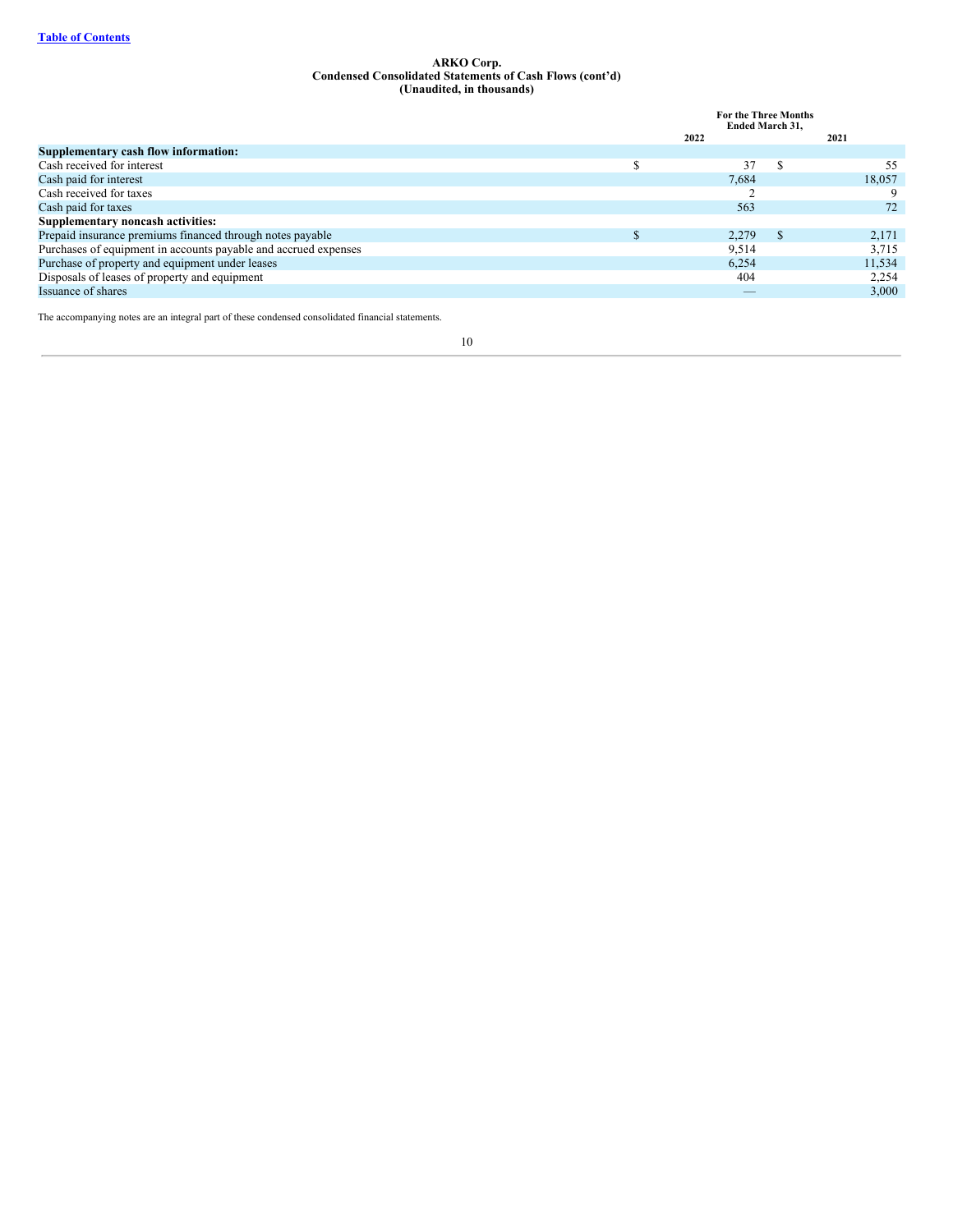#### **ARKO Corp. Notes to Condensed Consolidated Financial Statements (Unaudited)**

### <span id="page-10-0"></span>**1. General**

ARKO Corp. (the "Company") is a Delaware corporation whose common stock, par value \$0.0001 per share ("common stock") and publicly-traded warrants are listed on the Nasdaq Stock Market ("Nasdaq"). The Company's common stock had also been listed on the Tel Aviv Stock Exchange ("TASE"); however, following delisting procedures initiated by the Company, the common stock was delisted from the TASE on February 13, 2022, and the Company's common stock traded on the TASE was transferred to Nasdaq.

The Company's operations are primarily performed by its subsidiary, GPM Investments, LLC ("GPM"), a Delaware limited liability company. GPM is engaged directly and through fully owned and controlled subsidiaries (directly or indirectly) in retail activity, which includes the operations of a chain of convenience stores, most of which include adjacent gas stations, and in wholesale activity, which includes the supply of fuel to gas stations operated by third parties. As of March 31, 2022, GPM's activity included the self-operation of 1,396 sites and the supply of fuel to 1,625 gas stations operated by independent dealers throughout 33 states and the District of Columbia in the Mid-Atlantic, Midwestern, Northeastern, Southeastern and Southwestern United States ("U.S.").

The Company has three reporting segments: retail, wholesale, and GPMP. Refer to Note 9 below for further information with respect to the segments.

### **2. Summary of Significant Accounting Policies**

### *Basis of Presentation*

All significant intercompany balances and transactions have been eliminated in the accompanying condensed consolidated financial statements, which are prepared in conformity with accounting principles generally accepted in the United States of America ("GAAP").

#### *Interim Financial Statements*

The accompanying condensed consolidated financial statements as of March 31, 2022 and for the three months ended March 31, 2022 and 2021 ("interim financial statements") are unaudited and have been prepared in accordance with GAAP for interim financial information and Regulation S-X set forth by the Securities and Exchange Commission for interim reporting. In the opinion of management, all adjustments (consisting of normal and recurring adjustments except those otherwise described herein) considered necessary for a fair presentation have been included in the accompanying interim financial statements. However, they do not include all of the information and disclosures required by GAAP for complete financial statements. Therefore, the interim financial statements should be read in conjunction with the audited consolidated financial statements and accompanying notes of the Company included in the Company's Annual Report on Form 10-K for the year ended December 31, 2021 (the "annual financial statements").

The same significant accounting policies, presentation and methods of computation have been followed in these interim financial statements as were applied in the preparation of the annual financial statements.

### *Accounting Periods*

The Company's fiscal periods end on the last day of the month, and its fiscal year ends on December 31. This results in the Company experiencing fluctuations in current assets and current liabilities due to purchasing and payment patterns which change based upon the day of the week. As a result, working capital can change from period to period not only due to changing business operations, but also due to a change in the day of the week in which each period ends. The Company earns a disproportionate amount of its annual operating income in the second and third quarters as a result of the climate and seasonal buying patterns of its customers. Inclement weather, especially in the Midwest and Northeast regions of the U.S. during the winter months, can negatively impact financial results.

#### *Use of Estimates*

In the preparation of interim condensed consolidated financial statements, management may make estimates and assumptions that affect the reported amounts of assets and liabilities and disclosure of contingent assets and liabilities at the date of the interim condensed consolidated financial statements and the reported amounts of revenues and expenses during the reporting period. Actual results could differ from those estimates. Significant estimates include right-of-use assets and lease liabilities; impairment of goodwill, intangible, right-of-use and fixed assets; environmental assets and liabilities; deferred tax assets; and asset retirement obligations.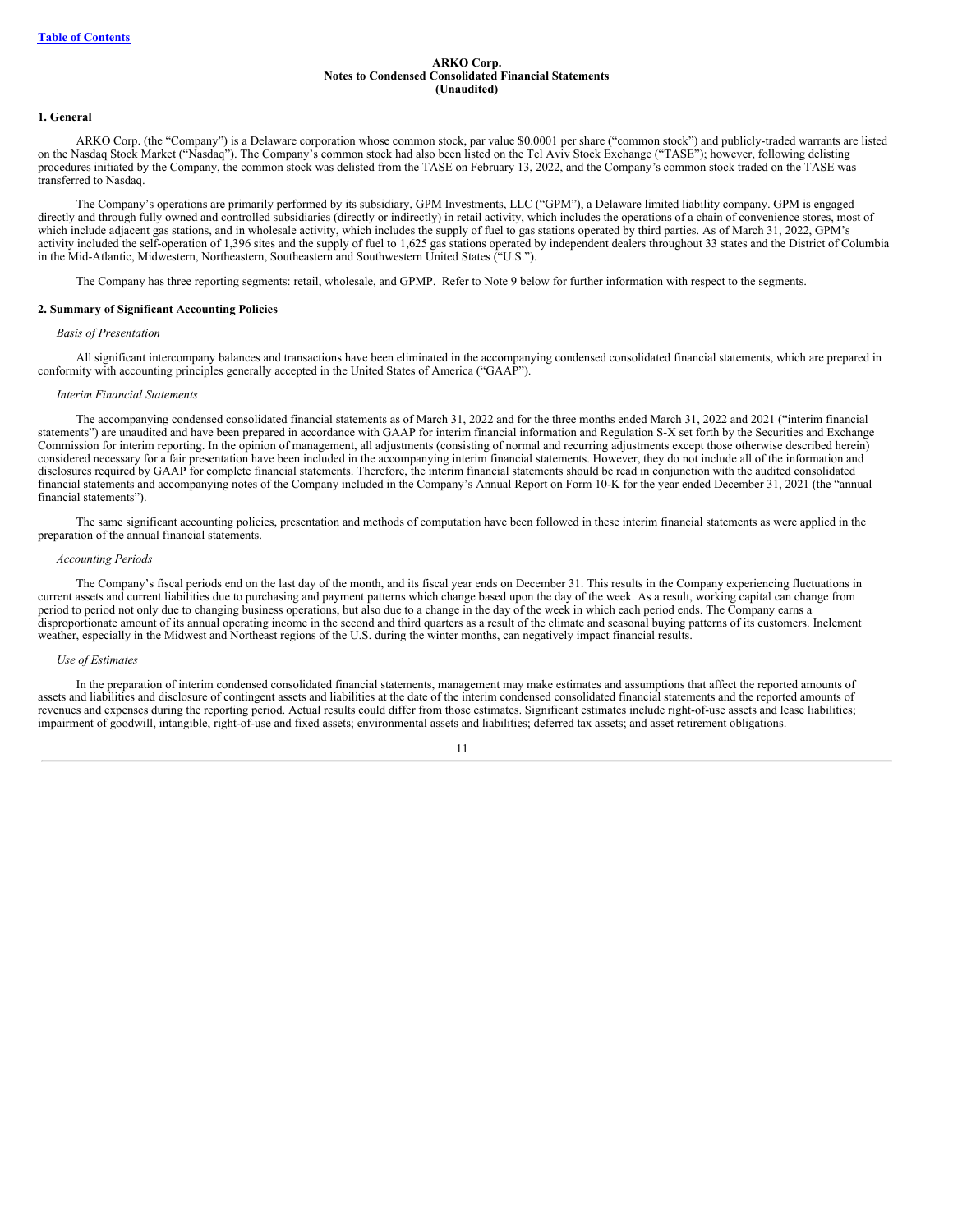### *Revenue Recognition*

Revenue is recognized when control of the promised goods or services is transferred to the customers. This requires the Company to identify contractual performance obligations and determine whether revenue should be recognized at a single point in time or over time, based on when control of goods and services transfers to a customer. Control is transferred to the customer over time if the customer simultaneously receives and consumes the benefits provided by the Company's performance. If a performance obligation is not satisfied over time, the Company satisfies the performance obligation at a single point in time.

Revenue is recognized in an amount that reflects the consideration to which the Company expects to be entitled in exchange for goods or services.

When the Company satisfies a performance obligation by transferring control of goods or services to the customer, revenue is recognized against contract assets in the amount of consideration to which the Company is entitled. When the consideration amount received from the customer exceeds the amounts recognized as revenue, the Company recognizes a contract liability for the excess.

An asset is recognized related to the costs incurred to obtain a contract (i.e. sales commissions) if the costs are specifically identifiable to a contract, the costs will result in enhancing resources that will be used in satisfying performance obligations in the future and the costs are expected to be recovered. These capitalized costs are recorded as a part of other current assets and other non-current assets and are amortized on a systematic basis consistent with the pattern of transfer of the goods or services to which such costs relate. The Company expenses the costs to obtain a contract, as and when they are incurred, in cases where the expected amortization period is one year or less.

The Company evaluates if it is a principal or an agent in a transaction to determine whether revenue should be recorded on a gross or a net basis. In performing this analysis, the Company considers first whether it controls the goods before they are transferred to the customers and if it has the ability to direct the use of the goods or obtain benefits from them. The Company also considers the following indicators: (1) the primary obligor, (2) the latitude in establishing prices and selecting suppliers, and (3) the inventory risk borne by the Company before and after the goods have been transferred to the customer. When the Company acts as principal, revenue is recorded on a gross basis. When the Company acts as agent, revenue is recorded on a net basis.

Fuel revenue and fuel cost of revenue included fuel taxes of \$231.8 million and \$222.5 million for the three months ended March 31, 2022 and 2021, respectively.

Refer to Note 9 for disclosure of the revenue disaggregated by segment and product line, as well as a description of the reportable segment operations.

### *Reclassifications*

Certain prior year equity amounts have been reclassified to conform to the current year presentation.

### *New Accounting Pronouncements*

**Reference Rate Reform** – In March 2020, the FASB issued ASU 2020-04, Reference Rate Reform (Topic 848) - Facilitation of the Effects of Reference Rate Reform on Financial Reporting. This standard included optional guidance for a limited period of time to help ease the burden in accounting for the effects of reference rate reform. The new standard is effective for all entities through December 31, 2022. The Company has not needed to implement this optional guidance.

### **3. Debt**

The components of debt were as follows:

|                            |    | March 31,<br>2022 |              | December 31,<br>2021 |  |
|----------------------------|----|-------------------|--------------|----------------------|--|
|                            |    | (in thousands)    |              |                      |  |
| <b>Senior Notes</b>        | \$ | 443,078           | <sup>S</sup> | 442,889              |  |
| PNC term loan              |    | 32,393            |              | 32,385               |  |
| M&T debt                   |    | 42,183            |              | 43,392               |  |
| Capital One line of credit |    | 195,532           |              | 195,232              |  |
| Insurance premium notes    |    | 3,590             |              | 3,111                |  |
| Total debt, net            | S  | 716,776           | S            | 717,009              |  |
| Less current portion       |    | (40,908)          |              | (40, 384)            |  |
| Total long-term debt, net  | \$ | 675.868           |              | 676.625              |  |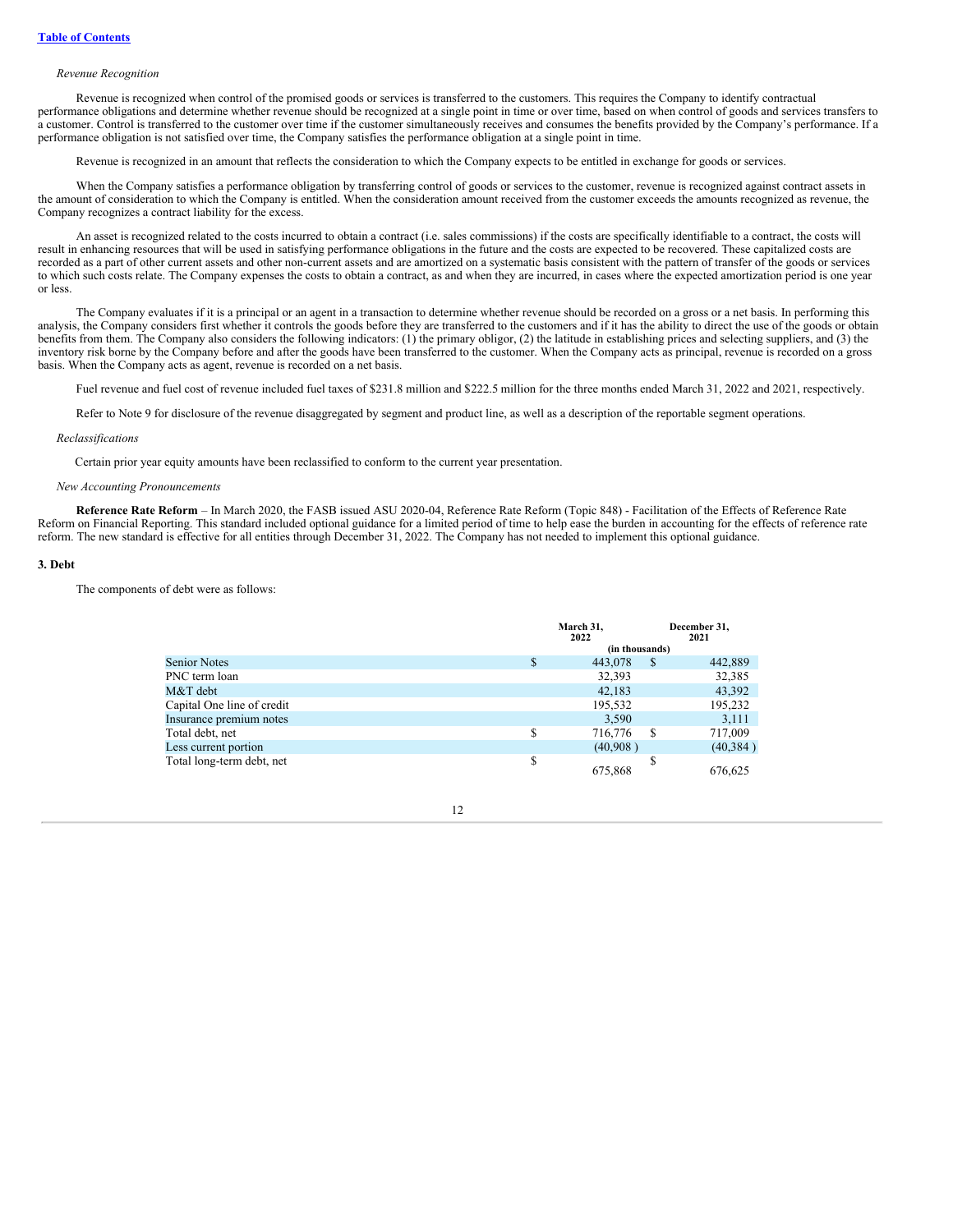### **4. Leases**

As of March 31, 2022, the Company leased 1,136 of the convenience stores that it operates, 163 independent dealer locations and certain office and storage spaces, including land and buildings in certain cases. Most of the lease agreements are for long-term periods, ranging from 15 to 20 years, and generally include several renewal options for extension periods for five to 25 years each. Additionally, the Company leases certain store equipment, office equipment, automatic tank gauges, store lighting and fuel dispensers.

The components of lease cost recorded on the condensed consolidated statements of operations were as follows:

|                                                                                                    | <b>For the Three Months</b><br><b>Ended March 31.</b><br>2022<br>(in thousands) |   | 2021   |
|----------------------------------------------------------------------------------------------------|---------------------------------------------------------------------------------|---|--------|
| Finance lease cost:                                                                                |                                                                                 |   |        |
| Depreciation of right-of-use assets                                                                | 3,047                                                                           | S | 3,317  |
| Interest on lease liabilities                                                                      | 4.371                                                                           |   | 4.446  |
| Operating lease costs included in store operating expenses                                         | 34,295                                                                          |   | 32,334 |
| Operating lease costs included in general and administrative<br>expenses                           | 387                                                                             |   | 396    |
| Lease cost related to variable lease payments, short-term<br>leases and leases of low value assets | 644                                                                             |   | 375    |
| Right-of-use asset impairment charges                                                              | _                                                                               |   | 111    |
| <b>Total lease costs</b>                                                                           | 42.744                                                                          |   | 40.979 |

### **5. Equity**

On February 21, 2022, the Company's board of directors (the "Board") declared a quarterly dividend of \$0.02 per share of common stock, which was paid on March 29, 2022 to stockholders of record as of March 15, 2022, totaling approximately \$2.5 million. The amount and timing of dividends payable on the common stock are within the sole discretion of the Board, which will evaluate dividend payments within the context of the Company's overall capital allocation strategy on an ongoing basis, giving consideration to its current and forecast earnings, financial condition, cash requirements and other factors. As a result of the dividend declaration, the conversion price of the Company's Series A convertible preferred stock adjusted from \$12.00 to \$11.98 per share, as were the threshold share prices in the Deferred Shares agreement (as defined in Note 8). On April 29, 2022, the Board declared a quarterly dividend of \$0.02 per share of common stock, to be paid on June 15, 2022 to stockholders of record as of May 31, 2022.

The Board has also authorized a share repurchase program for up to an aggregate of \$50 million of outstanding shares of common stock. The share repurchase program does not have a stated expiration date. In the three months ended March 31, 2022, the Company repurchased approximately 1.4 million shares of common stock under the repurchase program for approximately \$12.0 million, or an average share price of \$8.49.

### **6. Share-Based Compensation**

The Compensation Committee of the Board has approved the grant of non-qualified stock options, restricted stock units ("RSUs"), and shares to certain employees, non-employees and members of the Board under the ARKO Corp. 2020 Incentive Compensation Plan (the "Plan"). Stock options granted under the Plan expire no later than ten years from the date of grant and the exercise price may not be less than the fair market value of the shares on the date of grant. Vesting periods are assigned to stock options and restricted share units on a grant-by-grant basis at the discretion of the Board. The Company issues new shares of common stock upon exercise of stock options and vesting of RSUs.

Additionally, a non-employee director may receive RSUs in lieu of up to 100% of his or her cash fees, which RSUs will be settled in common stock upon the director's departure from the Board or an earlier change in control of the Company. In the three months ended March 31, 2022, 78,103 RSUs were issued to non-employee directors with a weighted average grant date fair value of \$8.77 per share, or \$0.7 million. These awards are included in the table below under restricted stock units. As of March 31, 2022, 167,673 RSUs issued to non-employee directors were outstanding.

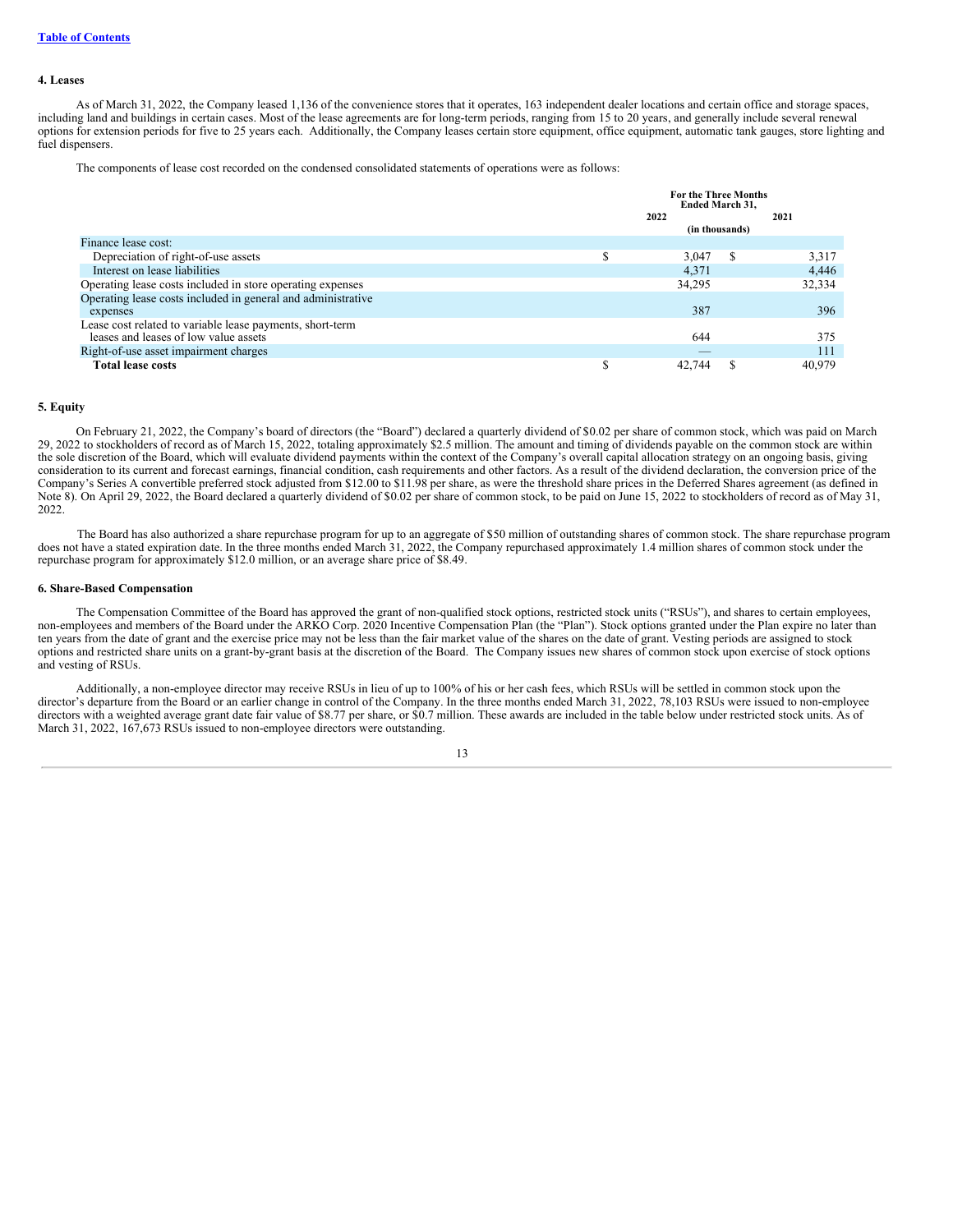The following table summarizes share activity related to stock options and restricted stock units:

|                                                                   | <b>Stock</b><br><b>Options</b> | <b>Restricted</b><br><b>Stock Units</b> |
|-------------------------------------------------------------------|--------------------------------|-----------------------------------------|
|                                                                   | (in thousands)                 |                                         |
| Options Outstanding/Nonvested RSUs, December 31, 2021             | 126                            | 1,606                                   |
| Granted                                                           | 771                            | 1,892                                   |
| Options Exercised/RSUs released                                   |                                | (364)                                   |
| Forfeited                                                         |                                | (19)                                    |
| Options Outstanding/Nonvested RSUs, March 31, 2022                | 897                            | 3,115                                   |
| The following table summarizes the stock options granted in 2022: |                                |                                         |
| Weighted average fair value                                       |                                | 2.70                                    |
| Weighted average exercise price                                   | S                              | 9.11                                    |
| Remaining average contractual term (years)                        |                                | 9.9                                     |

The fair value of each stock option award is estimated by management on the date of the grant using the Black-Scholes option pricing model. The following table summarizes the assumptions utilized in the valuation of the stock option awards granted in the three months ended March 31, 2022:

| Expected dividend rate           | $0.9\%$ |
|----------------------------------|---------|
| Expected stock price volatility  | 28.3 %  |
| Risk-free interest rate          | $1.7\%$ |
| Expected term of options (years) | 10.0    |

The expected stock price volatility is based on the historical volatility of the Company's peer group's stock price. The volatilities are estimated for a period of time equal to the expected term of the related option. The risk-free interest rate is based on the implied yield of U.S. Treasury zero-coupon issues with an equivalent remaining term. The expected term of the options represents the estimated period of time until exercise and is determined by considering the contractual terms, vesting schedule and expectations of future employee behavior. 444,489 of stock option awards were out of the money as of March 31, 2022.

In the three months ended March 31, 2022, the Company granted 693,590 time-vested RSUs with a weighted average grant date fair value of \$8.47 per share, or \$5.9 million, and vesting over a weighted average period of 2.9 years as of March 31, 2022.

In the three months ended March 31, 2022, the Company granted a target of 1,120,354 performance-based RSUs with a weighted average grant date fair value of \$8.35 per share, or \$9.3 million. The 2022 performance-based RSUs were awarded to certain members of senior management in connection with the achievement of specific key financial metrics primarily measured over a three-year period and cliff vest at the end of such period. The number of 2022 performance-based RSUs that will ultimately vest is contingent upon the achievement of these key financial metrics by the end of the performance period. The Company assesses the probability of achieving these metrics on a quarterly basis except for performance-based RSUs with market conditions. For these awards, the Company recognizes the fair value expense ratably over the performance and vesting period. These awards are included in the table above in RSUs Granted.

During the three months ended March 31, 2022, the Company granted 13,332 shares of common stock to certain members of senior management, with a weighted average grant date fair value of \$7.58 per share, or \$0.1 million, with no vesting period.

Total compensation cost recorded for employees, non-employees and members of the Board for the three months ended March 31, 2022 and 2021 was \$2.8 million and \$1.0 million, respectively, and included in general and administrative expenses on the condensed consolidated statements of operations. As of March 31, 2022 and December 31, 2021, total unrecognized compensation cost related to unvested shares, stock options and RSUs granted was approximately \$26.7 million and \$11.6 million, respectively.

### **7. Earnings per Share**

The following table sets forth the computation of basic and diluted net income (loss) per share of common stock: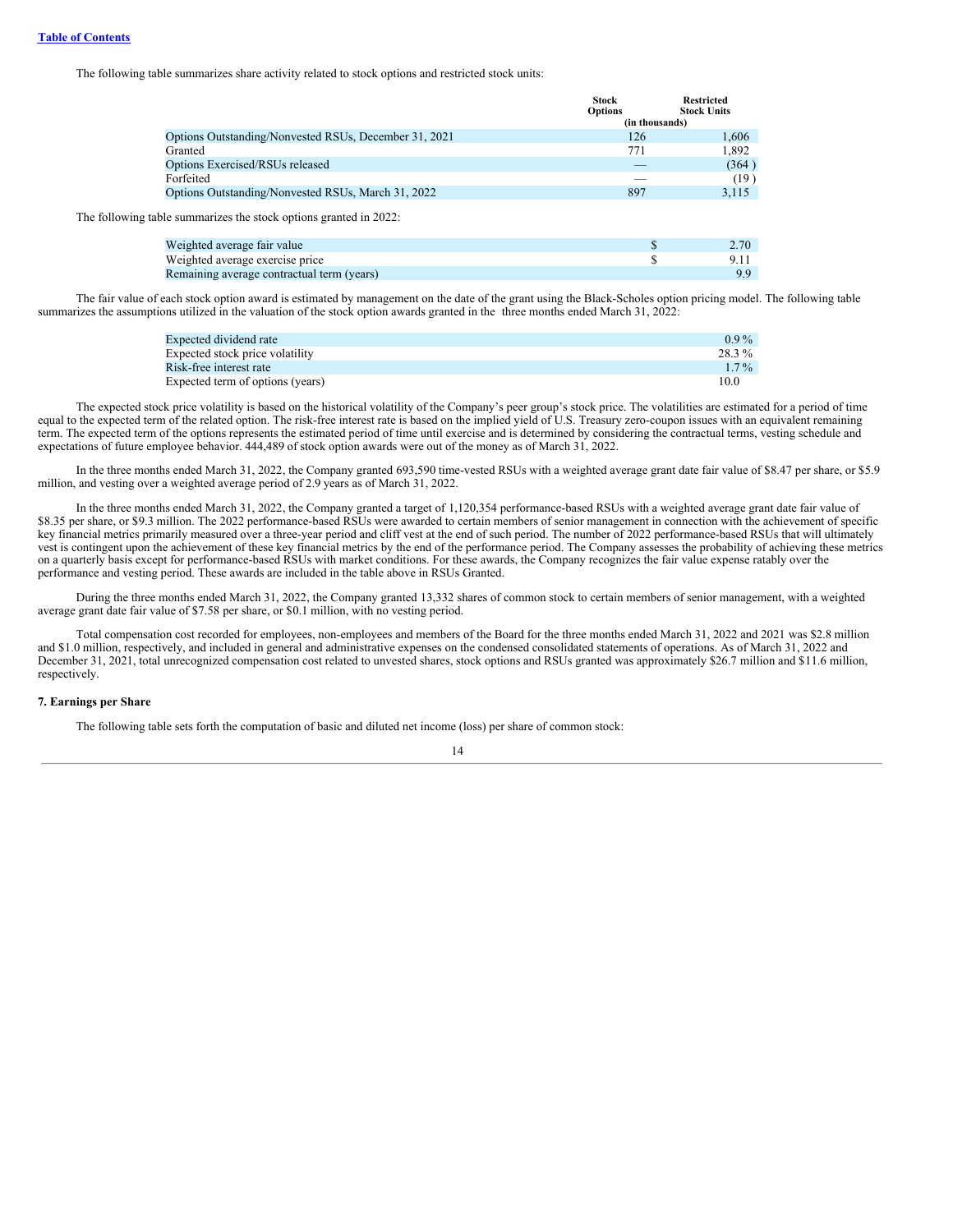|                                                                         | <b>For the Three Months</b><br>Ended March 31, |           |  |  |
|-------------------------------------------------------------------------|------------------------------------------------|-----------|--|--|
|                                                                         | 2022                                           | 2021      |  |  |
|                                                                         | (in thousands)                                 |           |  |  |
| Net income (loss) available to common stockholders                      | 821                                            | (16, 138) |  |  |
| Change in fair value of Ares Put Option                                 | (1,062)                                        |           |  |  |
| Net loss available to common stockholders after assumed conversions     | (241)                                          | (16, 138) |  |  |
|                                                                         |                                                |           |  |  |
| Weighted average common shares outstanding — Basic                      | 124.301                                        | 124,361   |  |  |
| Effect of dilutive securities:                                          |                                                |           |  |  |
| Restricted share units                                                  |                                                |           |  |  |
| Ares Put Option                                                         | 1,128                                          |           |  |  |
| Weighted average common shares outstanding — Diluted                    | 125,433                                        | 124,361   |  |  |
| Net income (loss) per share available to common stockholders<br>— Basic | 0.01                                           | (0.13)    |  |  |
| Net loss per share available to common stockholders<br>— Diluted        | (0.00)                                         | (0.13)    |  |  |

The following potential shares of common stock have been excluded from the computation of diluted net income (loss) per share because their effect would have been antidilutive:

|                                     |                | As of March 31, |  |  |
|-------------------------------------|----------------|-----------------|--|--|
|                                     | 2022           | 2021            |  |  |
|                                     | (in thousands) |                 |  |  |
| Stock options                       | 897            | 126             |  |  |
| Ares warrants                       | 1.100          | 1.100           |  |  |
| Public and Private warrants         | 17,333         | 17,333          |  |  |
| Series A redeemable preferred stock | 8.347          | 8,333           |  |  |
| Restricted share units              |                | 1,511           |  |  |
| Ares Put Option                     |                | $\ast$          |  |  |

\* Refer to the description of this instrument in Note 8.

### **8. Fair Value Measurements and Financial Instruments**

The fair value of cash and cash equivalents, restricted cash and investments, trade receivables, accounts payable and other current liabilities approximated their carrying values as of March 31, 2022 and December 31, 2021 primarily due to the short-term maturity of these instruments. On October, 21, 2021, the Company completed a private offering of \$450 million aggregate principal amount of 5.125% Senior Notes due 2029 (the "Senior Notes"). Based on market trades of the Senior Notes close to March 31, 2022 and December 31, 2021 (Level 1 fair value measurement), the fair value of the Senior Notes was estimated at approximately \$411 million and \$436 million, respectively, compared to a gross carrying value of \$450 million at March 31, 2022 and December 31, 2021. The fair value of the other long-term debt approximated their carrying values as of March 31, 2022 and December 31, 2021 due to the frequency with which interest rates are reset based on changes in prevailing interest rates.

The contingent consideration from the acquisition of the Empire business is measured at fair value at the end of each reporting period and amounted to \$6.3 million and \$6.2 million as of March 31, 2022 and December 31, 2021, respectively. The fair value methodology for the contingent consideration liability is categorized as Level 3 because inputs to the valuation methodology are unobservable and significant to the fair value adjustment. Approximately \$0.1 million and \$0.2 million were recorded as a component of interest and other financial expenses in the condensed consolidated statements of operations for the change in the fair value of the contingent consideration for the three months ended March 31, 2022 and 2021, respectively.

The public warrants to purchase the Company's common stock (the "Public Warrants"), of which approximately 14.6 million were outstanding as of March 31, 2022, are measured at fair value at the end of each reporting period and amounted to \$27.7 million and \$23.6 million as of March 31, 2022 and December 31, 2021, respectively. The fair value methodology for the Public Warrants is categorized as Level 1. Approximately \$1.9 million and \$9.2 million were recorded as a component of interest and other financial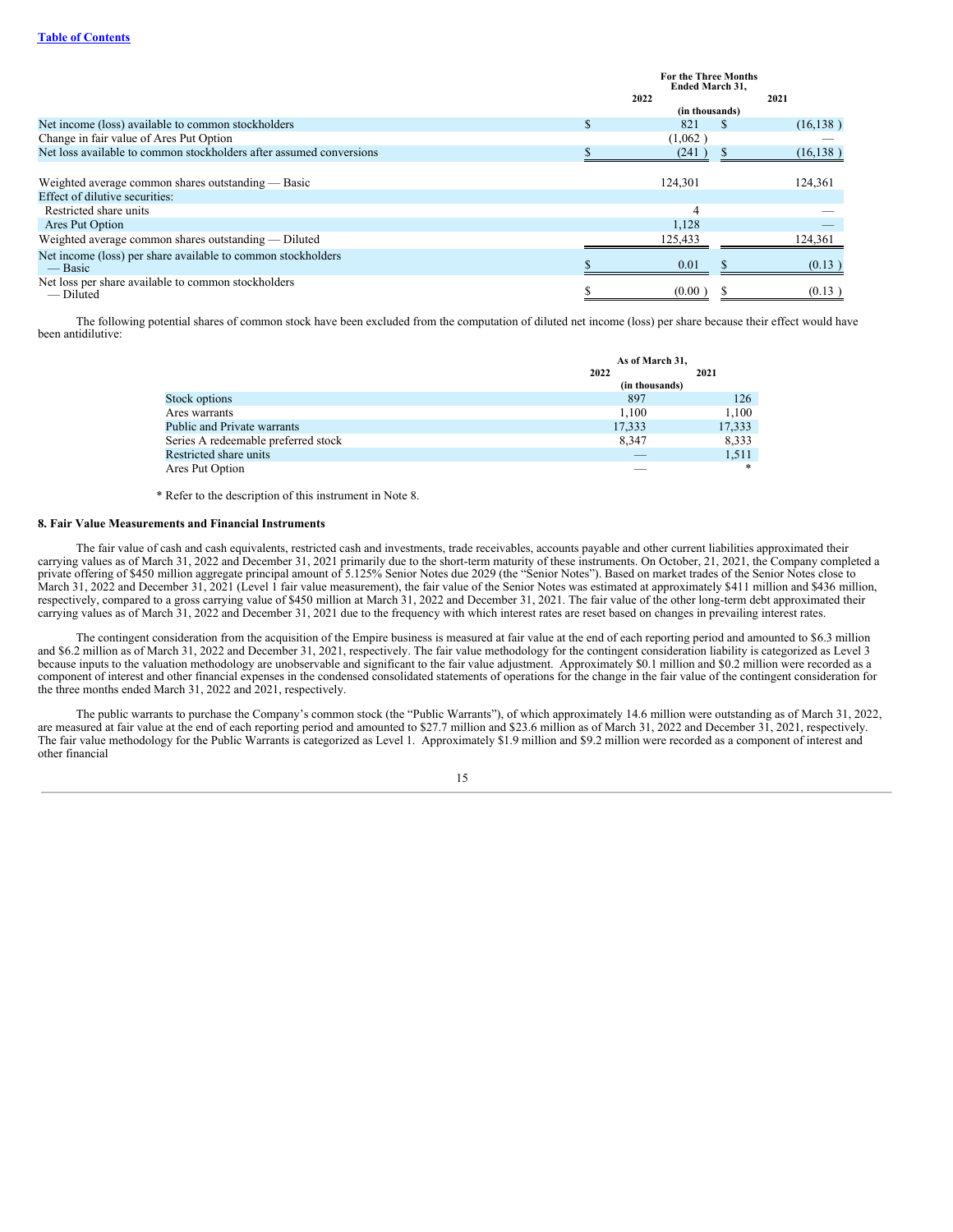expenses in the condensed consolidated statements of operations for the change in the fair value of the Public Warrants for the three months ended March 31, 2022 and 2021, respectively.

The private warrants to purchase the Company's common stock (the "Private Warrants"), of which approximately 2.8 million were outstanding as of March 31, 2022, are measured at fair value at the end of each reporting period and amounted to \$5.3 million and \$7.2 million as of March 31, 2022 and December 31, 2021, respectively. The fair value methodology for the Private Warrants is categorized as Level 2 because certain inputs to the valuation methodology are unobservable and significant to the fair value adjustment. The Private Warrants have been recorded at fair value based on a Black-Scholes option pricing model with the following material assumptions based on observable and unobservable inputs:

|                          | March 31,<br>2022 |         |
|--------------------------|-------------------|---------|
| Expected term (in years) |                   | 3.7     |
| Expected dividend rate   |                   | $0.9\%$ |
| Volatility               |                   | 36.8%   |
| Risk-free interest rate  |                   | $2.4\%$ |
| Strike price             |                   | 11.50   |

For the change in the fair value of the Private Warrants, approximately \$0.3 million and \$2.8 million were recorded as a component of interest and other financial expenses in the condensed consolidated statements of operations for the three months ended March 31, 2022 and 2021, respectively.

The Haymaker Founders (as defined in Note 17 to the annual financial statements) will be entitled to up to 200 thousand shares of common stock to be issued subject to the number of incremental shares of common stock issued to the holders of the Series A redeemable preferred stock not being higher than certain thresholds (the "Deferred Shares"). The Deferred Shares are measured at fair value at the end of each reporting period and amounted to \$1.6 million as of March 31, 2022 and December 31, 2021. The fair value methodology for the Deferred Shares is categorized as Level 3 because inputs to the valuation methodology are unobservable and significant to the fair value adjustment. The Deferred Shares have been recorded at fair value based on a Monte Carlo pricing model with the following material assumptions based on observable and unobservable inputs:

|                          | March 31,<br>2022 |         |
|--------------------------|-------------------|---------|
| Expected term (in years) |                   | 5.2     |
| Volatility               |                   | 36.3 %  |
| Risk-free interest rate  |                   | $2.4\%$ |
| Stock price              |                   | 9.10    |

Approximately \$0.03 million and \$0.2 million was recorded as a component of interest and other financial expenses in the condensed consolidated statements of operations for the change in the fair value of the Deferred Shares for the three months ended March 31, 2022 and 2021, respectively.

The Company entered into an agreement with Ares Capital Corporation ("Ares") and certain of its affiliates (the "Ares Put Option"), which generally guarantees Ares a value of approximately \$27.3 million at the end of February 2023 for the shares of common stock that the Company issued in consideration for its acquisition in December 2020 of equity in GPM. The Ares Put Option is measured at fair value at the end of each reporting period and amounted to \$7.8 million and \$8.9 million as of March 31, 2022 and December 31, 2021, respectively. The fair value methodology for the Ares Put Option is categorized as Level 3 because inputs to the valuation methodology are unobservable and significant to the fair value adjustment. The Ares Put Option has been recorded at its fair value based on a Monte Carlo pricing model with the following material assumptions based on observable and unobservable inputs:

|                          | March 31,<br>2022 |         |
|--------------------------|-------------------|---------|
| Expected term (in years) |                   | 0.9     |
| Volatility               |                   | 28.6 %  |
| Risk-free interest rate  |                   | $1.5\%$ |
| Strike price             |                   | 12.915  |

Approximately \$1.1 million and \$1.2 million were recorded as a component of interest and other financial income in the condensed consolidated statements of operations for the change in the fair value of the Ares Put Option for the three months ended March 31, 2022 and 2021, respectively.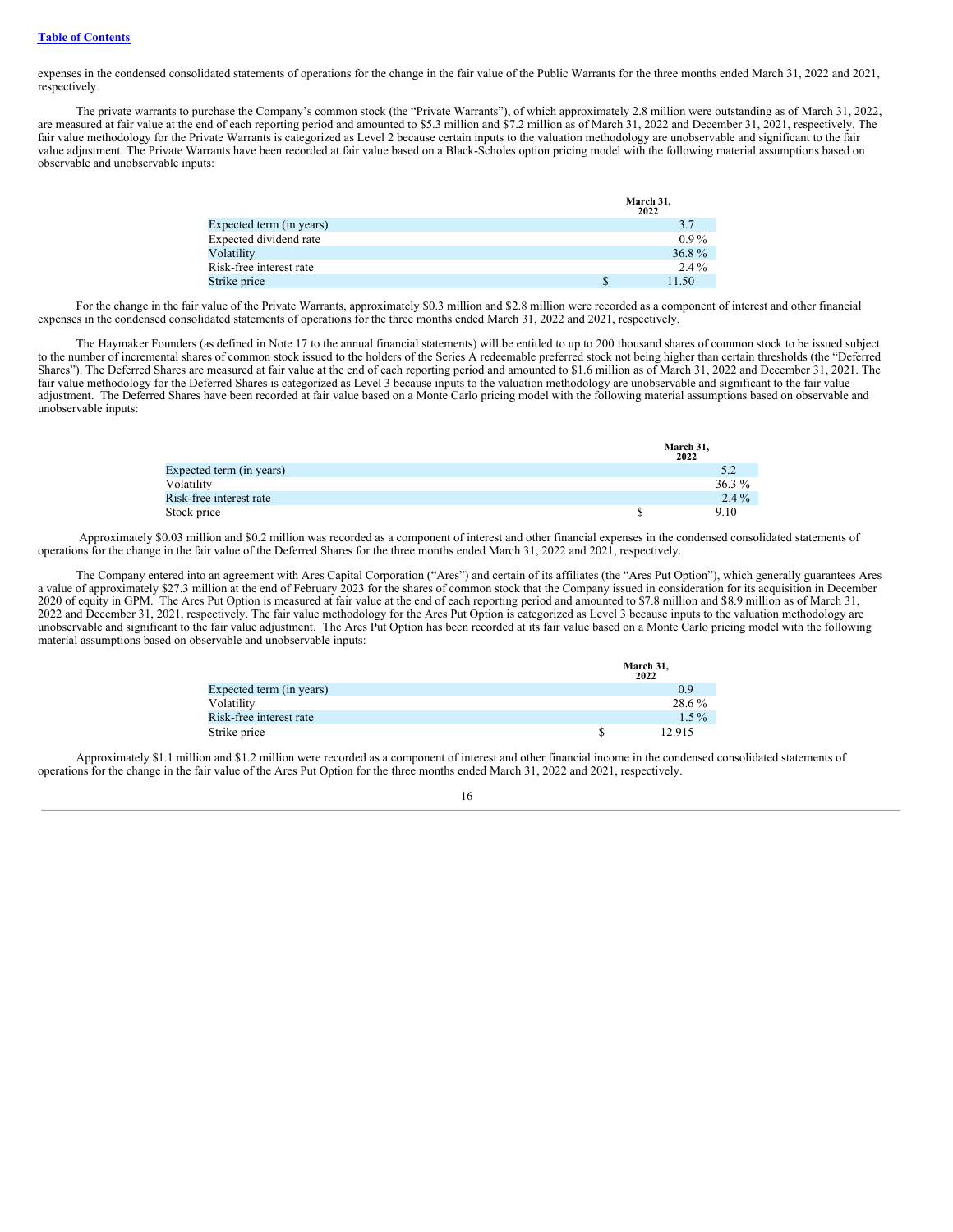### **9. Segment Reporting**

The reportable segments were determined based on information reviewed by the chief operating decision maker for operational decision-making purposes and the segment information is prepared on the same basis that our chief operating decision maker reviews such financial information. The Company's reporting segments are the retail segment, the wholesale segment and the GPMP segment. The Company defines segment earnings as operating income.

The retail segment includes the operation of a chain of retail stores, which includes convenience stores selling fuel products and other merchandise to retail customers. At its Company operated convenience stores, the Company owns the merchandise and fuel inventory and employs personnel to manage the store.

The wholesale segment supplies fuel to independent dealers, sub-wholesalers and bulk and spot purchasers, on either a cost plus or consignment basis. For consignment arrangements, the Company retains ownership of the fuel inventory at the site, is responsible for the pricing of the fuel to the end consumer, and shares the gross profit with the independent dealers.

The GPMP segment includes GPM Petroleum LP ("GPMP") and primarily includes the sale and supply of fuel to GPM and its subsidiaries that sell fuel (both in the retail and wholesale segments) at GPMP's cost of fuel (including taxes and transportation) plus a fixed margin (currently 5.0 cents per gallon) and the supply of fuel to a small number of independent dealers and bulk and spot purchasers.

The "All Other" segment includes the results of non-reportable segments which do not meet both quantitative and qualitive criteria as defined under ASC 280, Segment Reporting.

The majority of general and administrative expenses, depreciation and amortization, net other expenses, net interest and other financial expenses and income taxes are not allocated to the segments, as well as minor other income items including intercompany operating leases.

With the exception of goodwill, assets and liabilities relevant to the reportable segments are not assigned to any particular segment, but rather, managed at the consolidated level. All reportable segment revenues were generated from sites within the U.S. and substantially all of the Company's assets were within the U.S.

Inter-segment transactions primarily included the distribution of fuel by GPMP to GPM and its subsidiaries that sell fuel (both in the retail and wholesale segments). The effect of these inter-segment transactions was eliminated in the condensed consolidated financial statements.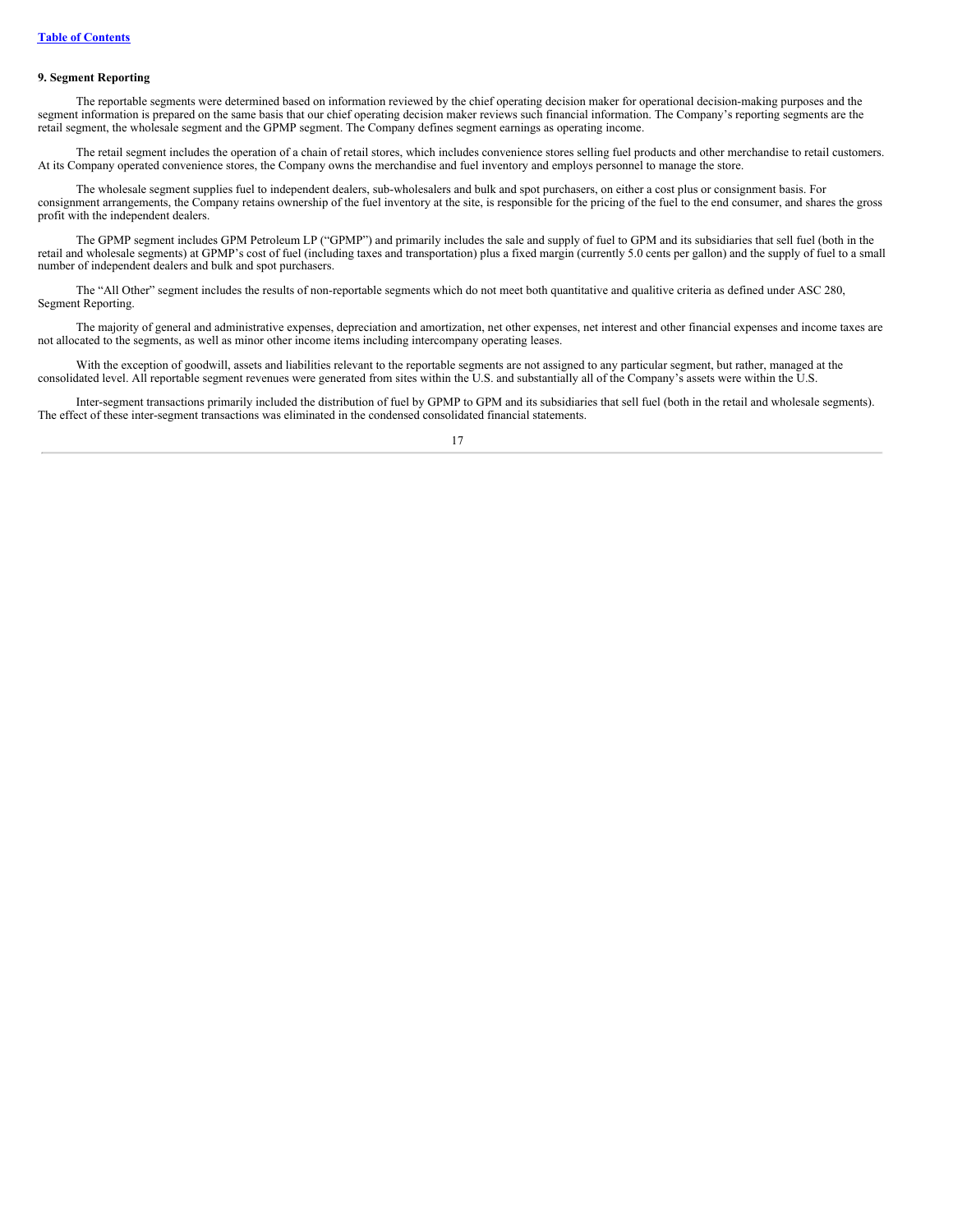### **Table of [Contents](#page-1-0)**

|                                                          |              | Retail    |               | Wholesale                |              | <b>GPMP</b>    |               | <b>All Other</b>                |   | <b>Total</b> |
|----------------------------------------------------------|--------------|-----------|---------------|--------------------------|--------------|----------------|---------------|---------------------------------|---|--------------|
| For the Three Months Ended March 31, 2022                |              |           |               |                          |              | (in thousands) |               |                                 |   |              |
| <b>Revenues</b><br>Fuel revenue                          | $\mathbb{S}$ | 854,667   | <sup>\$</sup> | 727,697                  | <sup>S</sup> | 1,162          | <sup>\$</sup> |                                 | S | 1,583,526    |
| Merchandise revenue                                      |              | 366,985   |               |                          |              |                |               |                                 |   | 366,985      |
| Other revenues, net                                      |              | 16.324    |               | 5,722                    |              | 254            |               |                                 |   | 22,300       |
| <b>Total revenues from external customers</b>            |              |           |               |                          |              | 1,416          |               |                                 |   | 1,972,811    |
|                                                          |              | 1,237,976 |               | 733,419                  |              | 1,275,721      |               | 302                             |   | 1,276,023    |
| Inter-segment<br>Total revenues from reportable segments |              | 1,237,976 |               | 733,419                  |              | 1,277,137      |               | 302                             |   | 3,248,834    |
|                                                          |              |           |               |                          |              |                |               |                                 |   |              |
| <b>Operating income</b>                                  |              | 45,679    |               | 7.413                    |              | 20,607         |               | 302                             |   | 74,001       |
| Interest and financial expenses, net                     |              |           |               |                          |              | (2, 445)       |               | --                              |   | (2, 445)     |
| Income tax benefit                                       |              |           |               |                          |              |                |               | 177                             |   | 177          |
| Income from equity investment                            |              |           |               |                          |              |                |               | 9                               |   | 9            |
| Net income from reportable segments                      |              |           |               |                          |              |                |               |                                 | S | 71,742       |
|                                                          |              |           |               |                          |              |                |               |                                 |   |              |
| For the Three Months Ended March 31, 2021                |              |           |               |                          |              |                |               |                                 |   |              |
| <b>Revenues</b>                                          |              |           |               |                          |              |                |               |                                 |   |              |
| Fuel revenue                                             | \$           | 576,304   | <sup>\$</sup> | 525,488                  | \$           | 1,155          | S             | —                               | S | 1,102,947    |
| Merchandise revenue                                      |              | 359,281   |               |                          |              |                |               | $\qquad \qquad -$               |   | 359,281      |
| Other revenues, net                                      |              | 16,977    |               | 4,939                    |              | 255            |               |                                 |   | 22,171       |
| <b>Total revenues from external customers</b>            |              | 952,562   |               | 530,427                  |              | 1,410          |               | $\hspace{0.1mm}-\hspace{0.1mm}$ |   | 1,484,399    |
| Inter-segment                                            |              | _         |               | $\overline{\phantom{0}}$ |              | 819,467        |               | 317                             |   | 819,784      |
| Total revenues from reportable segments                  |              | 952,562   |               | 530,427                  |              | 820,877        |               | 317                             |   | 2,304,183    |
| <b>Operating income</b>                                  |              | 40,347    |               | 2,308                    |              | 20,123         |               | 317                             |   | 63,095       |
| Interest and financial expenses, net                     |              |           |               |                          |              | (3,841)        |               | $\overline{\phantom{m}}$        |   | (3,841)      |
| Income tax expense                                       |              |           |               |                          |              |                |               | (56)                            |   | (56)         |
| Loss from equity investment                              |              |           |               |                          |              |                |               | (6)                             |   | (6)          |
| Net income from reportable segments                      |              |           |               |                          |              |                |               |                                 | S | 59,192       |

A reconciliation of total revenues from reportable segments to total revenues on the condensed consolidated statements of operations was as follows:

|                                         | For the Three Months<br>Ended March 31, |  |            |
|-----------------------------------------|-----------------------------------------|--|------------|
|                                         | 2022                                    |  | 2021       |
|                                         | (in thousands)                          |  |            |
| Total revenues from reportable segments | 3,248,834                               |  | 2,304,183  |
| Other revenues, net                     | $\sim$                                  |  | (43)       |
| Elimination of inter-segment revenues   | (1,276,023)                             |  | (819, 784) |
| Total revenues                          | 1.972.811                               |  | .484,356   |

A reconciliation of net income from reportable segments to net income (loss) on the condensed consolidated statements of operations was as follows: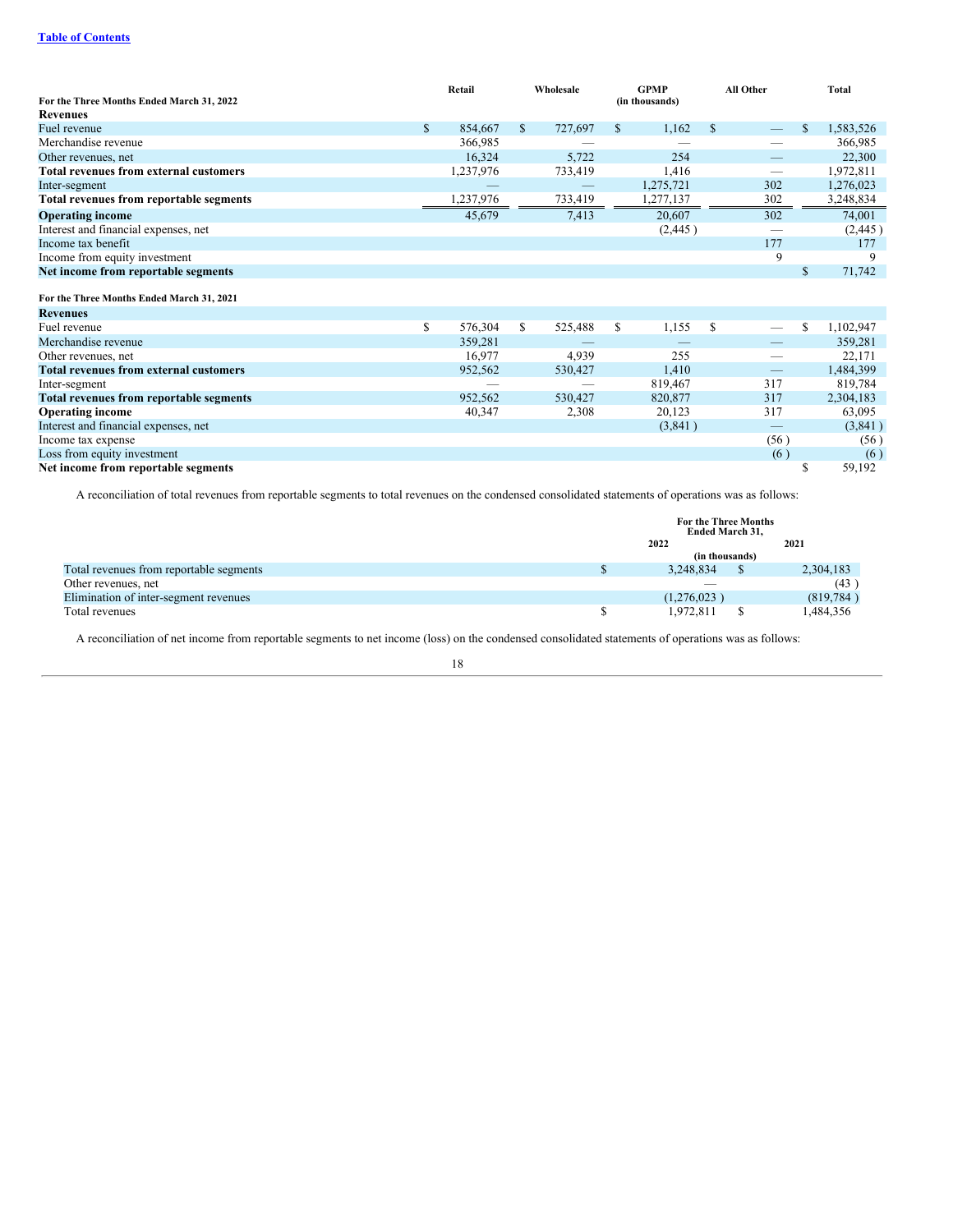|                                            |   | <b>For the Three Months</b><br><b>Ended March 31.</b> |  |          |  |
|--------------------------------------------|---|-------------------------------------------------------|--|----------|--|
|                                            |   | 2022                                                  |  |          |  |
|                                            |   | (in thousands)                                        |  |          |  |
| Net income from reportable segments        | S | 71,742                                                |  | 59,192   |  |
| Amounts not allocated to segments:         |   |                                                       |  |          |  |
| Other revenues, net                        |   |                                                       |  | (43)     |  |
| Store operating expenses                   |   | 584                                                   |  | 577      |  |
| General and administrative expenses        |   | (31,079)                                              |  | (26,002) |  |
| Depreciation and amortization              |   | (22,794)                                              |  | (22,399) |  |
| Other expenses, net                        |   | (1,121)                                               |  | (1,672)  |  |
| Interest and other financial expenses, net |   | (13,832)                                              |  | (25,093) |  |
| Income tax (expense) benefit               |   | (1,182)                                               |  | 778      |  |
| Net income (loss)                          |   | 2.318                                                 |  | (14,662) |  |

#### **10. Commitments and Contingencies**

#### *Environmental Liabilities and Contingencies*

The Company is subject to certain federal and state environmental laws and regulations associated with sites at which it stores and sells fuel and other fuel products, as well as at owned and leased locations leased or subleased to independent dealers. As of March 31, 2022 and December 31, 2021, environmental obligations totaled \$12.6 million and \$12.9 million, respectively. These amounts were recorded as other current and non-current liabilities in the condensed consolidated balance sheets. Environmental reserves have been established on an undiscounted basis based upon internal and external estimates in regard to each site. It is reasonably possible that these amounts will be adjusted in the future due to changes in estimates of environmental remediation costs, the timing of the payments or whether the federal and/or state regulations in which the Company operates, and which deal with the environment, will be amended.

The Company maintains certain environmental insurance policies and participates in various state underground storage tank funds that entitle it to be reimbursed for environmental loss mitigation. Estimated amounts that will be recovered from its insurance policies and various state funds for the exposures totaled \$5.0 million and \$5.1 million as of March 31, 2022 and December 31, 2021, respectively, and were recorded as other current and non-current assets in the condensed consolidated balance sheets.

### *Asset Retirement Obligations*

As part of the fuel operations at its operated convenience stores, at most of the other owned and leased locations leased to independent dealers, and certain other independent dealer locations, there are underground storage tanks for which the Company is responsible. The future cost to remove an underground storage tank is recognized over the estimated remaining useful life of the underground storage tank or the termination of the applicable lease. A liability for the fair value of an asset retirement obligation with a corresponding increase to the carrying value of the related long-lived asset is recorded at the time an underground storage tank is installed. The estimated liability is based upon historical experience in removing underground storage tanks, estimated tank useful lives, external estimates as to the cost to remove the tanks in the future and current and anticipated federal and state regulatory requirements governing the removal of tanks, and discounted. The Company has recorded an asset retirement obligation of \$58.8 million and \$58.4 million at March 31, 2022 and December 31, 2021, respectively. The current portion of the asset retirement obligation is included in other current liabilities in the condensed consolidated balance sheets.

#### *Purchase Commitments*

In the ordinary course of business, the Company has entered into various purchase agreements related to its fuel supply, which include varying volume commitments. In light of the reduction in the number of gallons sold due to the COVID-19 pandemic, the Company's principal fuel suppliers have temporarily suspended (for periods that vary among the different suppliers) the requirements under their agreements with the Company to purchase minimum quantities of gallons, including such requirements under the incentive agreements from such suppliers. As of March 31, 2022, the reduction in gallons sold did not affect the Company's compliance with its commitments under the agreements with its principal suppliers.

#### *Legal Matters*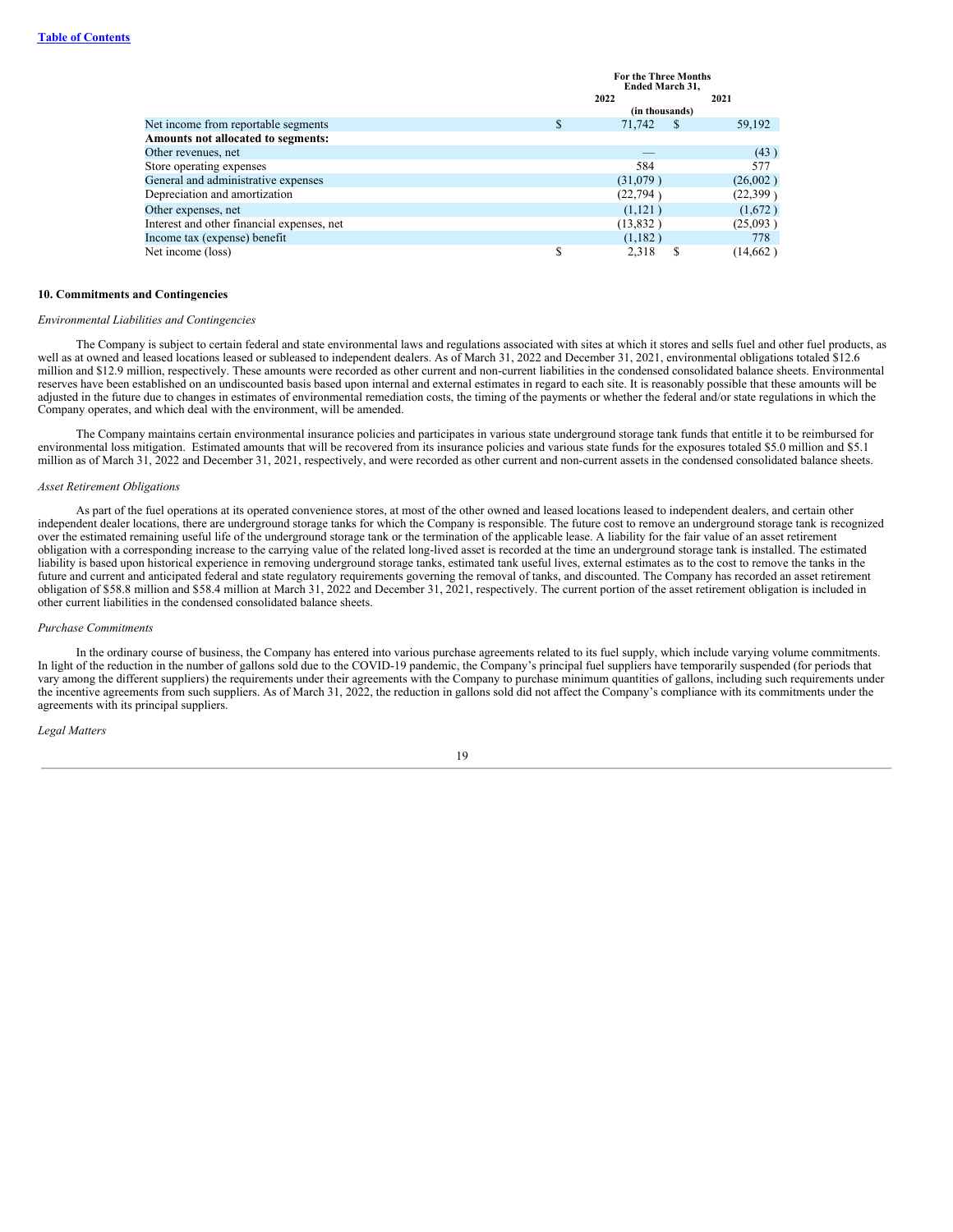### **Table of [Contents](#page-1-0)**

The Company is a party to various legal actions, as both plaintiff and defendant, in the ordinary course of business. The Company's management believes, based on estimations with support from legal counsel for these matters, that these legal actions are routine in nature and incidental to the operation of the Company's business and that it is not reasonably possible that the ultimate resolution of these matters will have a material adverse impact on the Company's business, financial condition, results of operations and cash flows.

### **11. Related Party Transactions**

There have been no material changes to the description of related party transactions as set forth in the annual financial statements.

#### **12. Potential Acquisition**

On February 18, 2022, the Company entered into a purchase agreement with Quarles Petroleum, Inc. ("Quarles"), pursuant to which Quarles has agreed to sell to the Company certain assets, including:

- •121 proprietary Quarles-branded cardlock sites and management of 64 third party cardlock sites for fleet fueling operations; and
- •49 independent dealer locations, including certain lessee-dealer sites.

The total consideration for the transaction as set forth in the purchase agreement is approximately \$170 million plus the value of inventory on the closing date. The Company intends to finance from its own sources approximately \$40 million of the purchase price plus the value of inventory on the closing date and Oak Street Real Estate Capital Net Lease Property Fund, LP ("Oak Street"), pursuant to a standby real estate purchase, designation and lease program agreement (the "Program Agreement"), has agreed to pay the remaining approximately \$130 million of consideration for the fee simple ownership in 39 sites. At the closing, pursuant to the Program Agreement, the Company plans to amend one of its master leases with Oak Street to add the sites Oak Street has agreed to acquire in the transaction under customary lease terms.

The closing of the transaction is subject to fulfillment of customary conditions precedent and the completion of various transition planning matters. The Company currently expects the closing to occur late in the second quarter or early in the third quarter of 2022. There is no certainty that the transaction will close.

### **13. Subsequent Event**

As of March 31, 2022, approximately \$252.8 million of the initial \$1.0 billion available under the Program Agreement with Oak Street had been utilized. GPM, together with an affiliate of Oak Street, entered into an amendment to the Program Agreement in April 2022, which extended the term of the Program Agreement from one to two years and provides for up to \$1.15 billion of capacity under the Program Agreement during the second year of the term, in addition to the approximately \$130 million of funding described in Note 12, and including in connection with purchase agreements that the Company or an affiliate thereof may from time to time enter into to acquire convenience stores and gas station real property from third parties. The term of the Program Agreement, as amended, extends through May 2, 2023.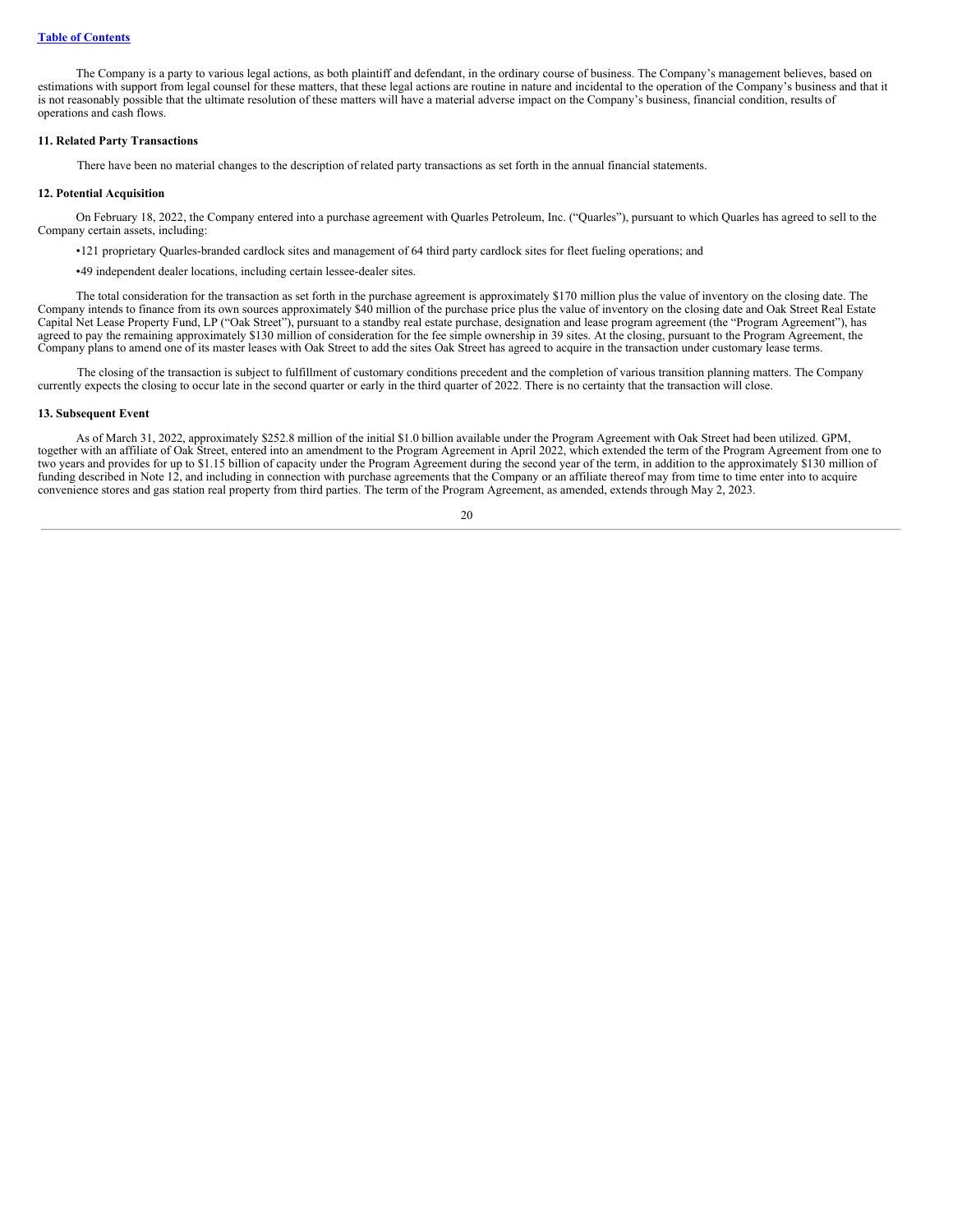### <span id="page-20-0"></span>**ITEM 2. MANAGEMENT'S DISCUSSION AND ANALYSIS OF FINANCIAL CONDITION AND RESULTS OF OPERATIONS.**

You should read this discussion together with the unaudited Condensed Consolidated Financial Statements, related notes, and other financial information included elsewhere in this Quarterly Report on Form 10-Q together with our audited consolidated financial statements, related notes, and other information contained in our Annual Report on Form 10-K for the year ended December 31, 2021 (the "Form 10-K"). The following discussion contains assumptions, estimates and other forward-looking statements that involve a number of risks and uncertainties, including those discussed under "Risk Factors," in Part I, Item 1A of the Form 10-K and in Part II, Item 1A of this Quarterly Report on Form 10-Q and as described from time to time in our other filings with the Securities and Exchange Commission. These risks could cause our actual *results to dif er materially from those anticipated in these forward-looking statements.*

#### **Overview**

ARKO Corp. was incorporated under the laws of Delaware on August 26, 2020. Our shares of common stock, \$0.0001 par value per share ("common stock"), and publicly-traded warrants are listed on the Nasdaq Stock Market ("Nasdaq"). GPM Investments, LLC, a Delaware limited liability company, which we refer to as GPM, is our operating entity and our indirect wholly owned subsidiary.

Based in Richmond, VA, we are a leading independent convenience store operator and, as of March 31, 2022, we were the sixth largest convenience store chain in the United States ("U.S.") ranked by store count, operating 1,396 retail convenience stores. As of March 31, 2022, we operated the stores under 19 regional store brands including 1-Stop, Admiral, Apple Market®, BreadBox, ExpressStop, E-Z Mart®, fas mart®, fastmarket®, Handy Mart, Jiffi Stop®, Li'l Cricket, Next Door Store®, Roadrunner Markets, Rstore, Scotchman®, shore stop®, Town Star, Village Pantry® and Young's. As of March 31, 2022, we also supplied fuel to 1,625 independent dealers. We are well diversified geographically and as of March 31, 2022, operated across 33 states and the District of Columbia in the Mid-Atlantic, Midwestern, Northeastern, Southeastern and Southwestern United States.

We derive our revenue from the retail sale of fuel and the products offered in our stores, as well as the wholesale distribution of fuel. Our retail stores offer a wide array of cold and hot foodservice, beverages, cigarettes and other tobacco products, candy, salty snacks, grocery, beer and general merchandise. We have foodservice offerings at over 400 company-operated stores. The foodservice category includes hot and fresh foods, deli, fried chicken, bakery, pizza, roller grill items and other prepared foods. We are currently expanding our partnership with Sbarro, the Original New York Pizza, and anticipate adding 50 new locations in 2022. We offer a value food menu consisting of items such as hot dogs and chicken sandwiches. In addition, we operate over 90 branded quick service restaurants consisting of major national brands. Additionally, we provide a number of traditional convenience store services that generate additional income, including lottery, prepaid products, gift cards, money orders, ATMs, gaming, and other ancillary product and service offerings. We also generate revenues from car washes at approximately 90 of our locations.

Our reportable segments are described below.

### *Retail Segment*

The retail segment includes the operation of a chain of retail stores, which includes convenience stores selling fuel products and other merchandise to retail customers. At our convenience stores, we own the merchandise and fuel inventory and employ personnel to manage the store.

#### *Wholesale Segment*

The wholesale segment supplies fuel to independent dealers on either a cost plus or consignment basis. For consignment arrangements, we retain ownership of the fuel inventory at the site, are responsible for the pricing of the fuel to the end consumer and share a portion of the gross profit earned from the sale of fuel by the consignment dealers. For cost plus arrangements, we sell fuel to independent dealers and bulk purchasers on a fixed-fee basis. The sales price to the independent dealer is determined according to the terms of the relevant agreement with the independent dealer, which typically reflects our total fuel costs plus the cost of transportation, prompt pay discounts, rebates and a margin.

#### *GPMP Segment*

The GPMP segment includes the operations of GPM Petroleum LP, referred to as GPMP, which primarily sells and supplies fuel to GPM and its fuel-selling subsidiaries (both in the retail and wholesale segments) at GPMP's cost of fuel (including taxes and transportation) plus a fixed margin.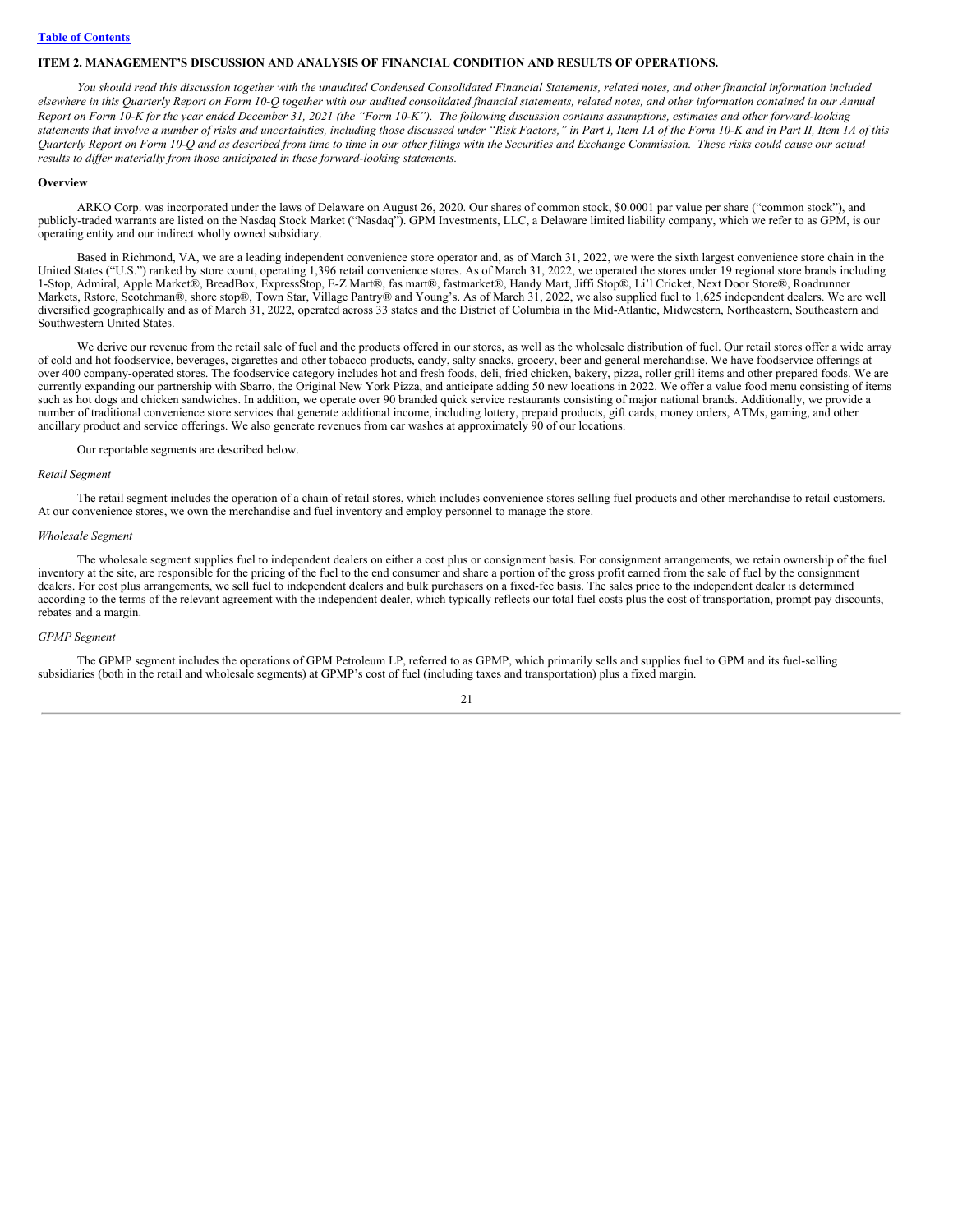### **Trends Impacting Our Business**

We have achieved strong store growth over the last several years, primarily by implementing a highly successful acquisition strategy. From 2013 through March 31, 2022, we completed 20 acquisitions. As a result, our store count has grown from 320 sites in 2011 to 3,021 sites as of March 31, 2022, of which 1,396 were operated as retail convenience stores, and 1,625 were locations at which we supplied fuel to independent dealers. These strategic acquisitions have had, and we expect will continue to have, a significant impact on our reported results and can make period to period comparisons of results difficult. In November 2021, we completed our acquisition of 36 Handy Mart retail convenience stores, and in May 2021, we completed our acquisition of 60 ExpressStop retail convenience stores (collectively, the "2021 Acquisitions"). With our achievement of significant size and scale, we have enhanced our focus on organic growth, including implementing company-wide marketing and merchandising initiatives, which we believe will result in significant value accretion to all the assets we have acquired.

The following table provides a history of our acquisitions, conversions and closings for the periods noted, for the retail and wholesale segments:

|                                                                                              | For the Three Months<br>Ended March 31, |       |
|----------------------------------------------------------------------------------------------|-----------------------------------------|-------|
| <b>Retail Segment</b>                                                                        | 2022                                    | 2021  |
| Number of sites at beginning of period                                                       | 1,406                                   | 1,330 |
| Acquired sites                                                                               |                                         |       |
| Company-controlled sites converted to consignment<br>locations or fuel supply locations, net | (6)                                     |       |
| Closed, relocated or divested sites                                                          | (4)                                     | (6)   |
| Number of sites at end of period                                                             | 1.396                                   | 1.324 |
|                                                                                              |                                         |       |

|                                                                                      | For the Three Months<br>Ended March 31, |       |
|--------------------------------------------------------------------------------------|-----------------------------------------|-------|
| Wholesale Segment <sup>1</sup>                                                       | 2022                                    | 2021  |
| Number of sites at beginning of period                                               | 1.628                                   | 1,597 |
| Newly opened or reopened sites <sup>2</sup>                                          | 19                                      |       |
| Consignment or fuel supply locations<br>converted from Company-controlled sites, net | $\mathfrak b$                           |       |
| Closed, relocated or divested sites                                                  | (28)                                    | (14)  |
| Number of sites at end of period                                                     | 1.625                                   | 1.597 |

1 Excludes bulk and spot purchasers.

2 Includes all signed fuel supply agreements irrespective of fuel distribution commencement date.

There has been an ongoing trend in the convenience store industry focused on increasing and improving in-store foodservice offerings, including fresh foods, quick service restaurants or proprietary food offerings. We believe consumers may be more likely to patronize convenience stores that include such new and improved food offerings, which may also lead to increased inside merchandise sales or fuel sales for such stores. Although our food and beverage sales have been negatively impacted during the COVID-19 pandemic, we believe this trend will reverse when the effects of the pandemic subside. Our current foodservice offering, which varies by store, primarily consists of hot and fresh foods, deli, fried chicken, bakery, pizza, roller grill items and other prepared foods. In select stores, we offer value priced food items such as hot dogs and chicken sandwiches. We have historically relied upon a limited number of franchised quick service restaurants and in-store delis to drive customer traffic rather than other types of foodservice offerings. As a result, we believe that our under-penetration of foodservice presents an opportunity to expand foodservice offerings and margin in response to changing consumer behavior. In addition, we believe that continued investment in new technology platforms and applications to adapt to evolving consumer eating preferences, including contactless checkout, order ahead service, and delivery, will further drive growth in profitability.

Our results of operation are significantly impacted by the retail fuel margins we receive on gallons sold. While we expect our same store fuel sales volumes to remain stable over time, even though they have been negatively impacted by COVID-19, and the fuel margins we realize on those sales to remain stable, these fuel margins can change rapidly as they are influenced by many factors including: the price of refined products; interruptions in supply caused by severe weather; supply chain disruptions; refinery mechanical failures; and competition in the local markets in which we operate.

The cost of our main products, gasoline and diesel fuel, is greatly impacted by the wholesale cost of fuel in the United States. We attempt to pass wholesale fuel cost changes through to our customers through retail price changes; however, we are not always able to do so. The timing of any related increase or decrease in retail prices is affected primarily by competitive conditions. As a

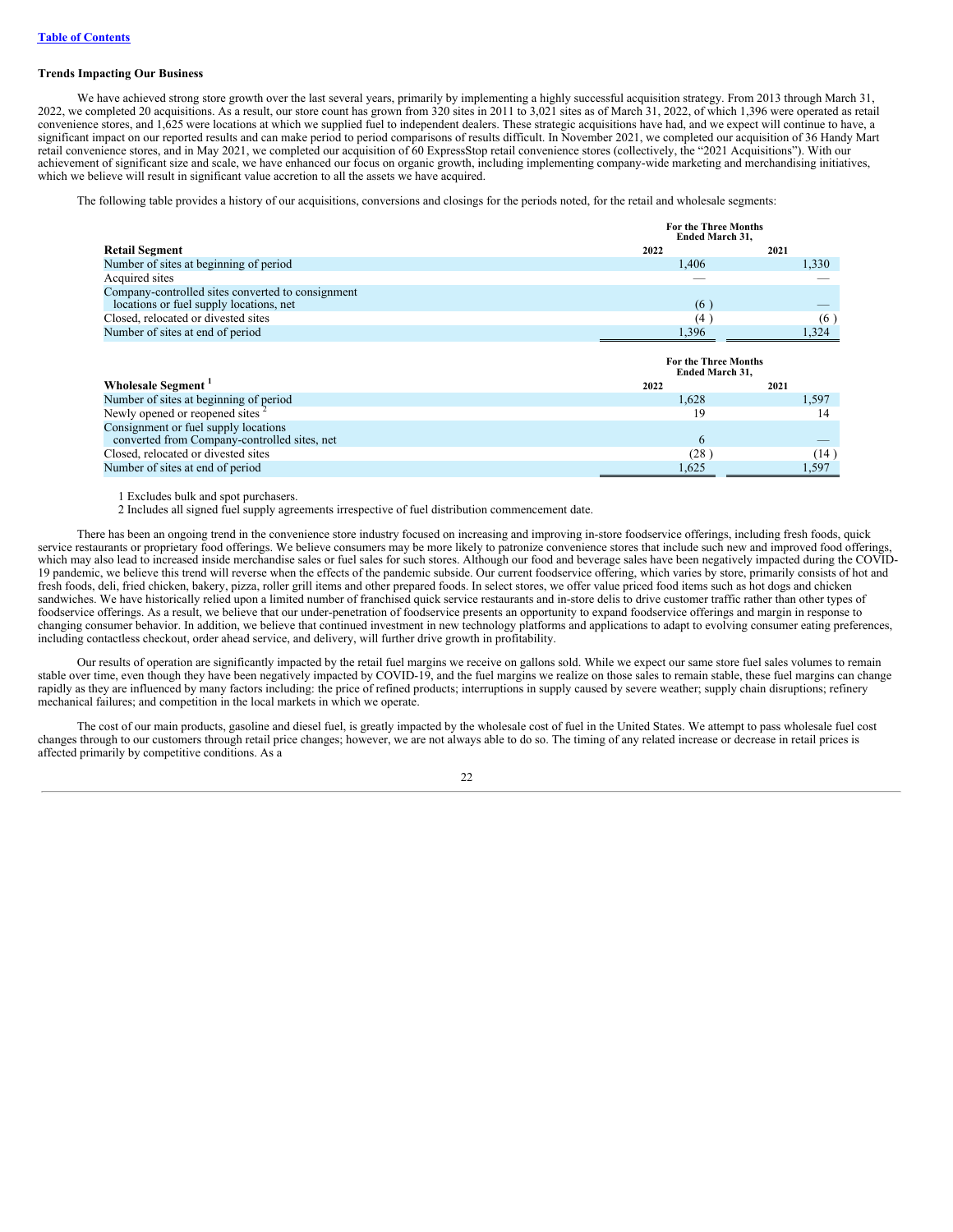result, we tend to experience lower fuel margins when the cost of fuel is increasing gradually over a longer period and higher fuel margins when the cost of fuel is declining or more volatile over a shorter period of time. For the three months ended March 31, 2022 and the year ended December 31, 2021, we experienced historically high fuel margins as a result of the volatile price of gasoline and diesel fuel.

We also operate in a highly competitive retail convenience market that includes businesses with operations and services that are similar to those that we provide. We face significant competition from other large chain operators. In particular, large convenience store chains have increased their number of locations and remodeled their existing locations in recent years, enhancing their competitive position. We believe that convenience stores managed by individual operators who offer branded or non-branded fuel are also significant competitors in the market. The convenience store industry is also experiencing competition from other retail sectors including grocery stores, large warehouse retail stores, dollar stores and pharmacies.

### **Business Highlights**

Increased merchandise contribution and fuel contribution at same stores combined with an increase in fuel contribution in our wholesale segment positively impacted our results of operations during the first quarter of 2022. In addition, the 2021 Acquisitions contributed to the improvement in our results of operations for the first quarter of 2022, as compared to the first quarter of 2021. General and administrative expenses increased in the first quarter of 2022 as compared to the first quarter of 2021, primarily as a result of wage increases and share-based compensation expense.

#### **COVID-19**

On March 11, 2020, the World Health Organization declared COVID-19 a pandemic. Throughout the pandemic, our convenience stores and independent dealers have continued to operate and have remained open to the public because convenience store operations and gas stations have been deemed essential businesses by numerous federal and state authorities, including the U.S. Department of Homeland Security, and therefore were exempt from many of the closure orders that were imposed on other U.S. businesses.

The COVID-19 pandemic has reduced the frequency of customer visits and the number of gallons sold at our sites, however, we have seen increases in fuel margin and merchandise basket which more than offset this reduction. Since the beginning of 2021, we have seen an increase in fuel volume as businesses have continued to reopen and customer traffic has increased. Additionally, our corporate offices transitioned to remote work, but we believe we have maintained or increased productivity while expanding the hiring universe for corporate roles nationwide. While we have seen shortages in labor and supply chain disruptions that have increased our operating costs, we have addressed these shortages and disruptions through several hiring initiatives and leveraging our strong partnerships with our suppliers. Notwithstanding the recent resurgence of economic activity, in light of variant strains of the virus that have emerged, the COVID-19 pandemic could continue to impact our operations and the operations of our customers and suppliers as a result of quarantines, location closures, illnesses, and travel restrictions. The extent to which the COVID-19 pandemic impacts our business, results of operations, and financial condition will depend on future developments, which are highly uncertain and cannot be predicted, including, but not limited to, a resumption of high levels of infection and hospitalization, new variants of the virus, the resulting impact on our employees, customers, suppliers, and vendors, supply chain disruptions and the remedial actions and any stimulus measures adopted by federal, state, and local governments, and to what extent normal economic and operating conditions are impacted. Therefore, we cannot reasonably estimate the future impact at this time.

#### **Seasonality**

Our business is seasonal, and our operating income in the second and third quarters has historically been significantly greater than in the first and fourth quarters as a result of the generally improved climate and seasonal buying patterns of our customers. Inclement weather, especially in the Midwest and Northeast regions of the United States during the winter months, can negatively impact our financial results.

### **Results of Operations for the three months ended March 31, 2022 and 2021**

The period-to-period comparisons of our results of operations contained in this Management's Discussion and Analysis of Financial Condition and Results of Operation have been prepared using our condensed consolidated interim financial statements and related notes included elsewhere in this Quarterly Report on Form 10-Q. The following discussion should be read in conjunction with such condensed interim consolidated financial statements and related notes.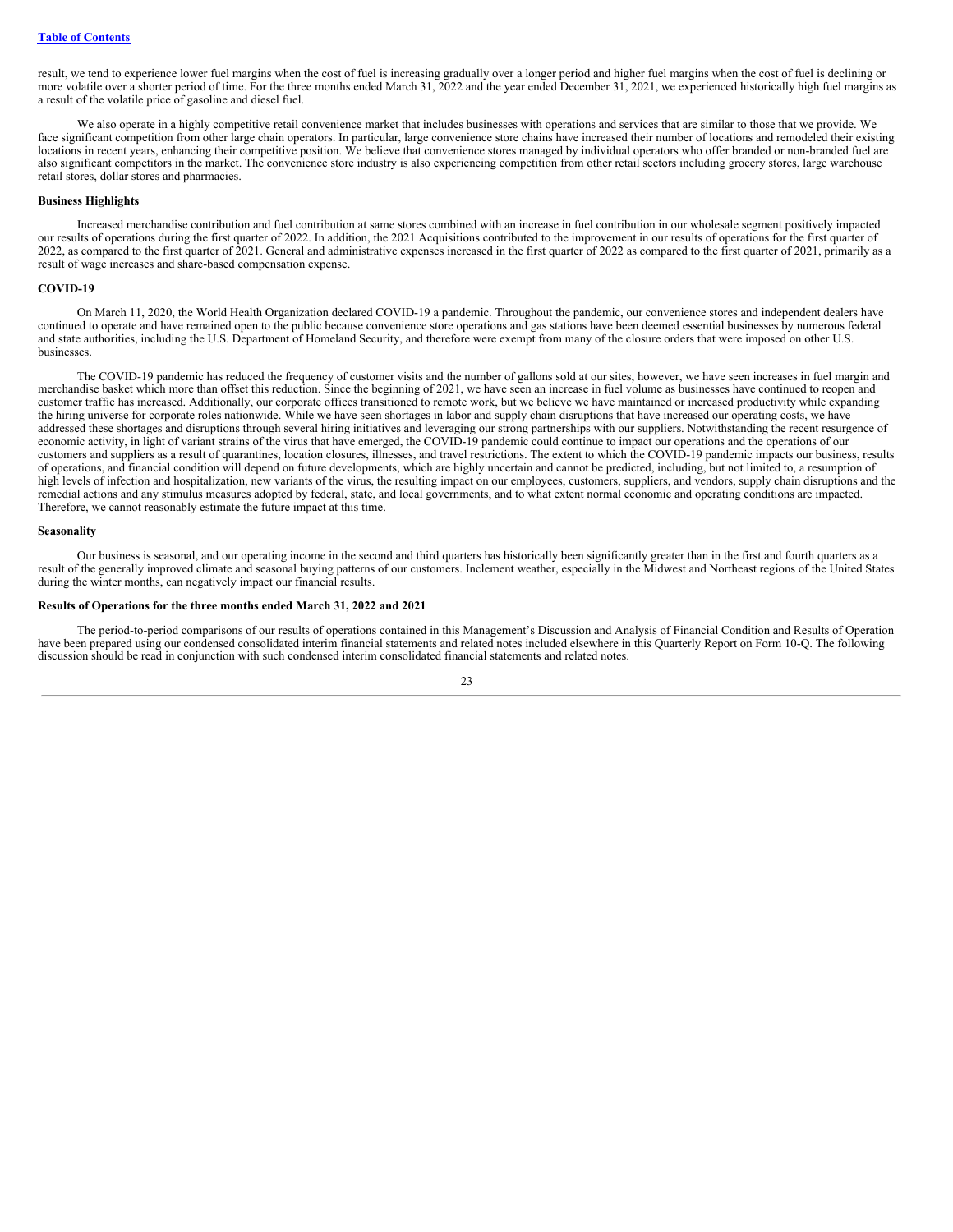### **Consolidated Results**

The table below shows our consolidated results for the three months ended March 31, 2022 and 2021, together with certain key metrics.

|                                                            |              | <b>For the Three Months</b><br><b>Ended March 31.</b> |              |           |
|------------------------------------------------------------|--------------|-------------------------------------------------------|--------------|-----------|
|                                                            |              | 2022                                                  |              | 2021      |
| <b>Revenues:</b>                                           |              | (in thousands)                                        |              |           |
| Fuel revenue                                               | $\mathbb{S}$ | 1,583,526                                             | \$           | 1,102,947 |
| Merchandise revenue                                        |              | 366,985                                               |              | 359,281   |
| Other revenues, net                                        |              | 22,300                                                |              | 22,128    |
| <b>Total revenues</b>                                      |              | 1,972,811                                             |              | 1,484,356 |
| <b>Operating expenses:</b>                                 |              |                                                       |              |           |
| Fuel costs                                                 |              | 1,470,649                                             |              | 1,012,798 |
| Merchandise costs                                          |              | 258,793                                               |              | 260,754   |
| Store operating expenses                                   |              | 166,538                                               |              | 144,938   |
| General and administrative                                 |              | 31,785                                                |              | 26,713    |
| Depreciation and amortization                              |              | 24,636                                                |              | 24,242    |
| <b>Total operating expenses</b>                            |              | 1,952,401                                             |              | 1,469,445 |
| Other expenses, net                                        |              | 1,121                                                 |              | 1,672     |
| <b>Operating income</b>                                    |              | 19.289                                                |              | 13,239    |
| Interest and other financial expenses, net                 |              | (15,975)                                              |              | (28,617)  |
| Income (loss) before income taxes                          |              | 3,314                                                 |              | (15,378)  |
| Income tax (expense) benefit                               |              | (1,005)                                               |              | 722       |
| Income (loss) from equity investment                       |              | 9                                                     |              | (6)       |
| Net income (loss)                                          | S            | 2,318                                                 | \$           | (14, 662) |
| Less: Net income attributable to non-controlling interests |              | 79                                                    |              | 74        |
| Net income (loss) attributable to ARKO Corp.               |              | 2,239                                                 | S            | (14, 736) |
| Series A redeemable preferred stock dividends              |              | (1, 418)                                              |              | (1, 402)  |
| Net income (loss) attributable to common shareholders      |              |                                                       |              | (16, 138) |
|                                                            |              | 821                                                   |              |           |
| Fuel gallons sold                                          |              | 456,892                                               |              | 448,315   |
| Fuel margin, cents per gallon                              |              | 24.7                                                  |              | 20.1      |
| Merchandise contribution <sup>2</sup>                      | $\mathbf{s}$ | 108,192                                               | \$           | 98,527    |
| Merchandise margin <sup>3</sup>                            |              | 29.5 %                                                |              | 27.4%     |
| Adjusted EBITDA <sup>4</sup>                               | \$           | 50,108                                                | $\mathbb{S}$ | 42,303    |

<sup>1</sup> Calculated as fuel revenue less fuel costs divided by fuel gallons sold. <sup>2</sup> Calculated as merchandise revenue less merchandise costs.

<sup>3</sup> Calculated as merchandise contribution divided by merchandise revenue.

<sup>4</sup> Refer to "*Use of Non-GAAP Measures*" below for discussion of this non-GAAP performance measure and related reconciliation to Net income (loss).

### *Three Months Ended March 31, 2022 versus Three Months Ended March 31, 2021*

For the three months ended March 31, 2022, fuel revenue increased by \$480.6 million, or 43.6%, compared to the first quarter of 2021. The increase in fuel revenue was attributable primarily to incremental gallons sold related to the 2021 Acquisitions as well as a significant increase in the average price of fuel compared to the first quarter of 2021, which was partially offset by fewer gallons sold at same stores in the first quarter of 2022 compared to the first quarter of 2021.

For the three months ended March 31, 2022, merchandise revenue increased by \$7.7 million, or 2.1%, compared to the first quarter of 2021 primarily due to the 2021 Acquisitions. Offsetting these increases was a decrease in same store merchandise sales and in merchandise revenue from underperforming retail stores that we closed or converted to dealer-operated sites.

For the three months ended March 31, 2022, other revenue increased by \$0.2 million, or 0.8%, compared to the first quarter of 2021 primarily related to additional revenue from the 2021 Acquisitions, which was partially offset by lower lottery commissions.

For the three months ended March 31, 2022, total operating expenses increased by \$483.0 million, or 32.9%, compared to the first quarter of 2021. Fuel costs increased \$457.9 million, or 45.2%, compared to the first quarter of 2021 due to fuel sold at higher

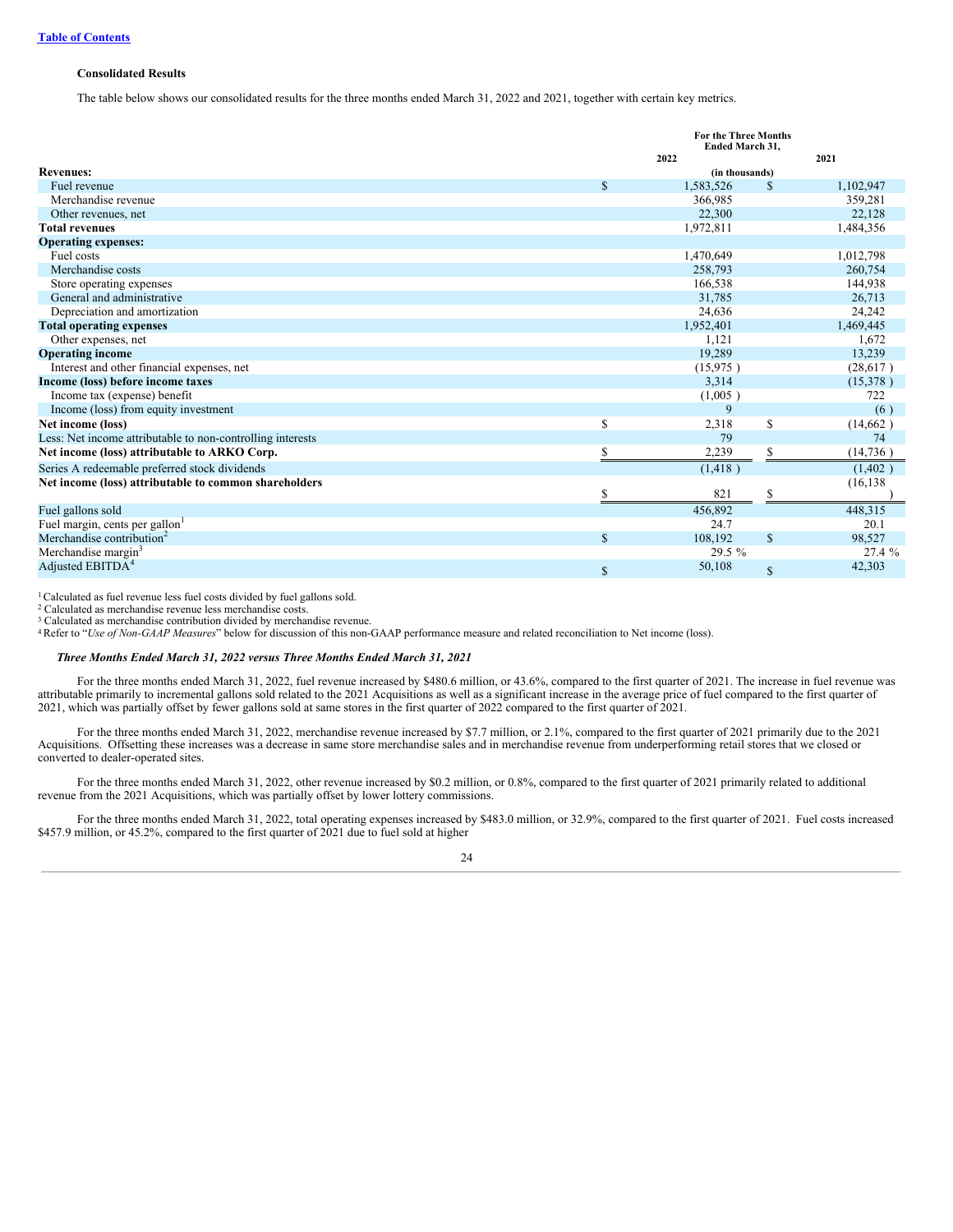average cost and higher volumes. Merchandise costs decreased \$2.0 million, or 0.8%, compared to the first quarter of 2021, primarily due to a corresponding decrease in same store merchandise sales, which was offset by increased costs related to the 2021 Acquisitions. For the three months ended March 31, 2022, store operating expenses increased \$21.6 million, or 14.9%, compared to the first quarter of 2021 due to incremental expenses as a result of the 2021 Acquisitions and an increase in expenses at same stores.

For the three months ended March 31, 2022, general and administrative expenses increased \$5.1 million, or 19.0%, compared to the first quarter of 2021, primarily due to annual wage increases and share-based compensation expense.

For the three months ended March 31, 2022, depreciation and amortization expenses increased \$0.4 million, or 1.6%, compared to the first quarter of 2021 primarily due to assets acquired in the previous twelve month period, largely related to the 2021 Acquisitions.

For the three months ended March 31, 2022, other expenses, net decreased by \$0.6 million compared to the first quarter of 2021 primarily due to a reduction in losses on disposal of assets and impairment charges in the first quarter of 2022.

Operating income was \$19.3 million for the first quarter of 2022 compared to \$13.2 million for the first quarter of 2021. The increase was primarily due to strong fuel and merchandise results along with incremental income from the 2021 Acquisitions which was partially offset by an increase in store operating expenses and general and administrative expenses.

For the three months ended March 31, 2022, interest and other financial expenses, net decreased by \$12.6 million compared to the first quarter of 2021 primarily related to a reduction of \$9.9 million for expenses related to fair value adjustments for the Public Warrants, Private Warrants and Deferred Shares (each as defined in Note 8 to the unaudited condensed consolidated financial statements contained in this Quarterly Report on Form 10-Q), which were partially offset by lower rate debt outstanding in 2021 and a net period-over-period decrease in foreign currency gains recorded of \$1.1 million. In addition, \$4.5 million of additional interest expense was recorded in the first quarter of 2021 for the early redemption of the Bonds (Series C).

For the three months ended March 31, 2022, income tax expense was \$1.0 million. For the three months ended March 31, 2021, the income tax benefit was \$0.7 million.

For the three months ended March 31, 2022, net income attributable to the Company was \$2.2 million. For the three months ended March 31, 2021, net loss attributable to the Company was \$14.7 million.

For the three months ended March 31, 2022, Adjusted EBITDA was \$50.1 million compared to \$42.3 million for the three months ended March 31, 2021. The 2021 Acquisitions contributed approximately \$4.0 million of Adjusted EBITDA for the first quarter of 2022. Increased merchandise contribution and fuel contribution at same stores also positively impacted Adjusted EBITDA for the first quarter of 2022, as compared to the first quarter of 2021, which was partially offset by higher personnel costs, higher credit card fees related to an increase in the retail price of fuel and an increase in general and administrative expenses primarily related to annual wage increases. Refer to "Use of Non-GAAP Measures" below for discussion of this non-GAAP performance measure and related reconciliation to Net income (loss).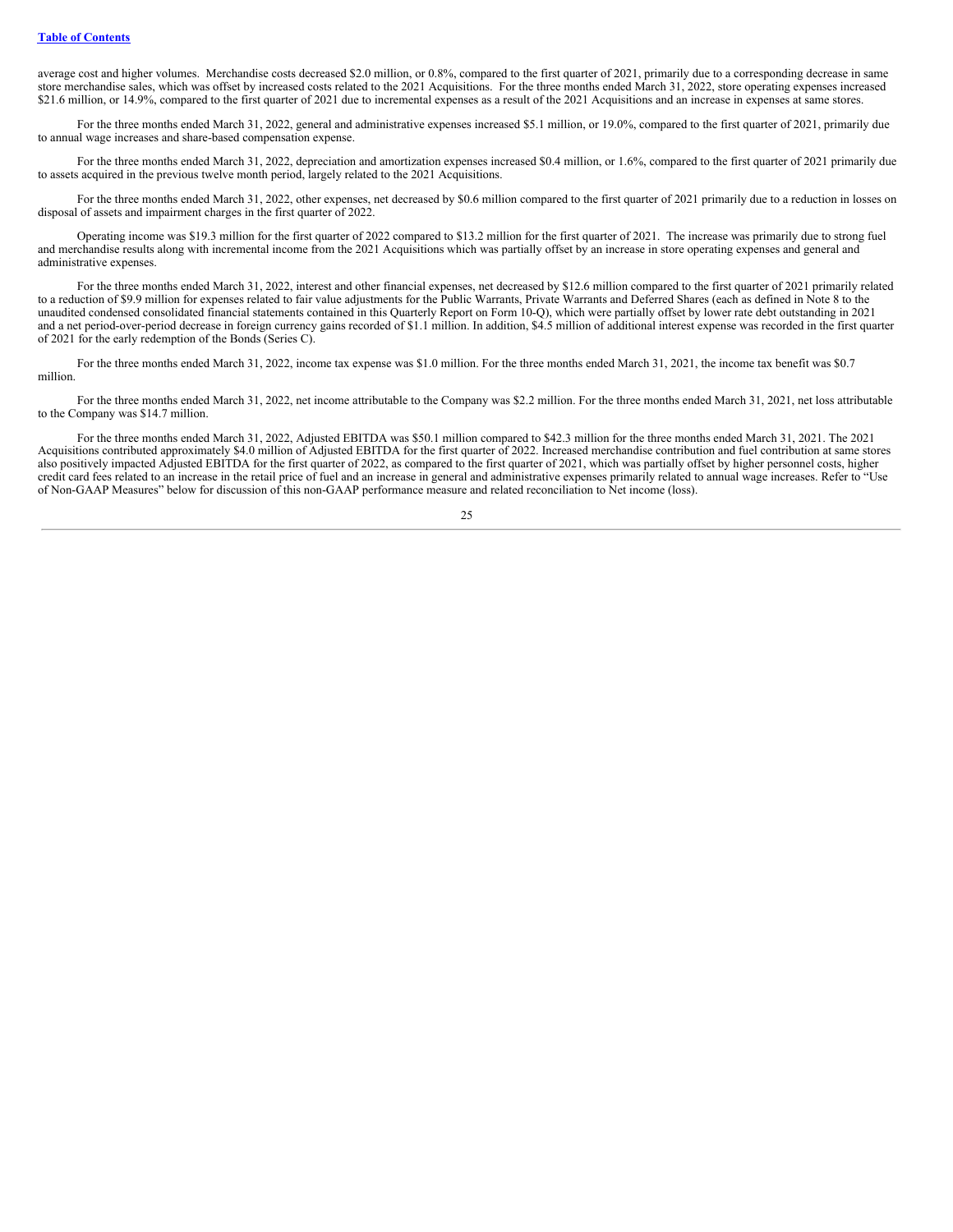### **Segment Results**

#### *Retail Segment*

The table below shows the results of the retail segment for the three months ended March 31, 2022 and 2021, together with certain key metrics for the segment.

|                                                                     |               | For the Three Months Ended March 31, |                          |  |  |
|---------------------------------------------------------------------|---------------|--------------------------------------|--------------------------|--|--|
|                                                                     |               | 2022                                 | 2021                     |  |  |
| <b>Revenues:</b>                                                    |               | (in thousands)                       |                          |  |  |
| Fuel revenue                                                        | <sup>\$</sup> | 854,667                              | 576,304<br><sup>\$</sup> |  |  |
| Merchandise revenue                                                 |               | 366,985                              | 359,281                  |  |  |
| Other revenues, net                                                 |               | 16,324                               | 16,977                   |  |  |
| <b>Total revenues</b>                                               |               | 1,237,976                            | 952,562                  |  |  |
| <b>Operating expenses:</b>                                          |               |                                      |                          |  |  |
| Fuel costs                                                          |               | 776,885                              | 515,136                  |  |  |
| Merchandise costs                                                   |               | 258,793                              | 260,754                  |  |  |
| Store operating expenses                                            |               | 156,619                              | 136,325                  |  |  |
| <b>Total operating expenses</b>                                     |               | 1,192,297                            | 912,215                  |  |  |
| <b>Operating income</b>                                             | S             | 45,679                               | <sup>\$</sup><br>40,347  |  |  |
| Fuel gallons sold                                                   |               | 239,558                              | 226,112                  |  |  |
| Same store fuel gallons sold decrease $(\%)^1$                      |               | $(3.1\%)$                            | $(13.8\%)$               |  |  |
| Fuel margin, cents per gallon <sup>2</sup>                          |               | 37.5                                 | 32.1                     |  |  |
| Same store merchandise sales (decrease) increase $(\%)^1$           |               | $(3.5\%)$                            | 6.0 $%$                  |  |  |
| Same store merchandise sales excluding cigarettes increase $(\%)^1$ |               | $0.1\%$                              | $9.2\%$                  |  |  |
| Merchandise contribution <sup>3</sup>                               |               |                                      |                          |  |  |
|                                                                     |               | 108,192                              | -S<br>98,527             |  |  |
| Merchandise margin <sup>4</sup>                                     |               | $29.5\%$                             | 27.4 %                   |  |  |

<sup>1</sup> Same store is a common metric used in the convenience store industry. We consider a store a same store beginning in the first quarter in which the store had a full quarter of activity in the prior year. Refer to "*Use of Non-GAAP Measures"* below for discussion of this measure.

<sup>2</sup> Calculated as fuel revenue less fuel costs divided by fuel gallons sold; excludes the estimated fixed margin paid to GPMP for the cost of fuel.

<sup>3</sup> Calculated as merchandise revenue less merchandise costs.

<sup>4</sup> Calculated as merchandise contribution divided by merchandise revenue.

### *Three Months Ended March 31, 2022 versus Three Months Ended March 31, 2021*

#### *Retail Revenues*

For the three months ended March 31, 2022, fuel revenue increased by \$278.4 million, or 48.3%, compared to the first quarter of 2021. The increase in fuel revenue was attributable to a \$1.02 per gallon increase in the average retail price of fuel in the first quarter of 2022 as compared to the same period in 2021, which was offset by a decrease in gallons sold at same stores of approximately 3.1%, or 6.8 million gallons, primarily due to managing both volume and margin to optimize fuel margin. Underperforming retail stores, which were closed or converted to independent dealers over the last 12 months in order to optimize profitability, negatively impacted gallons sold during the first quarter of 2022. Additionally, the 2021 Acquisitions contributed 22.3 million gallons sold, or \$79.2 million in fuel revenue.

For the three months ended March 31, 2022, merchandise revenue increased by \$7.7 million, or 2.1%, compared to the first quarter of 2021. The 2021 Acquisitions contributed approximately \$24 million of merchandise revenue. Same store merchandise sales decreased \$12.6 million, or 3.5%, for the first quarter of 2022 compared to the first quarter of 2021. Same store merchandise sales decreased primarily due to lower revenue from cigarettes and reduced demand for essential products, which was partially offset by higher packaged beverages, center-store items, frozen food, grab-n-go and other tobacco products revenue as a result of marketing initiatives, including expanded category assortments and investments in coolers and freezers. In addition, there was a decrease in merchandise revenue from underperforming retail stores that were closed or converted to independent dealers.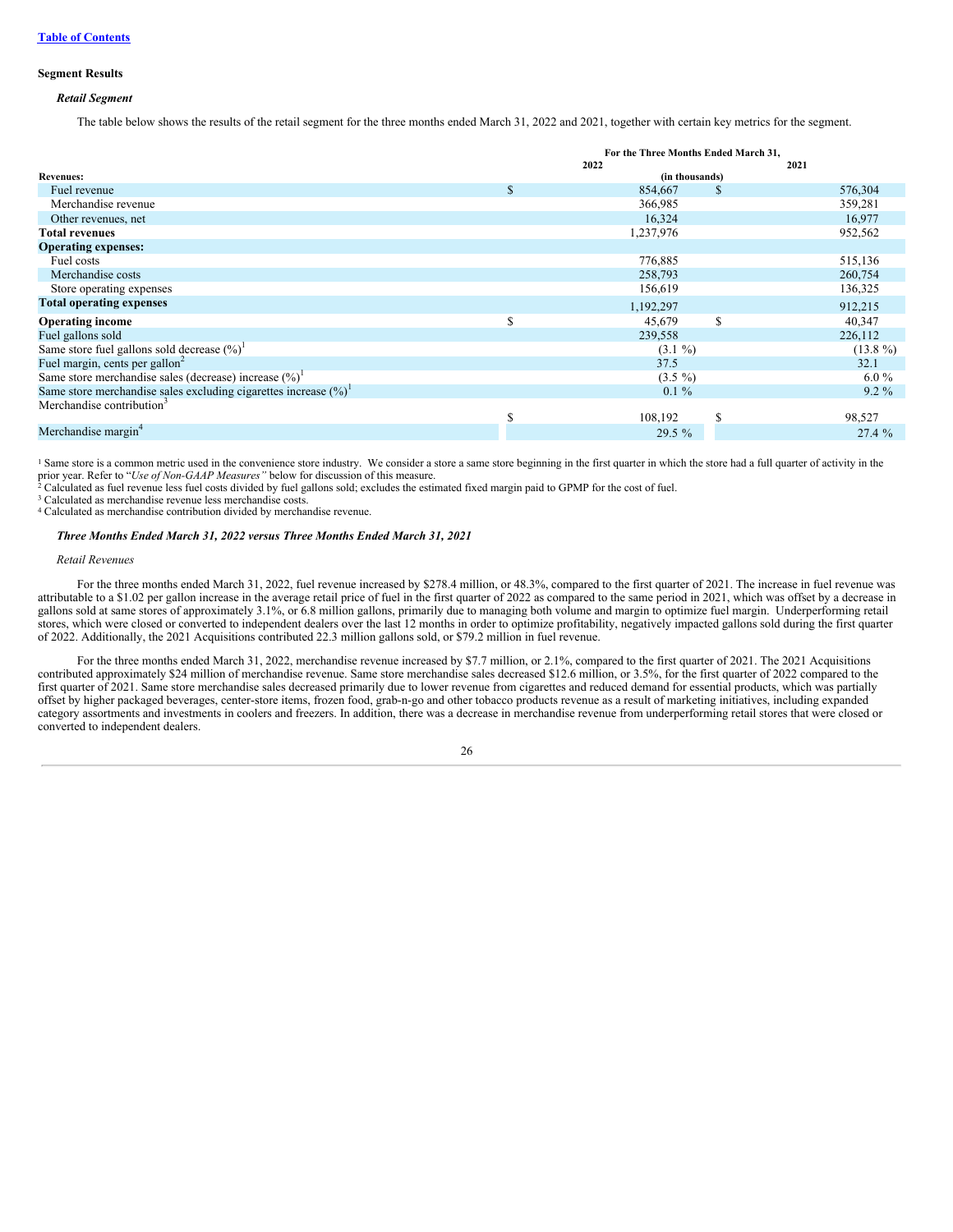For the three months ended March 31, 2022, other revenues, net decreased by \$0.7 million, or 3.8%, compared to the first quarter of 2021, primarily related to lower lottery commissions which were partially offset by additional revenue from the 2021 Acquisitions.

### *Retail Operating Income*

For the three months ended March 31, 2022, fuel margin increased compared to the same period in 2021, primarily related to fuel profit from the 2021 Acquisitions of approximately \$7.9 million and an increase in same store fuel profit of \$9.7 million (excluding intercompany charges by GPMP). Fuel margin per gallon at same stores for the first quarter of 2022 was 37.8 cents per gallon, as compared to 32.2 cents per gallon for the first quarter of 2021.

For the three months ended March 31, 2022, merchandise contribution increased \$9.7 million, or 9.8%, compared to the same period in 2021, and merchandise margin increased to 29.5% as compared to 27.4% in the prior period. The increase was due to \$6.6 million in merchandise contribution from the 2021 Acquisitions and an increase in merchandise contribution at same stores of \$3.8 million. Merchandise contribution at same stores increased in the first quarter of 2022 primarily due to higher contribution from packaged beverages, center-store items, beer and wine and other tobacco products. Merchandise margin at same stores was 29.4% in the first quarter of 2022 compared to 27.3% in the first quarter of 2021.

For the three months ended March 31, 2022, store operating expenses increased \$20.3 million, or 14.9%, compared to the three months ended March 31, 2021 due to approximately \$12 million of expenses related to the 2021 Acquisitions and an increase in expenses at same stores, including higher personnel costs and higher credit card fees due to higher retail prices. The increase in store operating expenses were partially offset by underperforming retail stores that we closed or converted to independent dealers.

#### *Wholesale Segment*

The table below shows the results of the wholesale segment for the three months ended March 31, 2022 and 2021, together with certain key metrics for the segment.

|                                                                                       |     | For the Three Months Ended March 31.<br>2022<br>2021 |    |         |
|---------------------------------------------------------------------------------------|-----|------------------------------------------------------|----|---------|
| <b>Revenues:</b>                                                                      |     | (in thousands)                                       |    |         |
| Fuel revenue                                                                          | \$. | 727,697                                              | -S | 525,488 |
| Other revenues, net                                                                   |     | 5,722                                                |    | 4,939   |
| <b>Total revenues</b>                                                                 |     | 733,419                                              |    | 530,427 |
| <b>Operating expenses:</b>                                                            |     |                                                      |    |         |
| Fuel costs                                                                            |     | 715,503                                              |    | 518,929 |
| Store operating expenses                                                              |     | 10,503                                               |    | 9,190   |
| <b>Total operating expenses</b>                                                       |     | 726,006                                              |    | 528,119 |
| <b>Operating income</b>                                                               | ъ   | 7,413                                                | S  | 2,308   |
| Fuel gallons $\text{ sold}$ – fuel supply locations                                   |     | 180,941                                              |    | 183,645 |
| Fuel gallons sold – consignment agent locations                                       |     | 35,997                                               |    | 37,911  |
| Fuel margin, cents per gallon $1$ – fuel supply locations                             |     | 7.0                                                  |    | 5.1     |
| Fuel margin, cents per gallon <sup><math>1</math></sup> – consignment agent locations |     | 29.0                                                 |    | 21.9    |

<sup>1</sup> Calculated as fuel revenue less fuel costs divided by fuel gallons sold; excludes the estimated fixed margin paid to GPMP for the cost of fuel.

#### *Three Months Ended March 31, 2022 versus Three Months Ended March 31, 2021*

#### *Wholesale Revenues*

For the three months ended March 31, 2022, fuel revenue increased by \$202.2 million compared to the first quarter of 2021. Wholesale revenues benefited from an increase in the average price of fuel in the first quarter of 2022 as compared to the first quarter of 2021, which was partially offset by a 2.1% reduction in gallons sold. Of the total increase in fuel revenue, approximately \$170.6 million of the increase was attributable to fuel supply locations.

#### *Wholesale Operating Income*

For the three months ended March 31, 2022, fuel contribution increased approximately \$5.4 million (excluding intercompany charges by GPMP). At fuel supply locations, fuel contribution increased by \$3.3 million (excluding intercompany charges by GPMP), and fuel margin increased over the first quarter of 2021 primarily due to greater prompt pay discounts related to higher fuel costs and greater fuel rebates. At consignment agent locations, fuel contribution increased \$2.1 million (excluding intercompany charges by

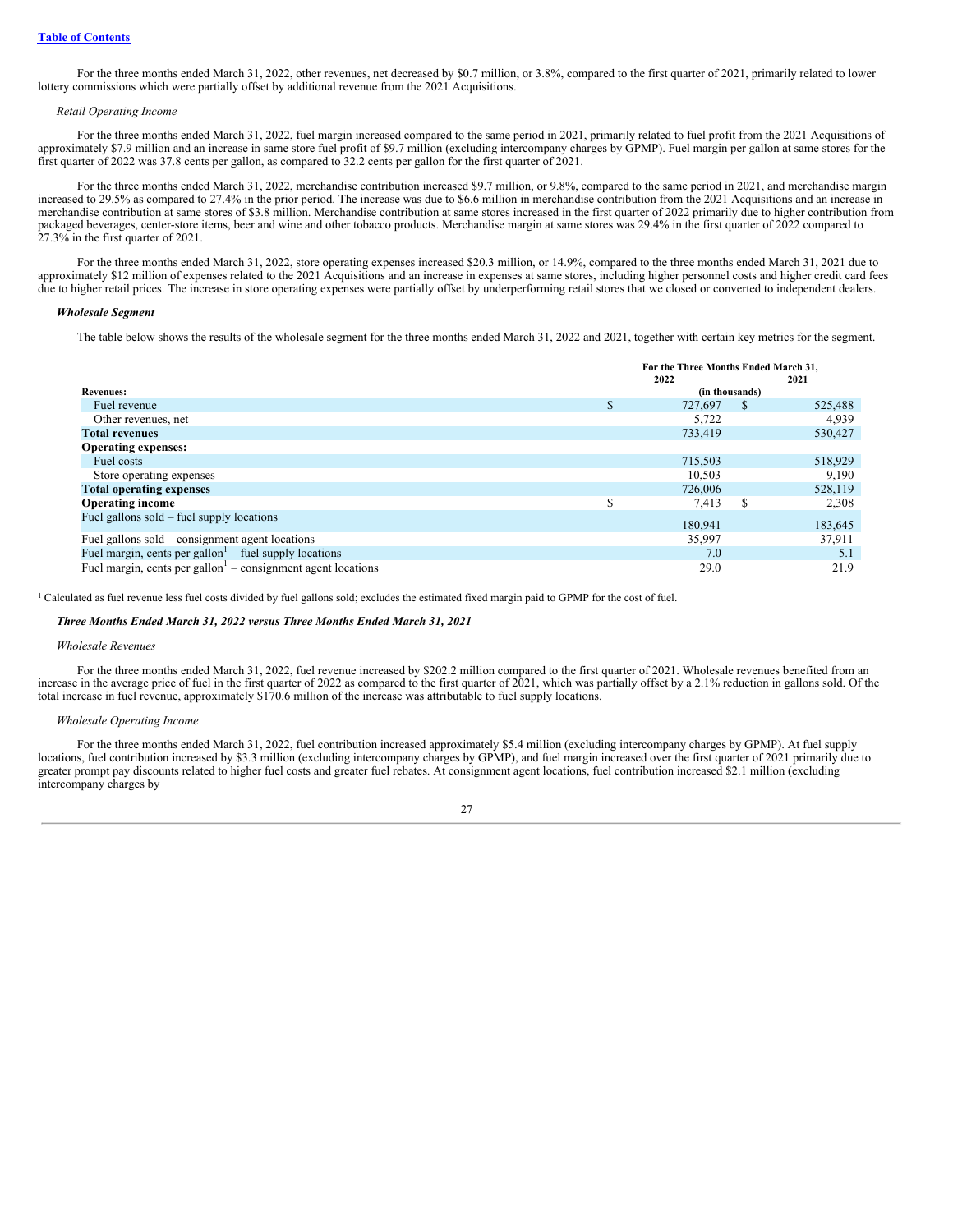GPMP) and fuel margin also increased over the first quarter of 2021 primarily due to greater prompt pay discounts related to higher fuel costs, greater fuel rebates and improved rack-to-retail margins.

For the three months ended March 31, 2022, store operating expenses increased \$1.3 million compared to the three months ended March 31, 2021.

### *GPMP Segment*

The table below shows the results of the GPMP segment for the three months ended March 31, 2022 and 2021, together with certain key metrics for the segment.

|                                            |         | For the Three Months Ended March 31,<br>2022<br>2021 |    |         |
|--------------------------------------------|---------|------------------------------------------------------|----|---------|
| <b>Revenues:</b>                           |         | (in thousands)                                       |    |         |
| Fuel revenue - inter-segment               | S       | 1,275,721                                            | -S | 819,467 |
| Fuel revenue - external customers          |         | 1,162                                                |    | 1,155   |
| Other revenues, net                        |         | 254                                                  |    | 255     |
| <b>Total revenues</b>                      |         | 1,277,137                                            |    | 820,877 |
| <b>Operating expenses:</b>                 |         |                                                      |    |         |
| Fuel costs                                 |         | 1,253,982                                            |    | 798,200 |
| General and administrative expenses        |         | 706                                                  |    | 711     |
| Depreciation and amortization              |         | 1,842                                                |    | 1,843   |
| <b>Total operating expenses</b>            |         | 1,256,530                                            |    | 800,754 |
| <b>Operating income</b>                    | ጦ<br>.ħ | 20,607                                               | S  | 20,123  |
| Fuel gallons sold - inter-segment          |         | 457,673                                              |    | 448,027 |
| Fuel gallons sold - external customers     |         | 396                                                  |    | 647     |
| Fuel margin, cents per gallon <sup>1</sup> |         | 5.0                                                  |    | 5.0     |

### <sup>1</sup> Calculated as fuel revenue less fuel costs divided by fuel gallons sold.

#### *Three Months Ended March 31, 2022 versus Three Months Ended March 31, 2021*

### *GPMP Revenues*

For the three months ended March 31, 2022, fuel revenue increased by \$456.3 million compared to the first quarter of 2021. The increase in fuel revenue was attributable to an increase in gallons sold and an increase in the average price of fuel as compared to the first quarter of 2021.

For both the three months ended March 31, 2022 and 2021, other revenues, net were \$0.3 million, and primarily related to rental income from certain sites leased to independent dealers.

### *GPMP Operating Income*

Fuel margin increased by \$0.5 million for the first quarter of 2022, as compared to the first quarter of 2021, primarily due to additional gallons sold to the retail and wholesale segments at a fixed margin.

For the three months ended March 31, 2022, total general, administrative, depreciation and amortization expenses were similar with those in the comparable prior period.

### **Use of Non-GAAP Measures**

We disclose non-GAAP measures on a "same store basis," which exclude the results of any store that is not a "same store" for the applicable period. A store is considered a same store beginning in the first quarter in which the store had a full quarter of activity in the prior year. We believe that this information provides greater comparability regarding our ongoing operating performance. Neither this measure nor those described below should be considered an alternative to measurements presented in accordance with generally accepted accounting principles in the United States ("GAAP") and are non-GAAP financial measures.

We define EBITDA as net income (loss) before net interest expense, income taxes, depreciation and amortization. Adjusted EBITDA further adjusts EBITDA by excluding the gain or loss on disposal of assets, impairment charges, acquisition costs, other non-cash items, and other unusual or non-recurring charges. Each of EBITDA and Adjusted EBITDA is a non-GAAP financial measure.

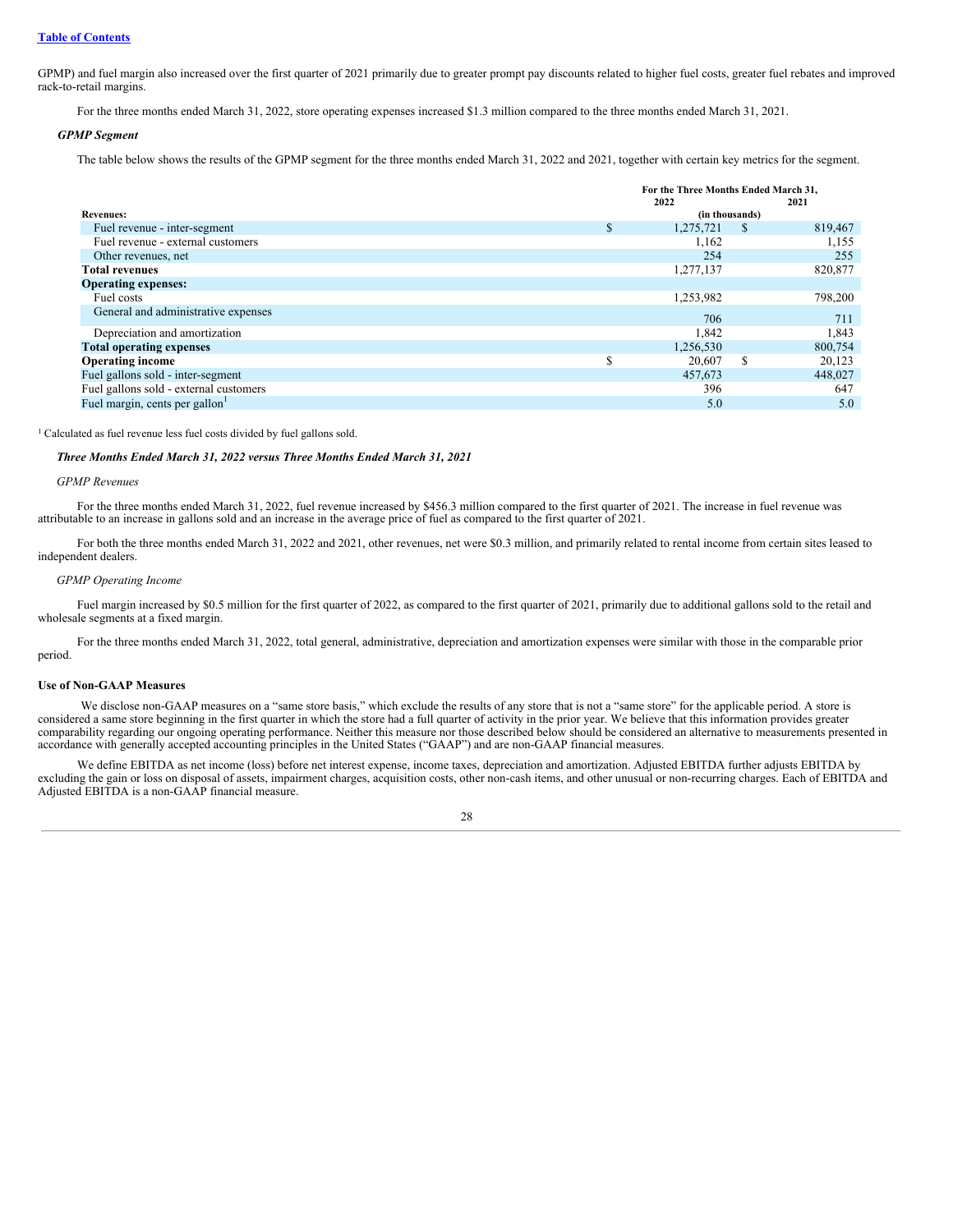We use EBITDA and Adjusted EBITDA for operational and financial decision-making and believe these measures are useful in evaluating our performance because they eliminate certain items that we do not consider indicators of our operating performance. EBITDA and Adjusted EBITDA are also used by many of our investors, securities analysts, and other interested parties in evaluating our operational and financial performance across reporting periods. We believe that the presentation of EBITDA and Adjusted EBITDA provides useful information to investors by allowing an understanding of key measures that we use internally for operational decision-making, budgeting, evaluating acquisition targets, and assessing our operating performance.

EBITDA and Adjusted EBITDA are not recognized terms under GAAP and should not be considered as a substitute for net income (loss) or any other financial measure presented in accordance with GAAP. These measures have limitations as analytical tools, and should not be considered in isolation or as substitutes for analysis of our results as reported under GAAP. We strongly encourage investors to review our financial statements and publicly filed reports in their entirety and not to rely on any single financial measure.

Because non-GAAP financial measures are not standardized, same store measures, EBITDA and Adjusted EBITDA, as defined by us, may not be comparable to similarly titled measures reported by other companies. It therefore may not be possible to compare our use of these non-GAAP financial measures with those used by other companies.

The following table contains a reconciliation of net income (loss) to EBITDA and Adjusted EBITDA for the three months ended March 31, 2022 and 2021.

|                                                       |      | <b>For the Three Months</b><br>Ended March 31, |    |          |
|-------------------------------------------------------|------|------------------------------------------------|----|----------|
|                                                       | 2022 |                                                |    | 2021     |
|                                                       |      | (in thousands)                                 |    |          |
| Net income (loss)                                     | S.   | 2,318                                          | -S | (14,662) |
| Interest and other financing expenses, net            |      | 15.975                                         |    | 28,617   |
| Income tax expense (benefit)                          |      | 1,005                                          |    | (722)    |
| Depreciation and amortization                         |      | 24,636                                         |    | 24,242   |
| <b>EBITDA</b>                                         |      | 43,934                                         |    | 37,475   |
| Non-cash rent expense (a)                             |      | 1,946                                          |    | 1,771    |
| Acquisition costs (b)                                 |      | 681                                            |    | 611      |
| Loss on disposal of assets and impairment charges (c) |      | 764                                            |    | 1,375    |
| Share-based compensation expense (d)                  |      | 2,774                                          |    | 1,026    |
| (Income) loss from equity investment (e)              |      | (9)                                            |    | $\sigma$ |
| Other $(f)$                                           |      | 18                                             |    | 39       |
| <b>Adjusted EBITDA</b>                                |      | 50,108                                         | S  | 42,303   |

(a)Eliminates the non-cash portion of rent, which reflects the extent to which our GAAP rent expense recognized exceeds (or is less than) our cash rent payments. The GAAP rent expense adjustment can vary depending on the terms of our lease portfolio, which has been impacted by our recent acquisitions. For newer leases, our rent expense recognized typically exceeds our cash rent payments, while for more mature leases, rent expense recognized is typically less than our cash rent payments.

(b)Eliminates costs incurred that are directly attributable to historical business acquisitions and salaries of employees whose primary job function is to execute our acquisition strategy and facilitate integration of acquired operations.

(c)Eliminates the non-cash loss (gain) from the sale of property and equipment, the loss (gain) recognized upon the sale of related leased assets and impairment charges on property and equipment and right-of-use assets related to closed and non-performing sites.

(d)Eliminates non-cash share-based compensation expense related to the equity incentive program in place to incentivize, retain, and motivate our employees, certain nonemployees, and members of our Board.

(e)Eliminates our share of (income) loss attributable to our unconsolidated equity investment.

(f)Eliminates other unusual or non-recurring items that we do not consider to be meaningful in assessing operating performance.

### **Liquidity and Capital Resources**

Our primary sources of liquidity are cash flows from operations, availability under our credit facilities and our cash balances. Our principal liquidity requirements are the financing of current operations, funding capital expenditures, including acquisitions, and servicing debt. We finance our inventory purchases primarily from customary trade credit aided by relatively rapid inventory turnover, as well as cash generated from operations. This turnover allows us to conduct operations without the need for large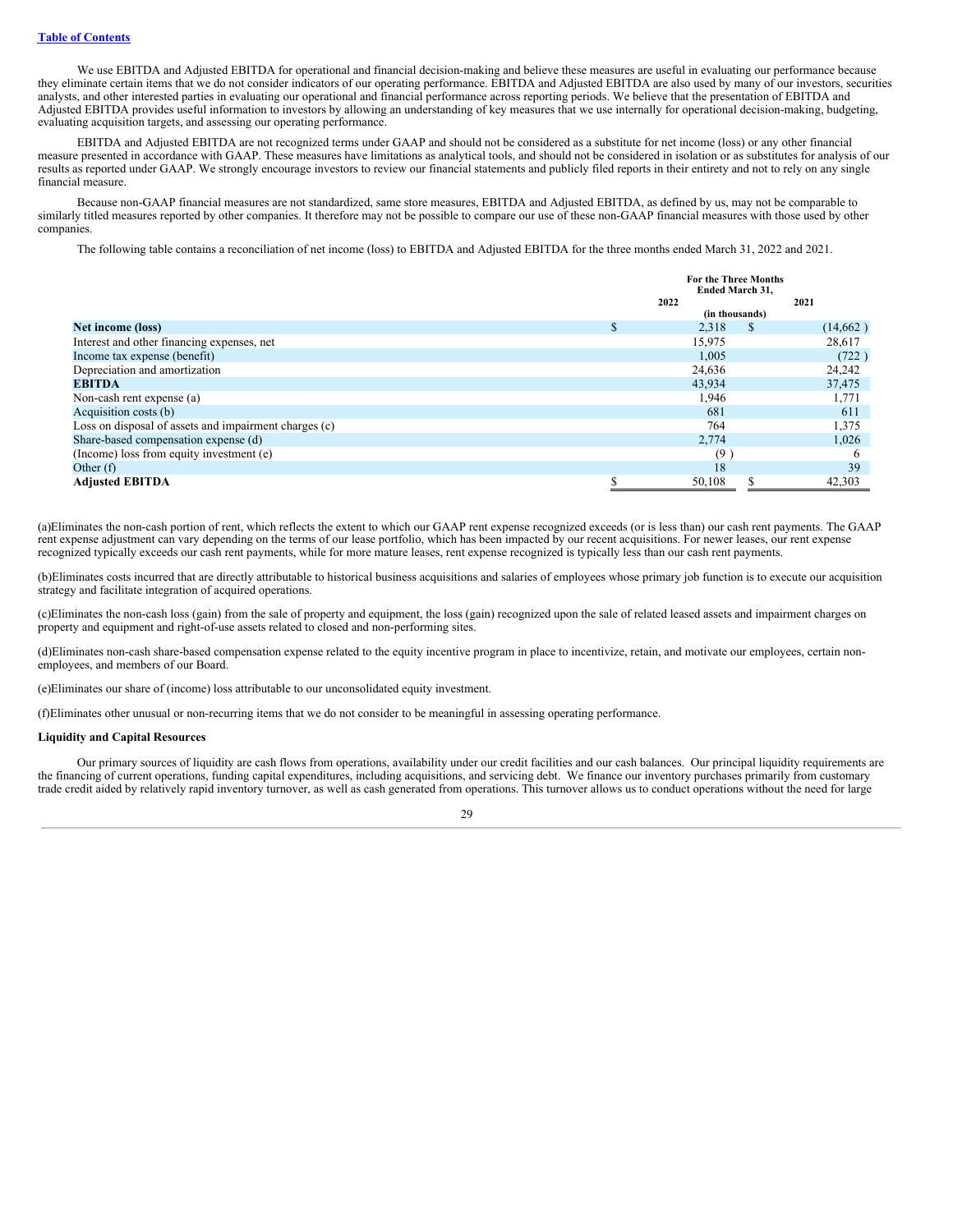amounts of cash and working capital. We largely rely on internally generated cash flows and borrowings, which we believe are sufficient to meet our liquidity needs for the foreseeable future.

Our ability to meet our debt service obligations and other capital requirements, including capital expenditures, as well as the cost of acquisitions, will depend on our future operating performance which, in turn, will be subject to general economic, financial, business, competitive, legislative, regulatory and other conditions, many of which are beyond our control. As a normal part of our business, depending on market conditions, we will from time to time consider opportunities to repay, redeem, repurchase or refinance our indebtedness. Changes in our operating plans, lower than anticipated sales, increased expenses, acquisitions or other events may cause us to seek additional debt or equity financing in future periods. There can be no guarantee that financing will be available on acceptable terms or at all. Debt financing, if available, could impose additional cash payment obligations and additional covenants and operating restrictions.

As of March 31, 2022, we were in a strong liquidity position of approximately \$744 million, consisting of cash and short-term investments of approximately \$300 million and approximately \$444 million of availability under our lines of credit. This liquidity position currently provides us with adequate funding to satisfy our contractual and other obligations, from our existing cash balances. As of March 31, 2022, we had no outstanding borrowings under our \$140.0 million PNC Line of Credit (as defined below), \$12.3 million of unused availability under the M&T equipment line of credit, described below, and \$301.0 million of unused availability under our \$500.0 million Capital One Line of Credit (as defined below), which we can seek to increase up to \$700.0 million, subject to obtaining additional financing commitments from current lenders or other banks, and subject to certain other terms.

On February 23, 2022, we announced that our board of directors (the "Board") declared a quarterly dividend of \$0.02 per share of common stock, paid on March 29, 2022 to stockholders of record as of March 15, 2022, totaling approximately \$2.5 million. On May 4, 2022, we announced that our Board declared a quarterly dividend of \$0.02 per share of common stock to be paid on June 15, 2022 to stockholders of record as of May 31, 2022. The amount and timing of dividends payable on our common stock are within the sole discretion of our Board, which will evaluate dividend payments within the context of our overall capital allocation strategy on an ongoing basis, giving consideration to our current and forecast earnings, financial condition, cash requirements and other factors. There can be no assurance that we will continue to pay such dividends or the amounts of such dividends.

On February 23, 2022, we also announced that our Board had authorized a share repurchase program for up to an aggregate of \$50 million of our outstanding shares of common stock. During the three months ended March 31, 2022, we repurchased approximately 1.4 million shares of common stock under the repurchase program for approximately \$12.0 million, or an average share price of \$8.49. The share repurchase program does not have a stated expiration date. Whether and the extent to which we repurchase shares depends on a number of factors, including our financial condition, capital requirements, cash flows, results of operations, future business prospects and other factors management may deem relevant. The timing, volume, and nature of repurchases are subject to market conditions, applicable securities laws, and other factors, and the program may be amended, suspended or discontinued at any time. Repurchases may be effected from time to time through open market purchases, including pursuant to a preset trading plan meeting the requirements of Rule 10b5-1(c)of the Exchange Act, privately negotiated transactions, pursuant to accelerated share repurchase agreements entered into with one or more counterparties, or otherwise.

To date, we have funded capital expenditures primarily through funds generated from operations, funds received from vendors, sale-leaseback transactions, the issuance of debt, and existing cash. Future capital required to finance operations, acquisitions, and raze-and-rebuild, remodel and update stores is expected to come from cash on hand, cash generated by operations, availability under lines of credit, and additional long-term debt and equipment leases as circumstances may dictate. In both the short-term and long-term, we currently expect that our capital spending program will be primarily focused on expanding our store base through acquisitions, razing-and-rebuilding, remodeling and updating stores, and maintaining our owned properties and equipment, including upgrading all fuel dispensers to be EMV-compliant. We expect to spend a total of approximately \$16 million in subsequent years to upgrade all our fuel dispensers to be EMV-compliant. We do not expect such capital needs to adversely affect liquidity.

#### **Cash Flows for the Three Months Ended March 31, 2022 and 2021**

Net cash provided by (used in) operating activities, investing activities and financing activities for the three months ended March 31, 2022 and 2021 were as follows: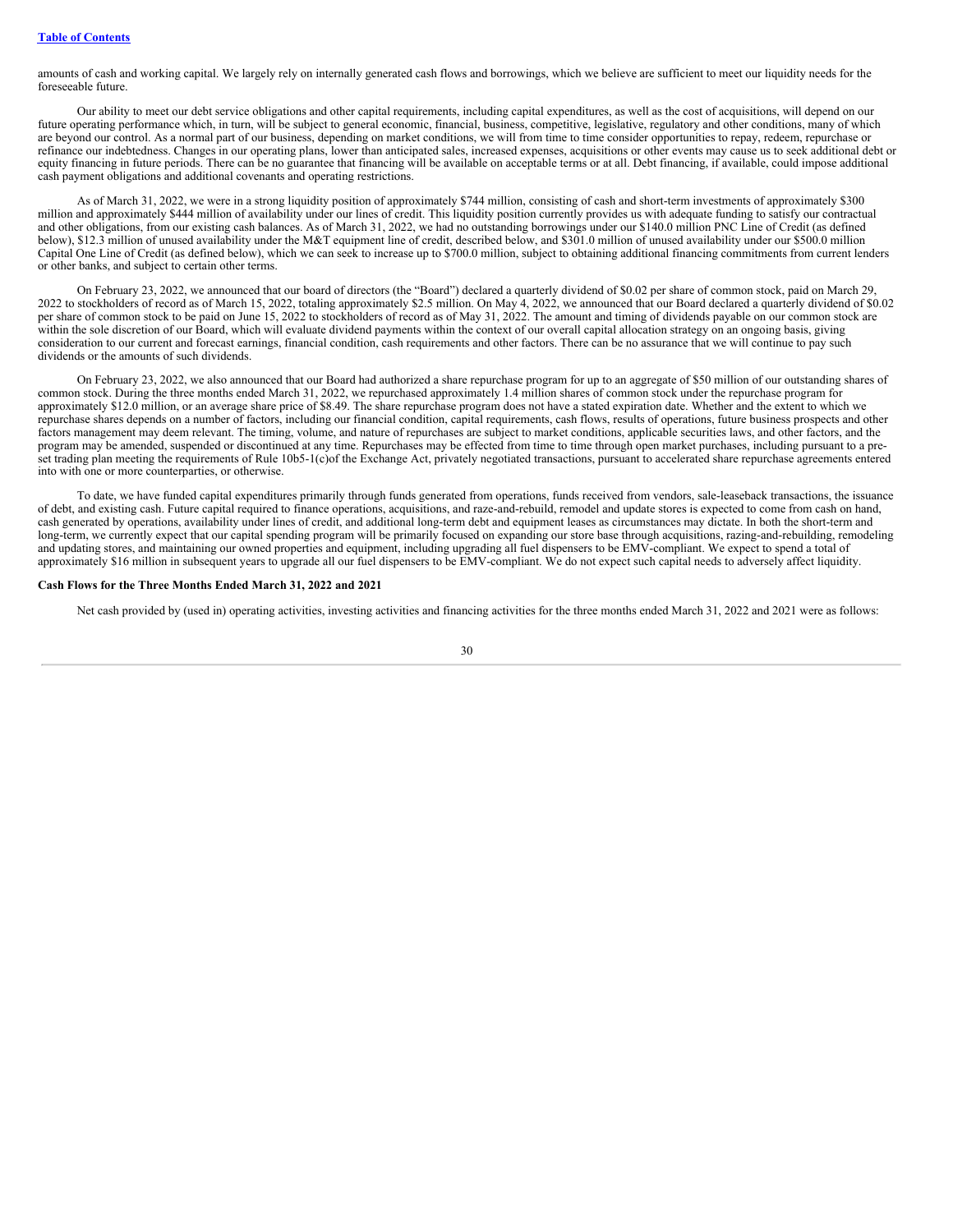|                                 |   | For the Three Months Ended March 31,<br>2022<br>2021 |             |  |
|---------------------------------|---|------------------------------------------------------|-------------|--|
| Net cash provided by (used in): |   | (in thousands)                                       |             |  |
| Operating activities            | S | 30,062                                               | S<br>11.276 |  |
| Investing activities            |   | (23, 862)                                            | (16, 645)   |  |
| Financing activities            |   | (21, 845)                                            | (83, 143)   |  |
| Effect of exchange rates        |   | (16)                                                 | (1, 462)    |  |
| Total                           |   | (15,661)                                             | (89, 974)   |  |

#### *Operating Activities*

Cash flows provided by operations are our main source of liquidity. We have historically relied primarily on cash provided by operating activities, supplemented as necessary from time to time by borrowings on our credit facilities and other debt or equity transactions to finance our operations and to fund our capital expenditures. Cash flow provided by operating activities is primarily impacted by our net income and changes in working capital.

For the three months ended March 31, 2022, cash flows provided by operating activities was \$30.1 million compared to \$11.3 million for the first quarter of 2021. The increase for the first quarter of 2022 was primarily the result of approximately \$10.4 million of lower net interest payments and an increase in Adjusted EBITDA primarily generated from an increase in merchandise and fuel contribution at same stores as well as the 2021 Acquisitions.

#### *Investing Activities*

Cash flows used in investing activities primarily reflect capital expenditures for acquisitions and replacing and maintaining existing facilities and equipment used in the business.

For the three months ended March 31, 2022, cash used in investing activities increased by \$7.2 million compared to the first three months of 2021. For the three months ended March 31, 2022, we spent \$20.7 million for capital expenditures, including the purchase of certain fee properties, and paid a \$5.0 million deposit for the pending acquisition of certain assets of Quarles Petroleum, Inc. (See Note 12 to our condensed consolidated financial statements contained in this Quarterly report on Form 10-Q.) For the three months ended March 31, 2021, we spent \$17.5 million for capital expenditures, including purchasing a fee property.

#### *Financing Activities*

Cash flows from financing activities primarily consist of increases and decreases in the principal amount of our lines of credit and debt, distributions to non-controlling interests and issuance of common and preferred stock, net of dividends paid and common stock repurchases.

For the three months ended March 31, 2022, financing activities consisted primarily of net payments of \$3.2 million for long-term debt, repayments of \$1.7 million for financing leases, \$2.5 million for dividend payments on common stock, \$1.4 million for dividend payments on the Series A redeemable preferred stock and \$13.1 million for common stock repurchases. For the three months ended March 31, 2021, financing activities consisted primarily of net payments of \$74.8 million for long-term debt, including the early redemption of the Bonds (Series C), repayments of \$2.0 million for financing leases, \$1.6 million for dividend payments on the Series A redeemable preferred stock and \$4.7 million of issuance costs related to the merger transaction which closed in December 2020.

### *Credit Facilities and Senior Notes*

#### *Senior Notes*

On October 21, 2021, the Company completed a private offering of \$450 million aggregate principal amount of 5.125% Senior Notes due 2029 (the "Senior Notes"). The Senior Notes are guaranteed, on an unsecured senior basis, by certain of the Company's wholly owned domestic subsidiaries (the "Guarantors"). The indenture governing the Senior Notes contains customary restrictive covenants that, among other things, generally limit the ability of the Company and substantially all of its subsidiaries to (i) create liens, (ii) pay dividends, acquire shares of capital stock and make payments on subordinated debt, (iii) place limitations on distributions from certain subsidiaries, (iv) issue or sell the capital stock of certain subsidiaries, (v) sell assets, (vi) enter into transactions with affiliates, (vii) effect mergers and (viii) incur indebtedness. The Senior Notes and the guarantees rank equally in right of payment with all of the Company's and the Guarantors' respective existing and future senior unsubordinated indebtedness and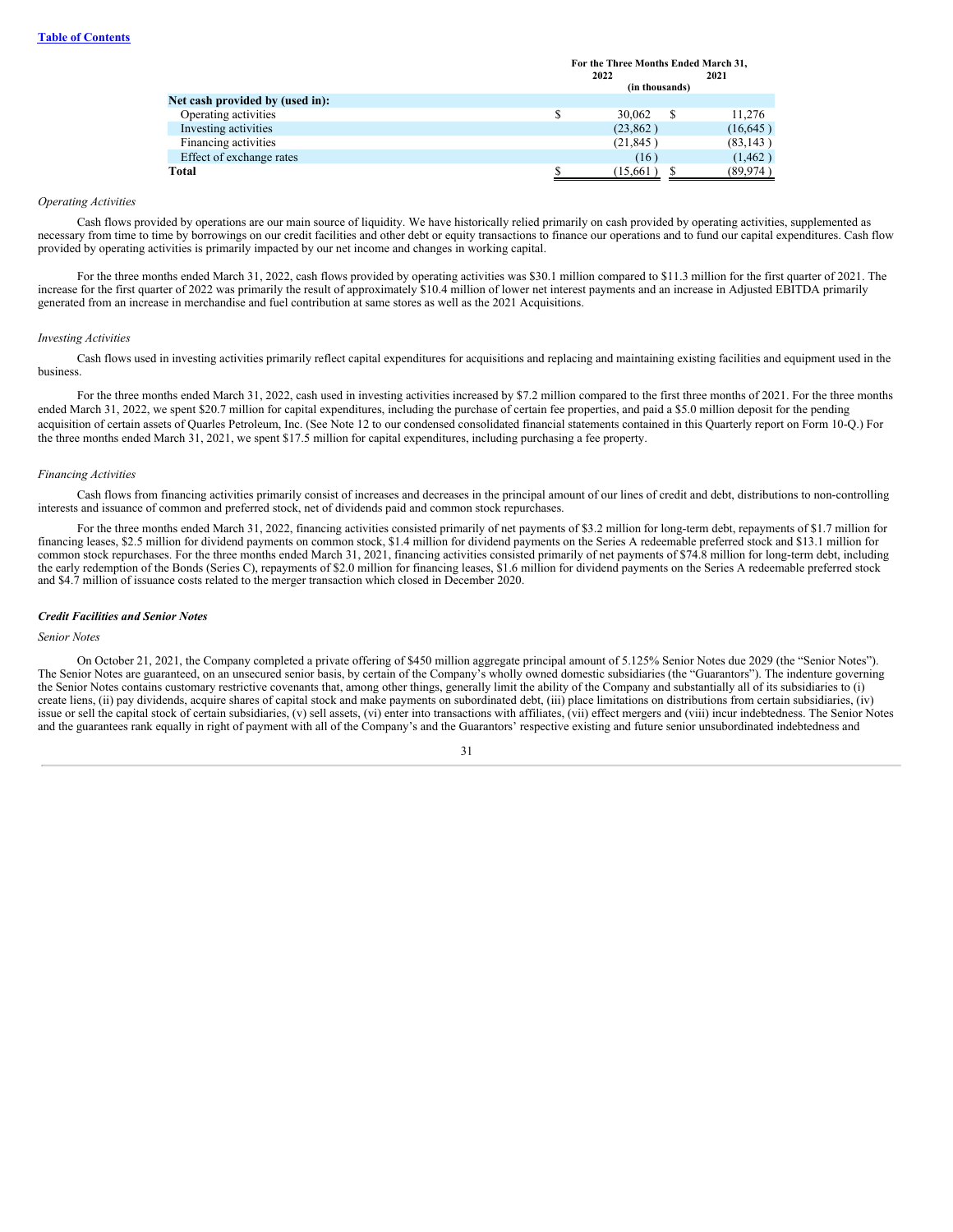are effectively subordinated to all of the Company's and the Guarantors' existing and future secured indebtedness to the extent of the value of the collateral securing such indebtedness; and are structurally subordinated to any existing and future obligations of subsidiaries of the Company that are not Guarantors.

### *Financing agreements with PNC*

GPM and certain subsidiaries have a financing arrangement with PNC Bank National Association ("PNC") to provide term loans as well as a line of credit for purposes of financing working capital (the "PNC Line of Credit"). The PNC Line of Credit has an aggregate principal amount of up to \$140 million.

The PNC Line of Credit bears interest, as elected by GPM at: (a) LIBOR plus a margin of 1.75% or (b) a rate per annum equal to the alternate base rate plus a margin of 0.5%, which is equal to the greatest of (i) the PNC base rate, (ii) the overnight bank funding rate plus 0.5%, and (iii) LIBOR plus 1.0%, subject to the definitions set in the agreement. Every quarter, the LIBOR margin rate and the alternate base rate margin rate are updated based on the quarterly average undrawn availability of the line of credit.

The calculation of the availability under the PNC Line of Credit is determined monthly subject to terms and limitations as set forth in the PNC Credit Agreement, taking into account the balances of receivables, inventory and letters of credit, among other things. As of March 31, 2022, \$7.7 million of letters of credit were outstanding under the PNC Credit Agreement.

GPMP also has a term loan with PNC in the total amount of \$32.4 million (the "GPMP PNC Term Loan"). The GPMP PNC Term Loan is secured by U.S. Treasury or other investment grade securities equal to approximately 98% of the outstanding principal amount of the GPMP PNC Term Loan.

### *Financing agreements with M&T Bank*

GPM has a financing arrangement with M&T Bank to provide a three-year \$20.0 million line of credit for purchases of equipment, which line may be borrowed in tranches, as described below, and an aggregate principal amount of \$35.0 million of real estate loan (the "M&T Term Loan"). As of March 31, 2022, approximately \$12.3 million remained available under the line of credit.

Each additional equipment loan tranche will have a three-year term, payable in equal monthly payments of principal plus interest, and will accrue a fixed rate of interest equal to M&T Bank's three-year cost of funds as of the applicable date of such tranche, plus 3.00%. The M&T Term Loan bears interest at LIBOR plus 3.00%, mature in June 2026 and is payable in monthly installments based on a fifteen-year amortization schedule, with the balance of the loan payable at maturity.

### *Financing agreement with a syndicate of banks led by Capital One, National Association ("Capital One")*

GPMP has a revolving credit facility with a syndicate of banks led by Capital One, National Association, in an aggregate principal amount of up to \$500 million (the "Capital One Line of Credit"). At GPMP's request, the Capital One Line of Credit can be increased up to \$700 million, subject to obtaining additional financing commitments from current lenders or from other banks, and subject to certain terms as detailed in the Capital One Line of Credit. As of March 31, 2022, approximately \$198.3 million was drawn on the Capital One Line of Credit, and approximately \$301.0 million was available thereunder.

The Capital One Line of Credit bears interest, as elected by GPMP at: (a) LIBOR plus a margin of 2.25% to 3.25% or (b) a rate per annum equal to base rate plus a margin of 1.25% to 2.25%, which is equal to the greatest of (i) Capital One's prime rate, (ii) the one-month LIBOR plus 1.0%, and (iii) the federal funds rate plus 0.5%, subject to the definitions set in the agreement. The margin is determined according to a formula in the Capital One Line of Credit that depends on GPMP's leverage. As of March 31, 2022, \$0.7 million of letters of credit were outstanding under the Capital One Line of Credit.

#### **Critical Accounting Policies and Estimates**

For the three months ended March 31, 2022, there were no material changes to our critical accounting policies and estimates described in our Annual Report on Form 10-K for the fiscal year ended December 31, 2021 that have had a material impact on our condensed consolidated financial statements and related notes.

### <span id="page-31-0"></span>**Item 3. Quantitative and Qualitative Disclosures about Market Risk**

### *Commodity Price Risk*

We have limited exposure to commodity price risk as a result of the payment and volume-related discounts in certain of our fuel supply contracts with our fuel suppliers, which are based on the market price of motor fuel. We do not engage in any fuel price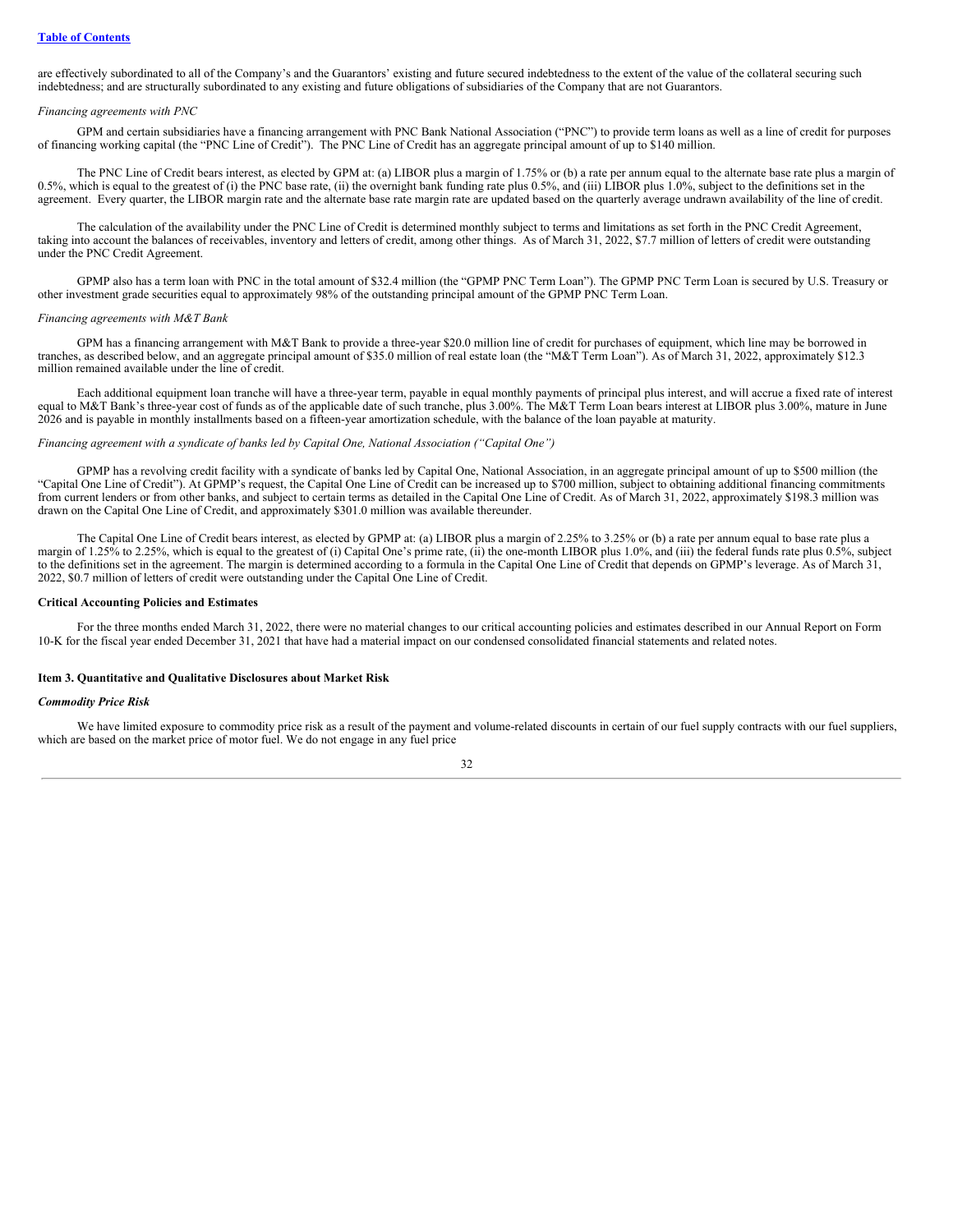hedging. Significant increases in fuel prices could result in significant increases in the retail price of fuel and in lower sales to consumers and independent dealers. When fuel prices rise, some of our independent dealers may have insufficient credit to purchase fuel from us at their historical volumes. In addition, significant and persistent increases in the retail price of fuel could also diminish consumer demand, which could subsequently diminish the volume of fuel we distribute. A significant percentage of our sales are made with the use of credit cards. Because the interchange fees we pay when credit cards are used to make purchases are based on transaction amounts, higher fuel prices at the pump and higher gallon movements result in higher credit card expenses. These additional fees increase operating expenses.

#### *Interest Rate Risk*

We may be subject to market risk from exposure to changes in interest rates based on our financing, investing, and cash management activities. The Senior Notes bear a fixed interest rate, therefore, an increase or decrease in prevailing interest rates has no impact on our debt service for the Senior Notes. As of March 31, 2022, the interest rate on our Capital One Line of Credit was 3.6%, the interest rate on our GPMP PNC Term Loan was 0.8% and the interest rate on our M&T Term Loan was 3.4%. As of March 31, 2021, the interest rate on our Capital One Line of Credit was 3.4% and the interest rate on our GPMP PNC Term Loan was 0.6%. The LIBOR interest rate as of March 31, 2022 was only approximately 0.4%, therefore, our exposure was low. If our applicable interest rates increase by 1%, then our debt service on an annual basis would increase by approximately \$2.6 million. Interest rates on commercial bank borrowings and debt offerings could be higher than current levels, causing our financial costs to increase accordingly. Although this could limit our ability to raise funds in the debt capital markets, we expect to remain competitive with respect to acquisitions and capital projects, as our competitors would likely face similar circumstances.

In 2017, the United Kingdom's Financial Conduct Authority, which regulates LIBOR, announced that it intends to phase out LIBOR by the end of 2021. However, in March 2021, the Ice Benchmark Administration announced that it will continue to publish the U.S. overnight, one-month, three-month, six-month and 12-month LIBOR through at least June 30, 2023. In July 2021, the Alternative Reference Rates Committee formally recommended the use of the CME's Group's forward-looking Secured Overnight Financing Rate ("SOFR") as a replacement to LIBOR. As of March 31, 2022, approximately 36% of our debt bore interest at variable rates. Most of our credit agreements were entered into in the past three years. Such credit agreements, as amended, include mechanisms pursuant to which the underlying interest rates will be determined according to an alternative index replacing LIBOR, as customary in the market at such time.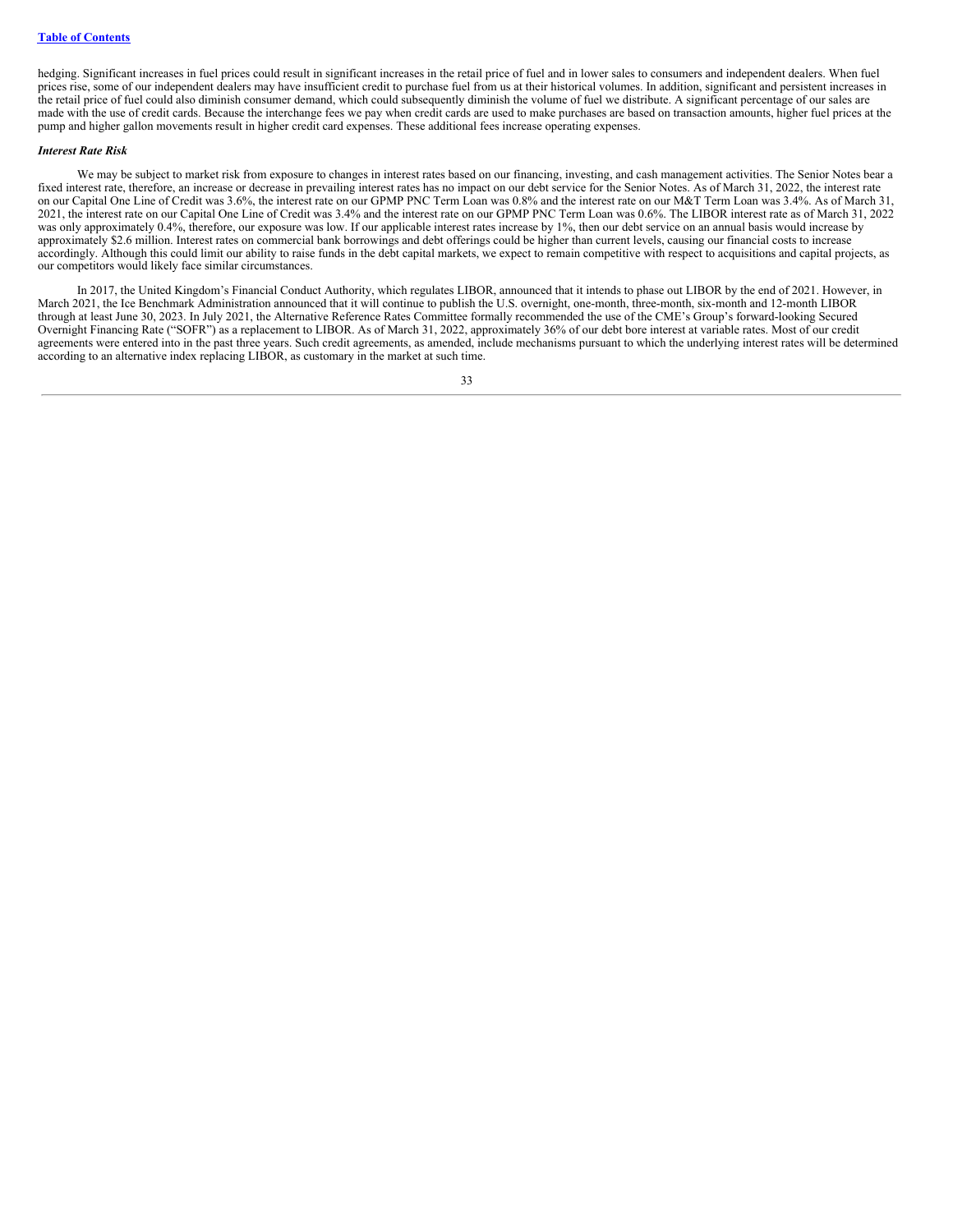### <span id="page-33-0"></span>**Item 4. Controls and Procedures**

### *Disclosure Controls and Procedures*

Our management, with the participation of our Chief Executive Officer and our Chief Financial Officer, have evaluated the effectiveness of the Company's disclosure controls and procedures (as defined in Rules 13a-15(e) and 15d-15(e)) under the Exchange Act as of the end of the period covered by this Quarterly Report on Form 10-Q. Our disclosure controls and procedures are designed to provide reasonable assurance that information required to be disclosed by us in the reports that we file or submit under the Exchange Act is recorded, processed, summarized and reported, within the time periods specified in the rules and forms of the Securities and Exchange Commission. Disclosure controls and procedures include, without limitation, controls and procedures designed to ensure that information required to be disclosed by a company in the reports that it files or submits under the Exchange Act is accumulated and communicated to the company's management, including its principal executive and principal financial officers, as appropriate to allow timely decisions regarding required disclosure. Based on this evaluation, management concluded that our disclosure controls and procedures were effective as of March 31, 2022.

### *Changes to the Company's Internal Control Over Financial Reporting*

There have been no changes to the Company's internal control over financial reporting that occurred during the calendar quarter covered by this Quarterly Report on Form 10-Q that have materially affected, or are reasonably likely to materially affect, the Company's internal control over financial reporting.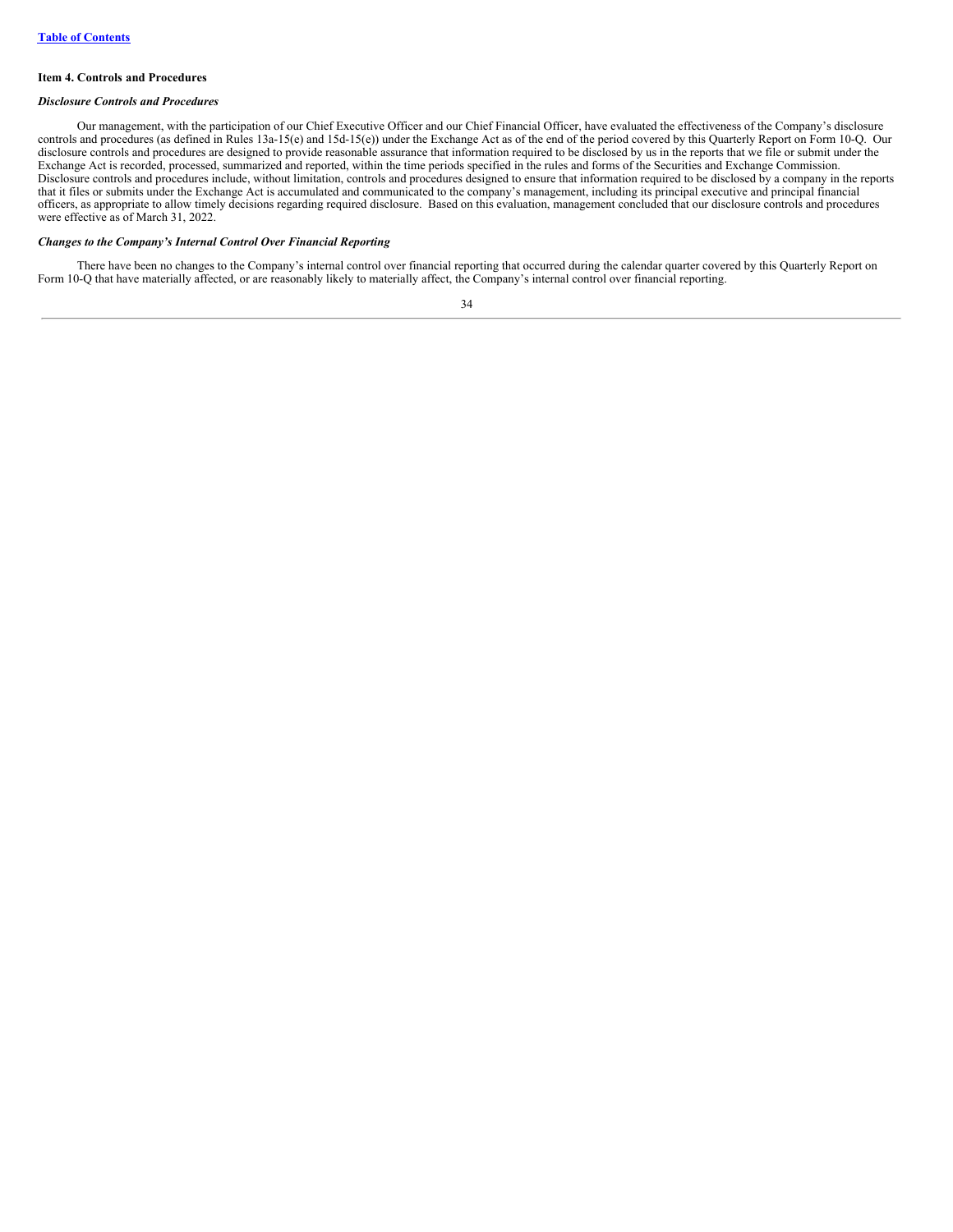### <span id="page-34-0"></span>**PART II. OTHER INFORMATION**

### <span id="page-34-1"></span>**Item 1. Legal Proceedings**

During the reporting period covered by this Quarterly Report on Form 10-Q, there have been no material changes to the description of legal proceedings as set forth in our Annual Report on Form 10-K for the year ended December 31, 2021.

### <span id="page-34-2"></span>**Item 1A. Risk Factors**

During the reporting period covered by this Quarterly Report on Form 10-Q, there have been no material changes to our risk factors as set forth in our Annual Report on Form 10-K for the year ended December 31, 2021.

### <span id="page-34-3"></span>**Item 2. Unregistered Sales of Equity Securities and Use of Proceeds**

The following table presents our share repurchase activity for the quarter ended March 31, 2022 (dollars in thousands, except per share amounts):

|                                                    | <b>Total Number of Shares</b><br>Purchased | Average Price Paid per<br>Share | <b>Total Number of Shares</b><br>Purchased as Part of<br><b>Publicly Announced Plans</b><br>or Programs <sup><math>(2)</math></sup> | <b>Maximum Dollar Value</b><br>that May Yet Be<br>Purchased Under the<br>Plans or Programs <sup>(2)</sup> |
|----------------------------------------------------|--------------------------------------------|---------------------------------|-------------------------------------------------------------------------------------------------------------------------------------|-----------------------------------------------------------------------------------------------------------|
| Period                                             |                                            |                                 |                                                                                                                                     |                                                                                                           |
| January 1, 2022 to January 31, 2022 <sup>(1)</sup> | 119.142                                    | 8.77                            | $-$                                                                                                                                 |                                                                                                           |
| February 1, 2022 to February 28, 2022              |                                            | __                              |                                                                                                                                     | 50,000                                                                                                    |
| March 1, 2022 to March 31, 2022                    | .417.862                                   | 8.49                            | 1.417.862                                                                                                                           | 37.961                                                                                                    |
| Total                                              | .537,004                                   | 8.51                            | 1.417.862                                                                                                                           | 37,961                                                                                                    |

<sup>1</sup> In addition to the shares of common stock we purchased under our publicly announced \$50 million stock repurchase program, we repurchased 119,142 shares of our common stock at an aggregate cost of \$1.04 million, or an average purchase price of \$8.77 per share, in connection with the net settlement of shares issued as a result of the vesting of restricted stock units during the quarter ended March 31, 2022.

<sup>2</sup> Except as noted in footnote 1 above, all of the above repurchases were made on the open market at prevailing market rates plus related expenses under our stock repurchase program, which authorized the repurchase of up to \$50 million of our common stock. We publicly announced this program on February 23, 2022.

### <span id="page-34-4"></span>**Item 3. Defaults Upon Senior Securities**

None.

### <span id="page-34-5"></span>**Item 4. Mine Safety Disclosures**

Not Applicable.

### <span id="page-34-6"></span>**Item 5. Other Information**

None.

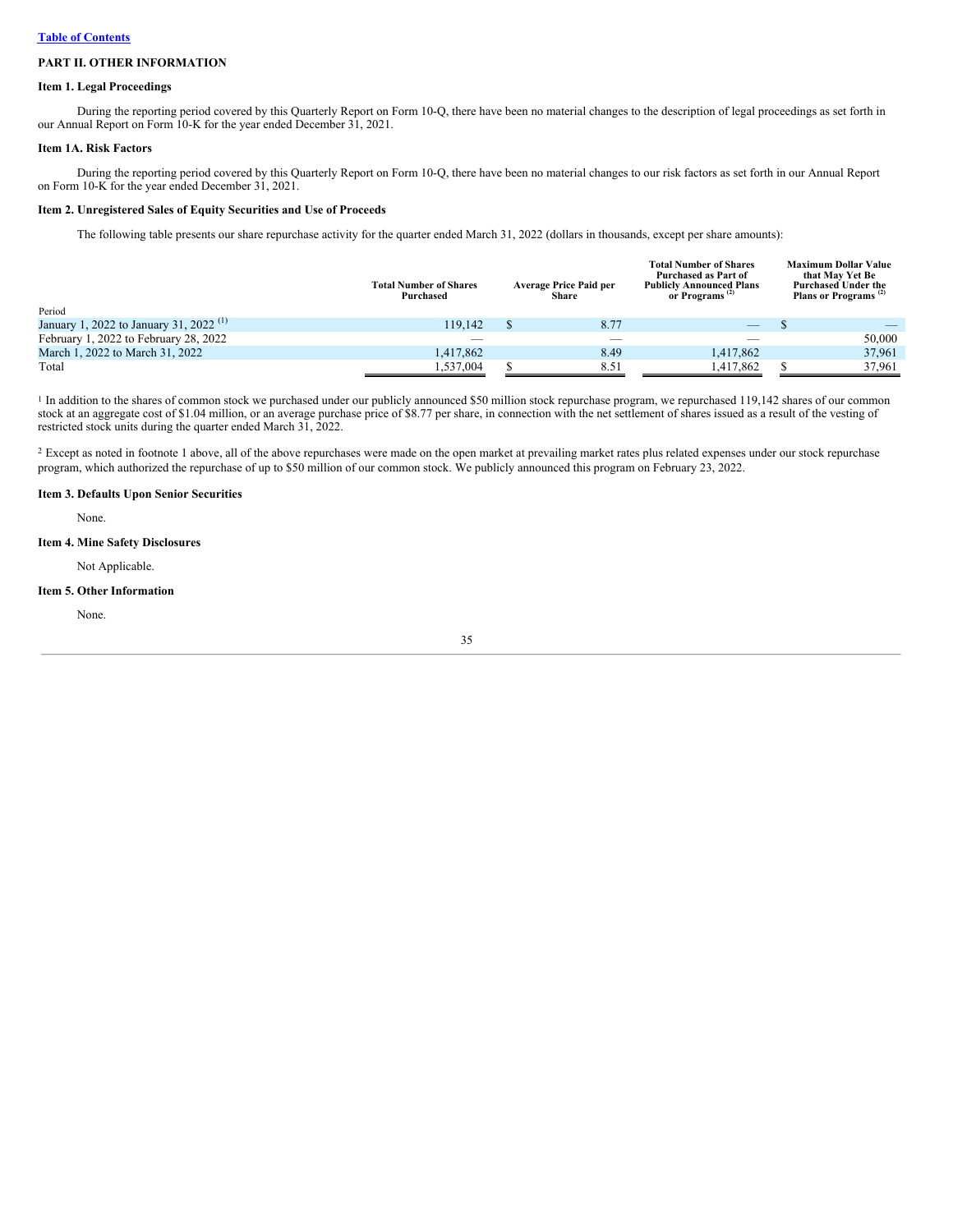### **Table of [Contents](#page-1-0)**

<span id="page-35-0"></span>**Item 6. Exhibits**

| Exhibit 31.1 | Certification by Arie Kotler, Chief Executive Officer, pursuant to Rule 13a-14(a) and 15d-14(a) of the Securities and Exchange Act of 1934 as adopted<br>pursuant to Section 302 of the Sarbanes-Oxley Act of 2002 for the quarterly period ended March 31, 2022.                                                                                                                                                       |
|--------------|-------------------------------------------------------------------------------------------------------------------------------------------------------------------------------------------------------------------------------------------------------------------------------------------------------------------------------------------------------------------------------------------------------------------------|
| Exhibit 31.2 | Certification by Donald Bassell, Chief Financial Officer, pursuant to Rule 13a-14(a) and 15d-14(a) of the Securities and Exchange Act of 1934 as<br>adopted pursuant to Section 302 of the Sarbanes-Oxley Act of 2002 for the quarterly period ended March 31, 2022.                                                                                                                                                    |
| Exhibit 32.1 | Certification by Arie Kotler, Chief Executive Officer pursuant to 18 U.S.C. Section 1350, as adopted pursuant to Section 906 of the Sarbanes-Oxley Act<br>of 2002 for the quarterly period ended March 31, 2022.                                                                                                                                                                                                        |
| Exhibit 32.2 | Certification by Donald Bassell, Chief Financial Officer, pursuant to 18 U.S.C. Section 1350, as adopted pursuant to Section 906 of the Sarbanes-Oxley<br>Act of 2002 for the quarterly period ended March 31, 2022.                                                                                                                                                                                                    |
| 101          | The following financial statements from the Company's Form 10-O for the quarter ended March 31, 2022, formatted in Inline XBRL: (i) Condensed<br>Consolidated Balance Sheets, (ii) Condensed Consolidated Statements of Operations, (iii) Condensed Consolidated Statements of Changes in Equity, (iv)<br>Condensed Consolidated Statements of Cash Flows, and (v) Notes to Condensed Consolidated Financial Statements |
| 104          | Cover Page Interactive Data File (embedded within the Inline XBRL document)                                                                                                                                                                                                                                                                                                                                             |
|              | 36                                                                                                                                                                                                                                                                                                                                                                                                                      |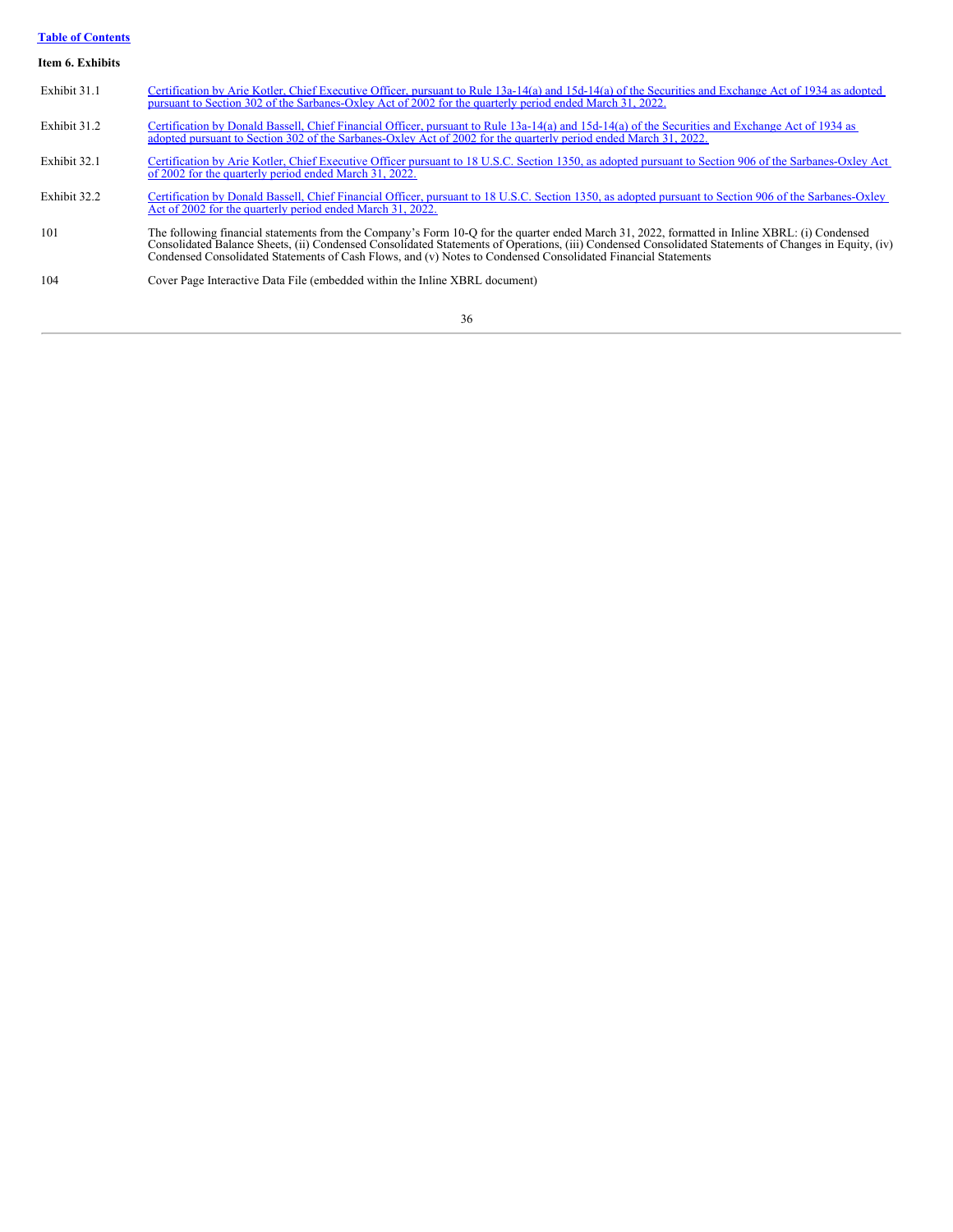### **SIGNATURES**

<span id="page-36-0"></span>Pursuant to the requirements of the Securities Exchange Act of 1934, the registrant has duly caused this report to be signed on its behalf by the undersigned thereunto duly authorized.

Date: May 4, 2022 **ARKO Corp.**

By: /s/ Arie Kotler

Name: Arie Kotler

Title: Chairman, President and Chief Executive Officer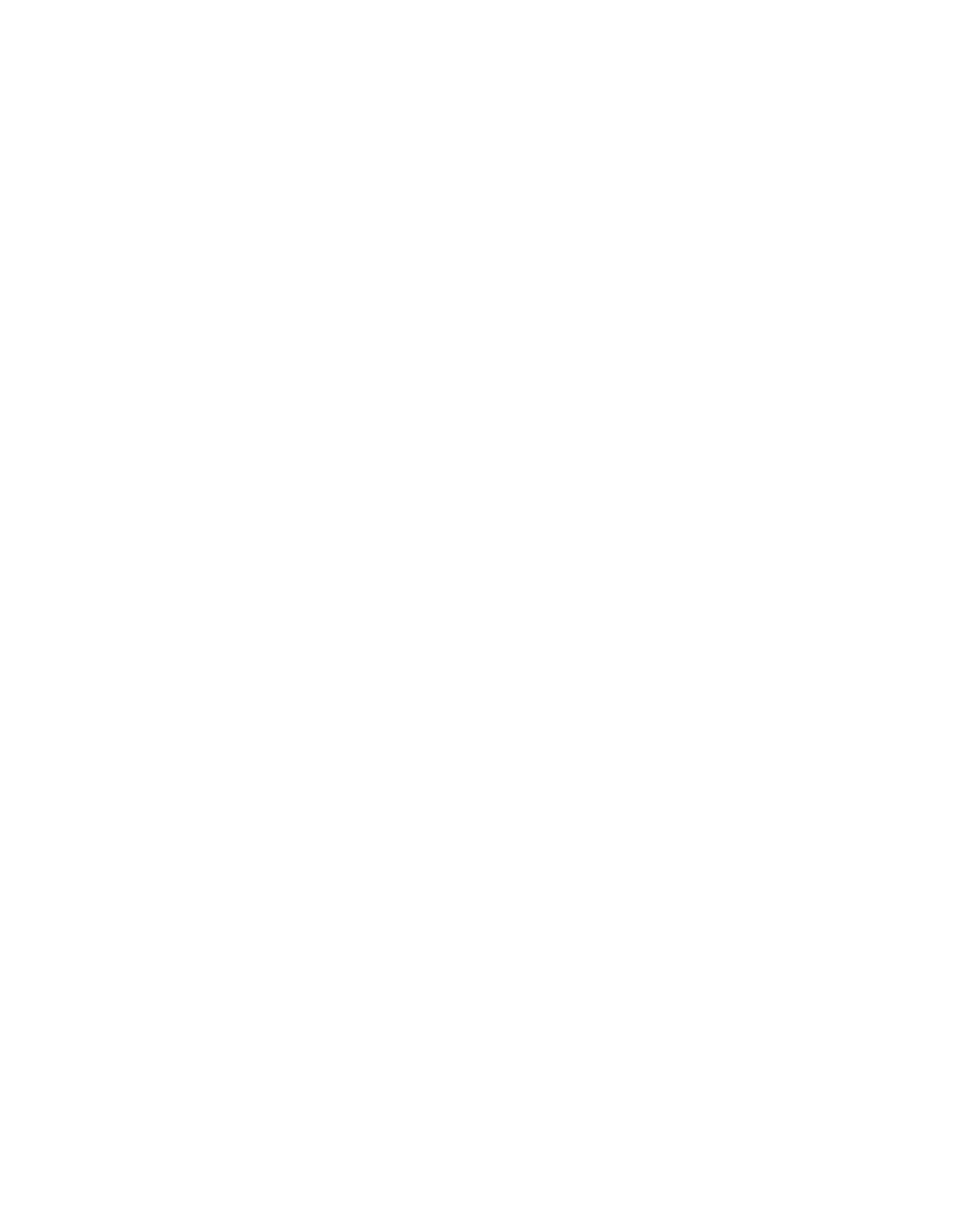### **CERTIFICATION**

I, Arie Kotler, certify that:

(1)I have reviewed this Quarterly Report on Form 10-Q of ARKO Corp.;

(2)Based on my knowledge, this report does not contain any untrue statement of a material fact or omit to state a material fact necessary to make the statements made, in light of the circumstances under which such statements were made, not misleading with respect to the period covered by this report;

(3)Based on my knowledge, the financial statements, and other financial information included in this report, fairly present in all material respects the financial condition, results of operations and cash flows of the registrant as of, and for, the periods presented in this report;

(4)The registrant's other certifying officer(s) and I are responsible for establishing and maintaining disclosure controls and procedures (as defined in Exchange Act Rules 13a- $15(e)$  and  $15d-15(e)$  and internal control over financial reporting (as defined in Exchange Act Rules 13a-15(f) and  $15d-15(f)$  for the registrant and have:

(a)Designed such disclosure controls and procedures, or caused such disclosure controls and procedures to be designed under our supervision, to ensure that material information relating to the registrant, including its consolidated subsidiaries, is made known to us by others within those entities, particularly during the period in which this report is being prepared;

(b)Designed such internal control over financial reporting, or caused such internal control over financial reporting to be designed under our supervision, to provide reasonable assurance regarding the reliability of financial reporting and the preparation of financial statements for external purposes in accordance with generally accepted accounting principles;

(c)Evaluated the effectiveness of the registrant's disclosure controls and procedures and presented in this report our conclusions about the effectiveness of the disclosure controls and procedures, as of the end of the period covered by this report based on such evaluation; and

(d)Disclosed in this report any change in the registrant's internal control over financial reporting that occurred during the registrant's most recent fiscal quarter (the registrant's fourth fiscal quarter in the case of an annual report) that has materially affected, or is reasonably likely to materially affect, the registrant's internal control over financial reporting; and

(5)The registrant's other certifying officer(s) and I have disclosed, based on our most recent evaluation of internal control over financial reporting, to the registrant's auditors and the audit committee of the registrant's board of directors (or persons performing the equivalent functions):

(a)All significant deficiencies and material weaknesses in the design or operation of internal control over financial reporting which are reasonably likely to adversely affect the registrant's ability to record, process, summarize and report financial information; and

(b)Any fraud, whether or not material, that involves management or other employees who have a significant role in the registrant's internal control over financial reporting.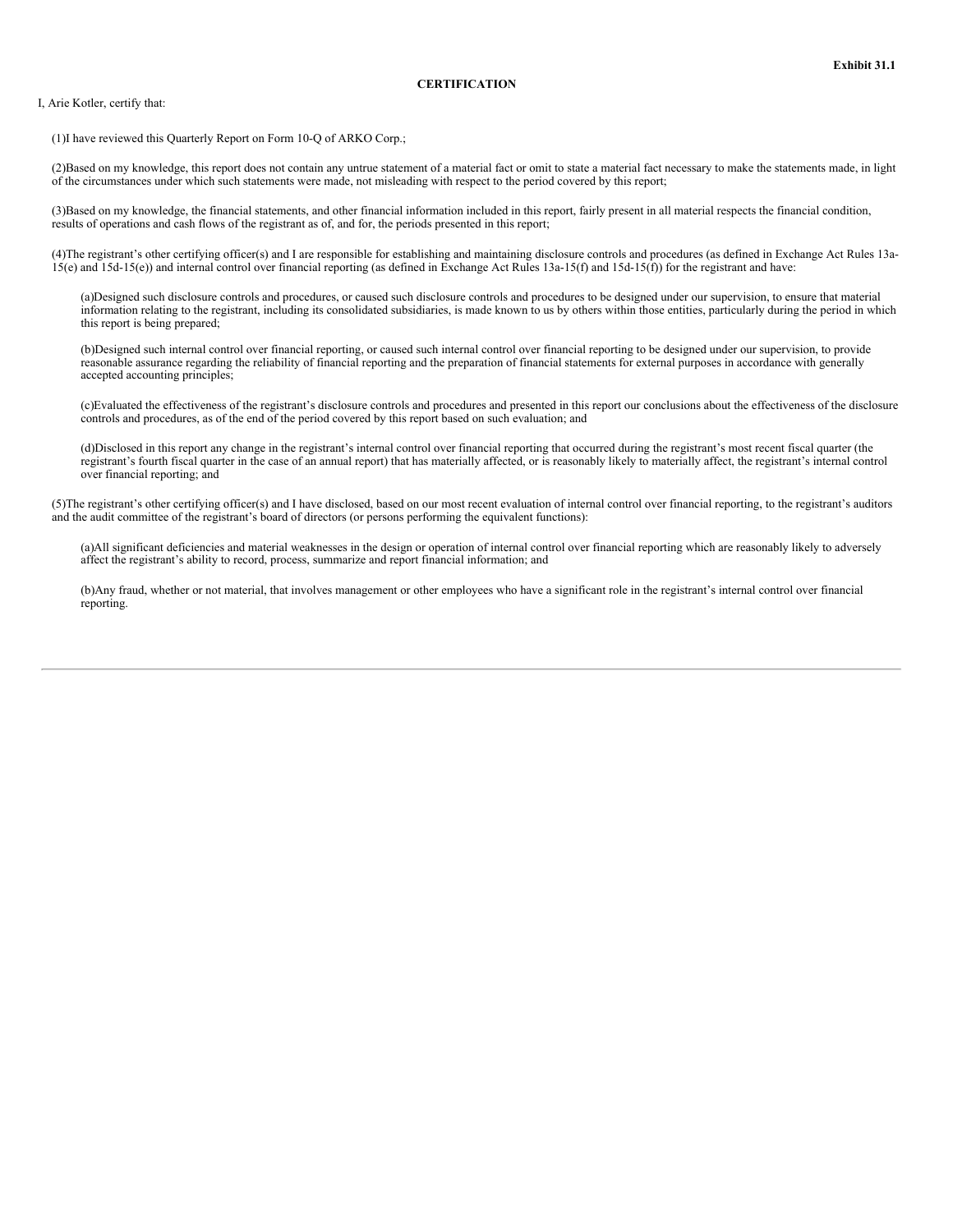<span id="page-39-0"></span>Date: May 4, 2022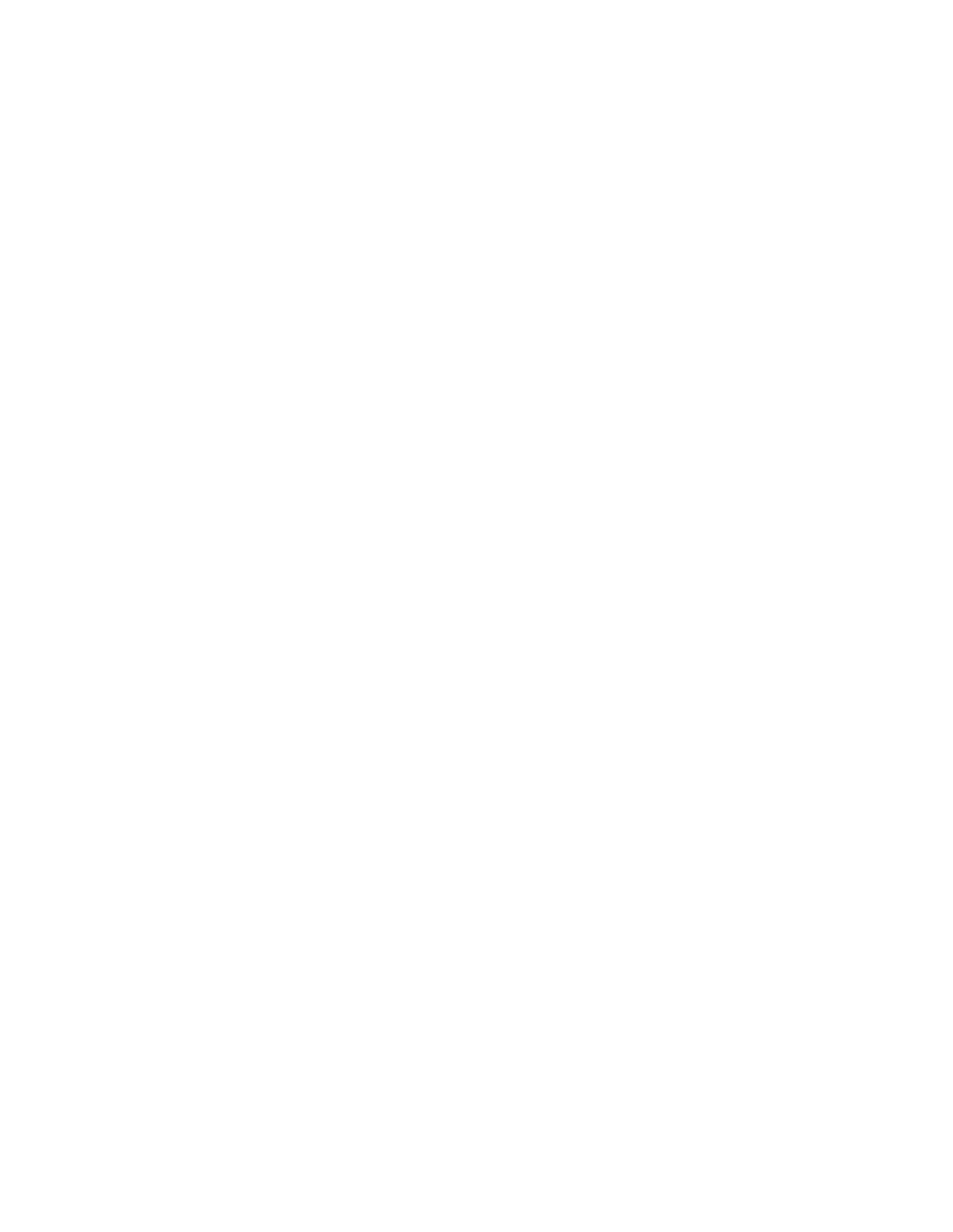### **CERTIFICATION**

I, Donald Bassell, certify that:

(1)I have reviewed this Quarterly Report on Form 10-Q of ARKO Corp.;

(2)Based on my knowledge, this report does not contain any untrue statement of a material fact or omit to state a material fact necessary to make the statements made, in light of the circumstances under which such statements were made, not misleading with respect to the period covered by this report;

(3)Based on my knowledge, the financial statements, and other financial information included in this report, fairly present in all material respects the financial condition, results of operations and cash flows of the registrant as of, and for, the periods presented in this report;

(4)The registrant's other certifying officer(s) and I are responsible for establishing and maintaining disclosure controls and procedures (as defined in Exchange Act Rules 13a-15(e) and 15d-15(e)) and internal control over financial reporting (as defined in Exchange Act Rules 13a-15(f) and 15d-15(f)) for the registrant and have:

(a)Designed such disclosure controls and procedures, or caused such disclosure controls and procedures to be designed under our supervision, to ensure that material information relating to the registrant, including its consolidated subsidiaries, is made known to us by others within those entities, particularly during the period in which this report is being prepared;

(b)Designed such internal control over financial reporting, or caused such internal control over financial reporting to be designed under our supervision, to provide reasonable assurance regarding the reliability of financial reporting and the preparation of financial statements for external purposes in accordance with generally accepted accounting principles;

(c)Evaluated the effectiveness of the registrant's disclosure controls and procedures and presented in this report our conclusions about the effectiveness of the disclosure controls and procedures, as of the end of the period covered by this report based on such evaluation; and

(d)Disclosed in this report any change in the registrant's internal control over financial reporting that occurred during the registrant's most recent fiscal quarter (the registrant's fourth fiscal quarter in the case of an annual report) that has materially affected, or is reasonably likely to materially affect, the registrant's internal control over financial reporting; and

(5)The registrant's other certifying officer(s) and I have disclosed, based on our most recent evaluation of internal control over financial reporting, to the registrant's auditors and the audit committee of the registrant's board of directors (or persons performing the equivalent functions):

(a)All significant deficiencies and material weaknesses in the design or operation of internal control over financial reporting which are reasonably likely to adversely affect the registrant's ability to record, process, summarize and report financial information; and

(b)Any fraud, whether or not material, that involves management or other employees who have a significant role in the registrant's internal control over financial reporting.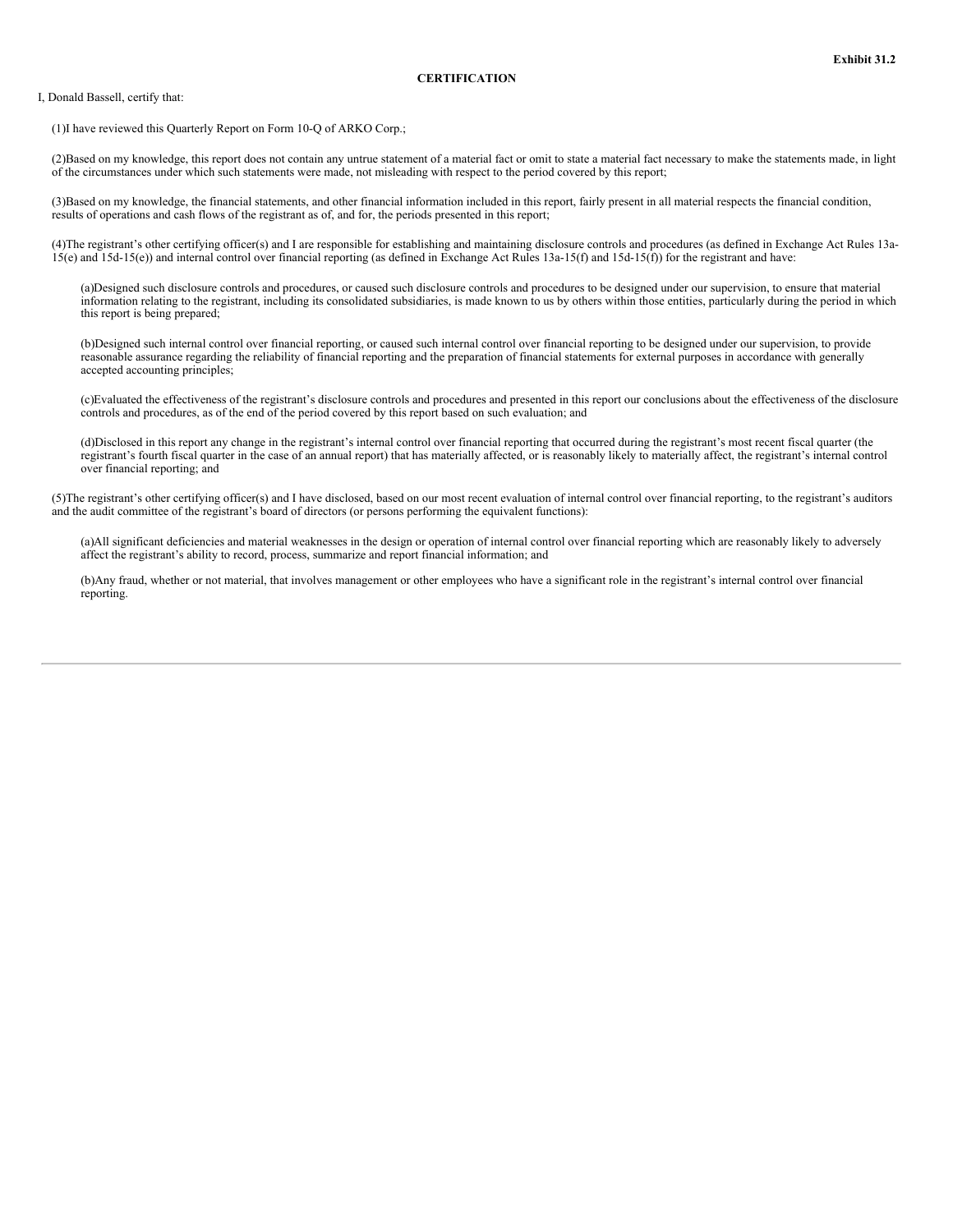<span id="page-42-0"></span>/s/ Donald Bassell

Donald Bassell Chief Financial Officer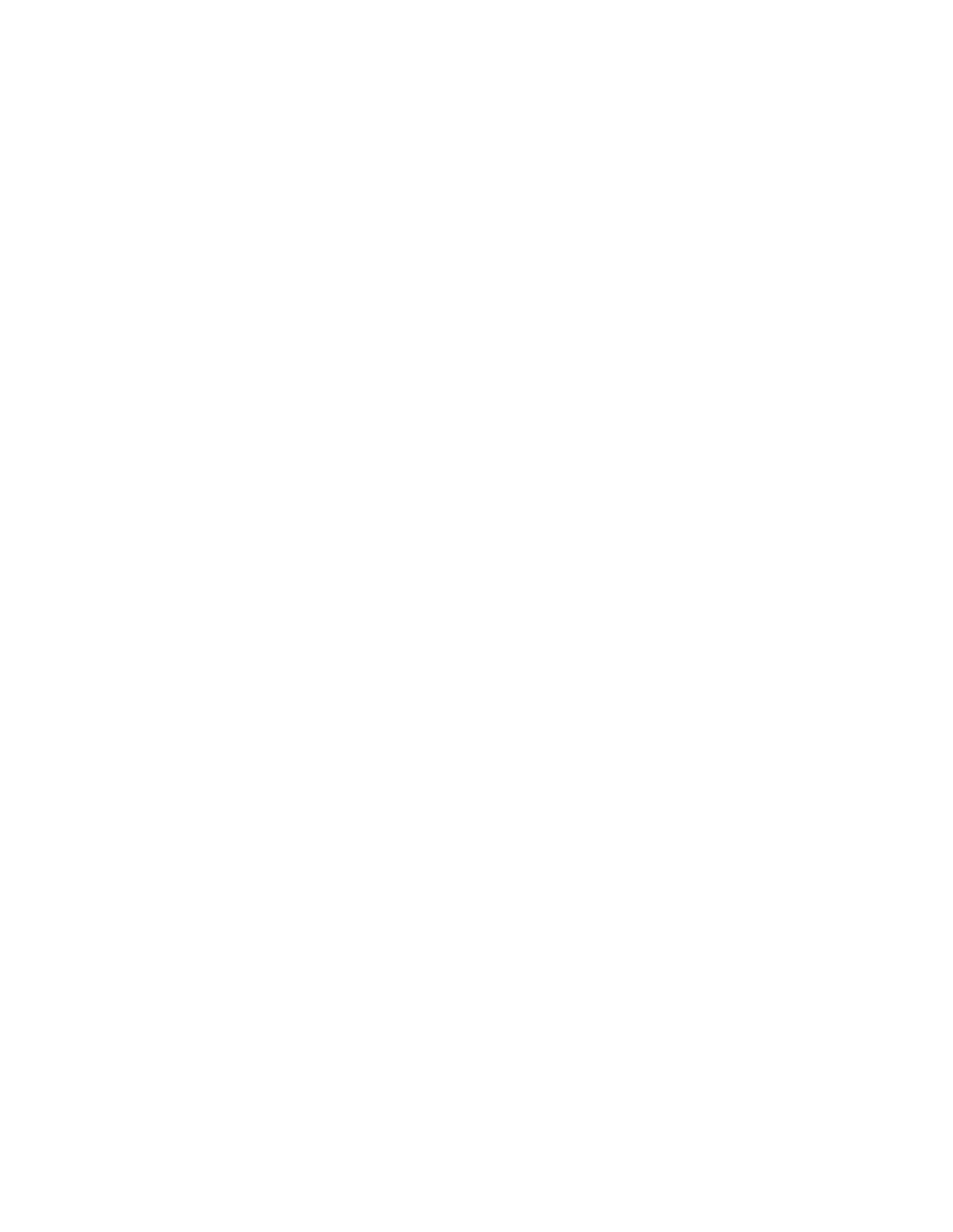### **Certification Pursuant to Section 906 of the Sarbanes-Oxley Act of 2002 (Subsections (a) and (b) of Section 1350, Chapter 63 of Title 18, United States Code)**

<span id="page-44-0"></span>Pursuant to 18 U.S.C. Section 1350, as adopted pursuant section 906 of the Sarbanes-Oxley Act of 2002, I, Arie Kotler, Chief Executive Officer of ARKO Corp. (the "Company"), hereby certify that:

The Quarterly Report on Form 10-Q for the quarter ended March 31, 2022 (the "Form 10-Q") of the Company fully complies with the requirements of Section 13(a) or 15(d) of the Securities Exchange Act of 1934, and the information contained in the Form 10-Q fairly presents, in all material respects, the financial condition and results of operations of the Company.

Date: May 4, 2022 /s/ Arie Kotler

Arie Kotler Chairman, President and Chief Executive Officer